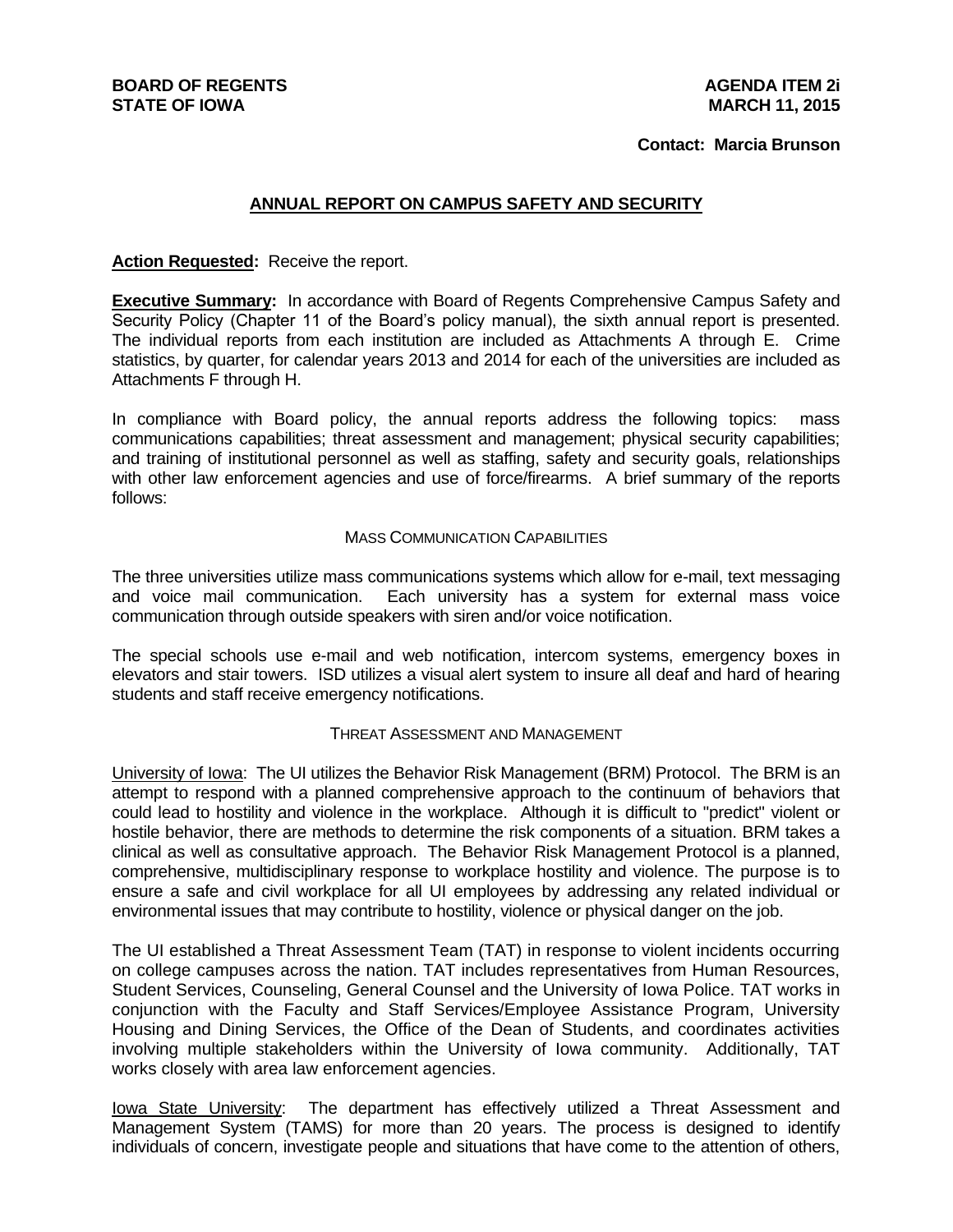and assess the information gathered. If necessary, individuals and situations are managed to reduce any potential threat that may be posed.

The department continues to partner with other key institutional entities in threat management issues, including: Dean of Students Office; Thielen Student Health Center; University Human Resources; Department of Residence; Office of Equal Opportunity; the Senior Vice President and Provost; Student Counseling Services; and Office of University Counsel.

The department continues to actively participate in the multi-disciplinary Student Assistance and Follow-Up Evaluation (SAFE) Team, as well as the Faculty and Staff Safety Team (FASST). These groups meet weekly, or more often as needed, to share/assess information and respond to potentially dangerous situations.

University of Northern Iowa: UNI Public Safety continues to partner with other campus departments to ensure cooperation across various administrative areas of the university concerning issues which pose a potential threat or concern. The department participates with the Student Intervention Team, Enterprise Risk Management Council and the Threat Assessment and Bias Response Teams. A university safety web-page provides information on safety issues for personal and weather-related incidents. UNI Public Safety began presenting the Violent Intervention Defense Strategy program for the campus. A web link for the class was created so that campus members can sign up online. In 2014, UNI police increased the number of instructors to four and the program was presented to 253 university members.

#### RELATIONSHIPS WITH OTHER LAW ENFORCEMENT ENTITIES

University of Iowa: University of Iowa Department of Public Safety has a long-standing mutual aid agreement with the Iowa City PD, Coralville PD, the Johnson County Sheriff's Office and the North Liberty PD which allows for the exchange of law enforcement resources (personnel and equipment) as needed. The UI Police division is a member of the Johnson County Drug Task Force, Sexual Assault Investigators Team, Sexual Assault Response Team and the Johnson County Metro Bomb Squad. UI Police works closely with all divisions of the State of Iowa Department of Public Safety as well as federal law enforcement agencies. UIPD is a member of the Law Enforcement Intelligence Network as well as a member of the FBI's Joint Counter Terrorism Task Force.

Iowa State University: The department entered into a mutual aid agreement with the Ames Police Department and the Story County Sheriff's Office in 1997. This intergovernmental agreement provides for the immediate exchange of law enforcement resources. In 1991, the department entered into an intergovernmental agreement that established a regional drug task force. The group has been in existence since that time and has proven to be an effective vehicle in reducing the flow of illegal controlled substances to campus. In 2013, a formal agreement was established with the City of Ames to clearly identify the delivery of law enforcement services to organized living areas that are leased by the Department of Residence (DoR).

University of Northern Iowa: UNI Police meet with local, county and state law enforcement agencies to discuss various crimes and investigative efforts within the communities. The Director of Public Safety is a Board member of the Tri-County Drug Task Force which meets monthly to discuss drug-related cases and issues in Black Hawk and surrounding counties. UNI Police continues to have a presence on the Gang Task Force, which includes all area law enforcement agencies. The team was formed to review and inform all agencies of activity and concerns within the communities. UNI is a member of the Midwest Organized Crime Information Center which provides intelligence information on various crimes which are reported and intelligence information disseminated to area law enforcement agencies.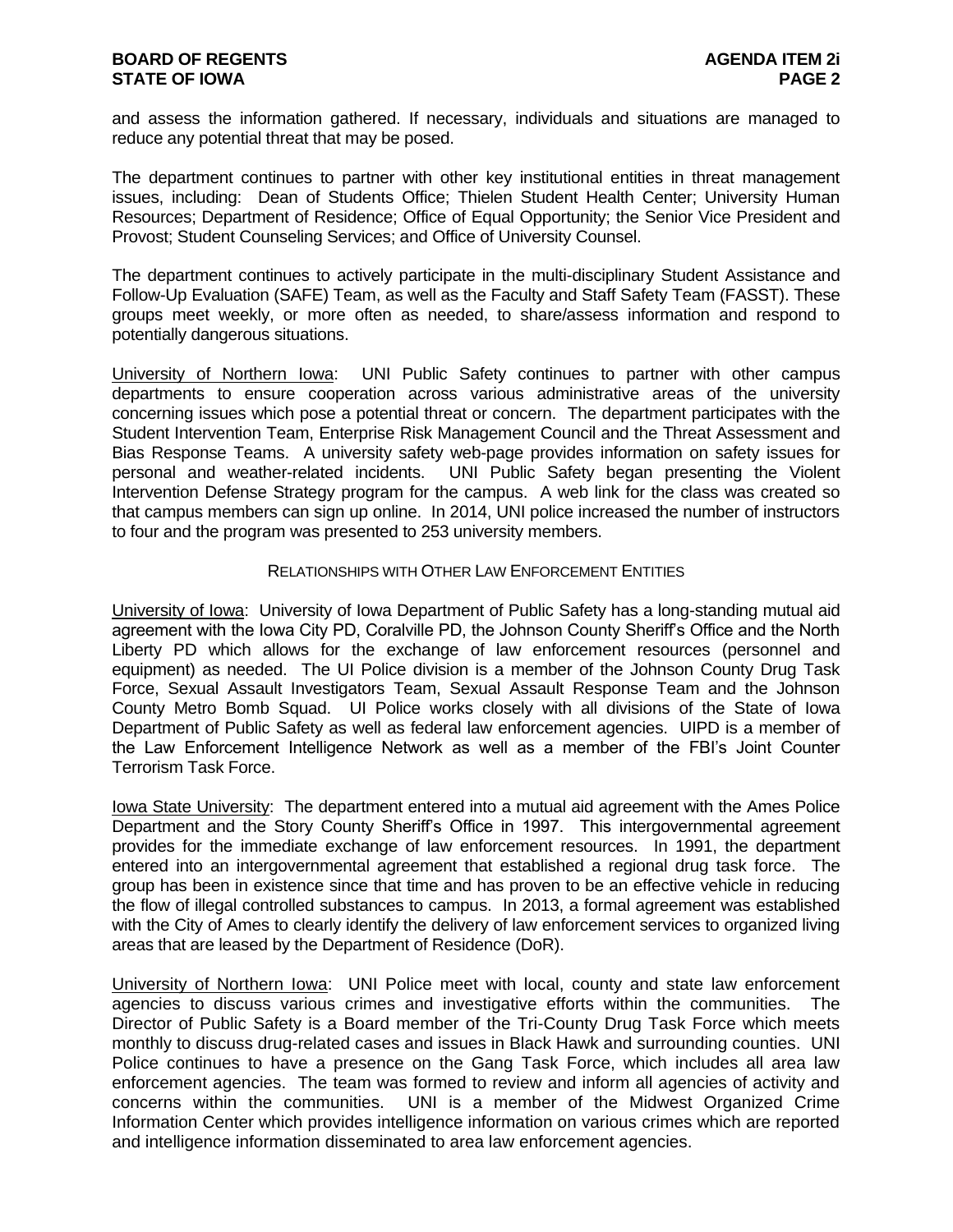#### **BOARD OF REGENTS AGENERAL ITEM 21 STATE OF IOWA PAGE 3**

#### **STAFFING**

The police departments at the three universities are staffed with both state certified police officers and civilian employees.

> University of Iowa 45 sworn, state certified officers 21 civilian security officers 9 state certified dispatchers 1 fire safety coordinator 1 emergency management coordinator 3 support staff Part-time student employees 3 explosives detection canine (one provided by SUI athletics)

Iowa State University 36 sworn, state certified officers 11 full-time civilian staff Part-time student employees

University of Northern Iowa 18 sworn, state certified officers 4 full-time and one part-time state-certified dispatchers 5 civilian staff 11 part-time student employees

#### SMOKING BAN

Each department responded to numerous complaints of smoking violations during 2014 – SUI, 588 complaints (724 last year); ISU, 43 (125 last year) and UNI, 39 (41 last year).

#### STUDENT INVOLVEMENT

Each police department employs students in various capacities including evening escorts for students, dispatch responsibilities, records management and parking enforcement. Student leaders also participate in campus safety walks to identify potential hazard areas.

#### CRIME STATISTICS

Crime statistics for 2013 and 2014 for each university appear in Attachments F, G, and H. The following table provides a summary by quarter in each of the two years of the numbers of offenses, total charges and total arrests.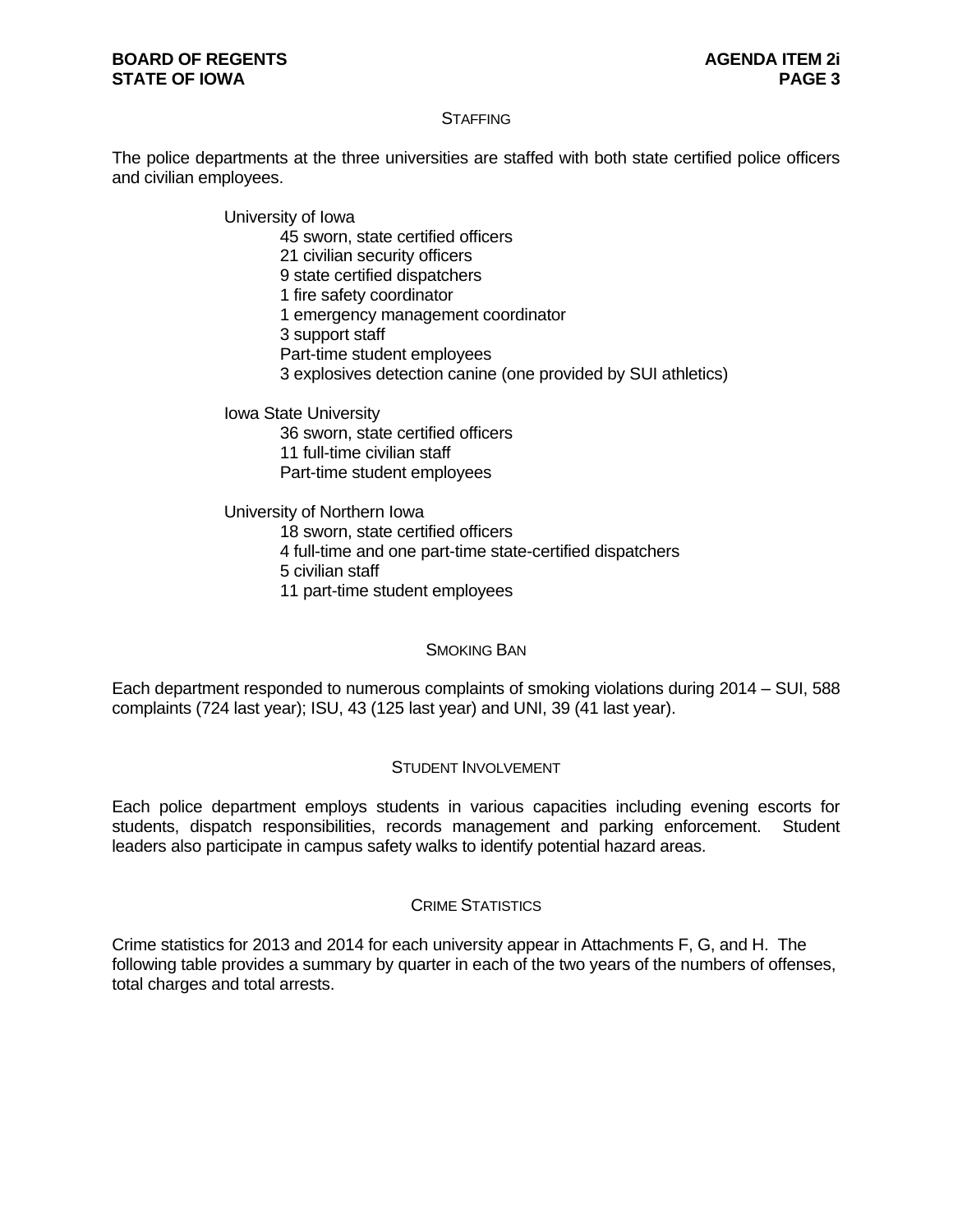|                                            | QTR <sub>1</sub> |      |      | QTR <sub>2</sub> | QTR <sub>3</sub> |      |      | QTR <sub>4</sub> | <b>Annual Totals</b> |      |
|--------------------------------------------|------------------|------|------|------------------|------------------|------|------|------------------|----------------------|------|
|                                            | 2013             | 2014 | 2013 | 2014             | 2013             | 2014 | 2013 | 2014             | 2013                 | 2014 |
| <b>TOTAL NUMBER OF OFFENSES/INCIDENTS:</b> |                  |      |      |                  |                  |      |      |                  |                      |      |
| SUI                                        | 718              | 600  | 624  | 504              | 752              | 580  | 744  | 625              | 2838                 | 2309 |
| ISU                                        | 488              | 518  | 514  | 507              | 664              | 513  | 548  | 504              | 2214                 | 2042 |
| <b>UNI</b>                                 | 113              | 388  | 148  | 152              | 147              | 179  | 242  | 194              | 650                  | 913  |
| <b>TOTAL NUMBER OF CHARGES:</b>            |                  |      |      |                  |                  |      |      |                  |                      |      |
| suı                                        | 497              | 310  | 353  | 185              | 525              | 271  | 444  | 206              | 1819                 | 972  |
| <b>ISU</b>                                 | 371              | 327  | 392  | 325              | 487              | 360  | 331  | 263              | 1581                 | 1275 |
| <b>UNI</b>                                 | 65               | 46   | 42   | 19               | 32               | 51   | 58   | 40               | 197                  | 156  |
| <b>TOTAL NUMBER OF PEOPLE ARRESTED:</b>    |                  |      |      |                  |                  |      |      |                  |                      |      |
| suı                                        | 364              | 220  | 275  | 150              | 411              | 230  | 356  | 159              | 1406                 | 759  |
| ISU                                        | 259              | 230  | 321  | 276              | 417              | 295  | 277  | 209              | 1274                 | 1010 |
| <b>UNI</b>                                 | 51               | 32   | 30   | 16               | 27               | 44   | 45   | 35               | 153                  | 127  |

The following chart shows the number of charges brought against students and of those total charges the number of alcohol-related charges. Alcohol-related charges include: public intoxication, OWI, PAULA (Possession of Alcohol Under Legal Age), open container, bootlegging, providing liquor to minor, attempt to purchase alcohol by minor and serving/selling alcohol after hours.

|              |                |      |      |             |      |                                                     |       |      | TOTAL CHARGES / UNIVERSITY STUDENTS CHARGED |       |      |                                                            |       |      |     |             |                                  |               |
|--------------|----------------|------|------|-------------|------|-----------------------------------------------------|-------|------|---------------------------------------------|-------|------|------------------------------------------------------------|-------|------|-----|-------------|----------------------------------|---------------|
|              |                |      |      | 1st Quarter |      |                                                     |       |      | 2nd Quarter                                 |       |      |                                                            |       |      |     | 3rd Quarter |                                  |               |
|              |                | 2013 |      |             | 2014 |                                                     |       | 2013 |                                             |       | 2014 |                                                            |       | 2013 |     |             | 2014                             |               |
|              | <b>Total</b>   |      | $\%$ | Total       |      | $\frac{9}{6}$                                       | Total |      |                                             | Total |      | $\frac{9}{6}$                                              | Total |      |     | Total       |                                  | $\frac{9}{6}$ |
|              | <b>Charges</b> |      |      |             |      | Students Students Charges Students Students Charges |       |      | <b>Students Students</b>                    |       |      | <b>Charges Students Students Charges Students Students</b> |       |      |     |             | <b>Charges Students Students</b> |               |
| <b>ISUI</b>  | 497            | 265  | 53%  | 310         | 169  | 55%                                                 | 353   | 168  | 48%                                         | 185   | 81   | 44%                                                        | 525   | 223  | 42% | 271         | 109                              | 40%           |
| <b>IISU</b>  | 371            | 225  | 61%  | 327         | 224  | 69%                                                 | 392   | 155  | 40%                                         | 325   | 200  | 62%                                                        | 487   | 230  | 47% | 360         | 233                              | 65%           |
| <b>UNI</b>   | 65             | 49   | 75%  | 46          | 26   | 57%                                                 | 42    | 25   | 60%                                         | 19    | 10   | 53%                                                        | 32    | 13   | 41% | 51          | 27                               | 53%           |
|              |                |      |      |             |      |                                                     |       |      |                                             |       |      |                                                            |       |      |     |             |                                  |               |
| <b>TOTAL</b> | 933            | 539  | 58%  | 683         | 419  | 61%                                                 | 787   | 348  | 44%                                         | 529   | 291  | 55%                                                        | 1044  | 466  | 45% | 682         | 369                              | 54%           |

|              |                |      |                          | 4th Quarter |                 |               |                |                          |               | <b>Yearly Totals</b> |      |                          |
|--------------|----------------|------|--------------------------|-------------|-----------------|---------------|----------------|--------------------------|---------------|----------------------|------|--------------------------|
|              |                | 2013 |                          |             | 2013            |               |                | 2013                     |               |                      | 2014 |                          |
|              | <b>Total</b>   |      | $\frac{9}{6}$            | Total       |                 | $\frac{9}{6}$ | <b>Total</b>   |                          | $\frac{9}{6}$ | Total                |      | $\frac{9}{6}$            |
|              | <b>Charges</b> |      | <b>Students Students</b> | Charges     | <b>Students</b> | Students      | <b>Charges</b> | <b>Students Students</b> |               | Charges              |      | <b>Students Students</b> |
| lsui         | 444            | 183  | 41%                      | 206         | 89              | 43%           | 1819           | 839                      | 46%           | 972                  | 448  | 46%                      |
| <b>ISU</b>   | 331            | 190  | 57%                      | 263         | 177             | 67%           | 1581           | 800                      | 51%           | 1275                 | 834  | 65%                      |
| <b>UNI</b>   | 58             | 38   | 66%                      | 40          | 31              | 78%           | 197            | 125                      | 63%           | 156                  | 94   | 60%                      |
|              |                |      |                          |             |                 |               |                |                          |               |                      |      |                          |
| <b>TOTAL</b> | 833            | 411  | 49%                      | 509         | 297             | 58%           | 3597           | 1764                     | 49%           | 2403                 | 1376 | 57%                      |

|              |                |                          |             |         |      |                   |                |                          | ALCOHOL-RELATED CHARGES / UNIVERSITY STUDENTS CHARGED |         |                          |     |                |                          |     |             |      |                          |
|--------------|----------------|--------------------------|-------------|---------|------|-------------------|----------------|--------------------------|-------------------------------------------------------|---------|--------------------------|-----|----------------|--------------------------|-----|-------------|------|--------------------------|
|              |                |                          | 1st Quarter |         |      |                   |                |                          | 2nd Quarter                                           |         |                          |     |                |                          |     | 3rd Quarter |      |                          |
|              |                | 2013                     |             |         | 2014 |                   |                | 2013                     |                                                       |         | 2014                     |     |                | 2013                     |     |             | 2014 |                          |
|              | <b>Total</b>   |                          |             | Total   |      |                   | Total          |                          |                                                       | Total   |                          | ℅   | Tota           |                          |     | Total       |      | $\frac{9}{6}$            |
|              | <b>Alcohol</b> | <b>Students Students</b> |             | Alcohol |      | Students Students | <b>Alcohol</b> | <b>Students Students</b> |                                                       | Alcohol | <b>Students Students</b> |     | <b>Alcohol</b> | <b>Students Students</b> |     | Alcohol     |      | <b>Students Students</b> |
| SUI          | 182            | 83                       | 46%         | 101     | 60   | 59%               | 147            | 60                       | 41%                                                   | 83      | 34                       | 41% | 263            | 102                      | 39% | 158         | 53   | 34%                      |
| ISU          | 187            | 115                      | 61%         | 158     | 102  | 65%               | 257            | 111                      | 43%                                                   | 214     | 97                       | 45% | 380            | 182                      | 48% | 250         | 161  | 64%                      |
| <b>UNI</b>   | 26             | 21                       | 81%         |         |      | 43%               | 18             |                          | 50%                                                   |         |                          | 43% | 19             | 10                       | 53% | 38          | 19   | 50%                      |
|              |                |                          |             |         |      |                   |                |                          |                                                       |         |                          |     |                |                          |     |             |      |                          |
| <b>TOTAL</b> | 395            | 219                      | 55%         | 266     | 165  | 62%               | 422            | 180                      | 43%                                                   | 304     | 134                      | 44% | 662            | 294                      | 44% | 446         | 233  | 52%                      |

|              |                |                          | 4th Quarter |         |      |                          |                |                          |     | <b>Yearly Totals</b> |      |                          |
|--------------|----------------|--------------------------|-------------|---------|------|--------------------------|----------------|--------------------------|-----|----------------------|------|--------------------------|
|              |                | 2013                     |             |         | 2014 |                          |                | 2013                     |     |                      | 2014 |                          |
|              | <b>Total</b>   |                          | %           | Total   | #    | %                        | Total          |                          | %   | Total                | #    | $\frac{9}{6}$            |
|              | <b>Alcohol</b> | <b>Students Students</b> |             | Alcohol |      | <b>Students Students</b> | <b>Alcohol</b> | <b>Students Students</b> |     | Alcohol              |      | <b>Students Students</b> |
| SUI          | 222            | 76                       | 34%         | 109     | 36   | 33%                      | 814            | 321                      | 39% | 451                  | 183  | 41%                      |
| <b>ISU</b>   | 212            | 136                      | 64%         | 154     | 94   | 61%                      | 1036           | 544                      | 53% | 776                  | 454  | 59%                      |
| <b>UNI</b>   | 19             | ឧ                        | 42%         | 10      |      | 70%                      | 82             | 48                       | 59% | 62                   | 32   | 52%                      |
|              |                |                          |             |         |      |                          |                |                          |     |                      |      |                          |
| <b>TOTAL</b> | 453            | 220                      | 49%         | 273     | 137  | 50%                      | 1932           | 913                      | 47% | 1289                 | 669  | 52%                      |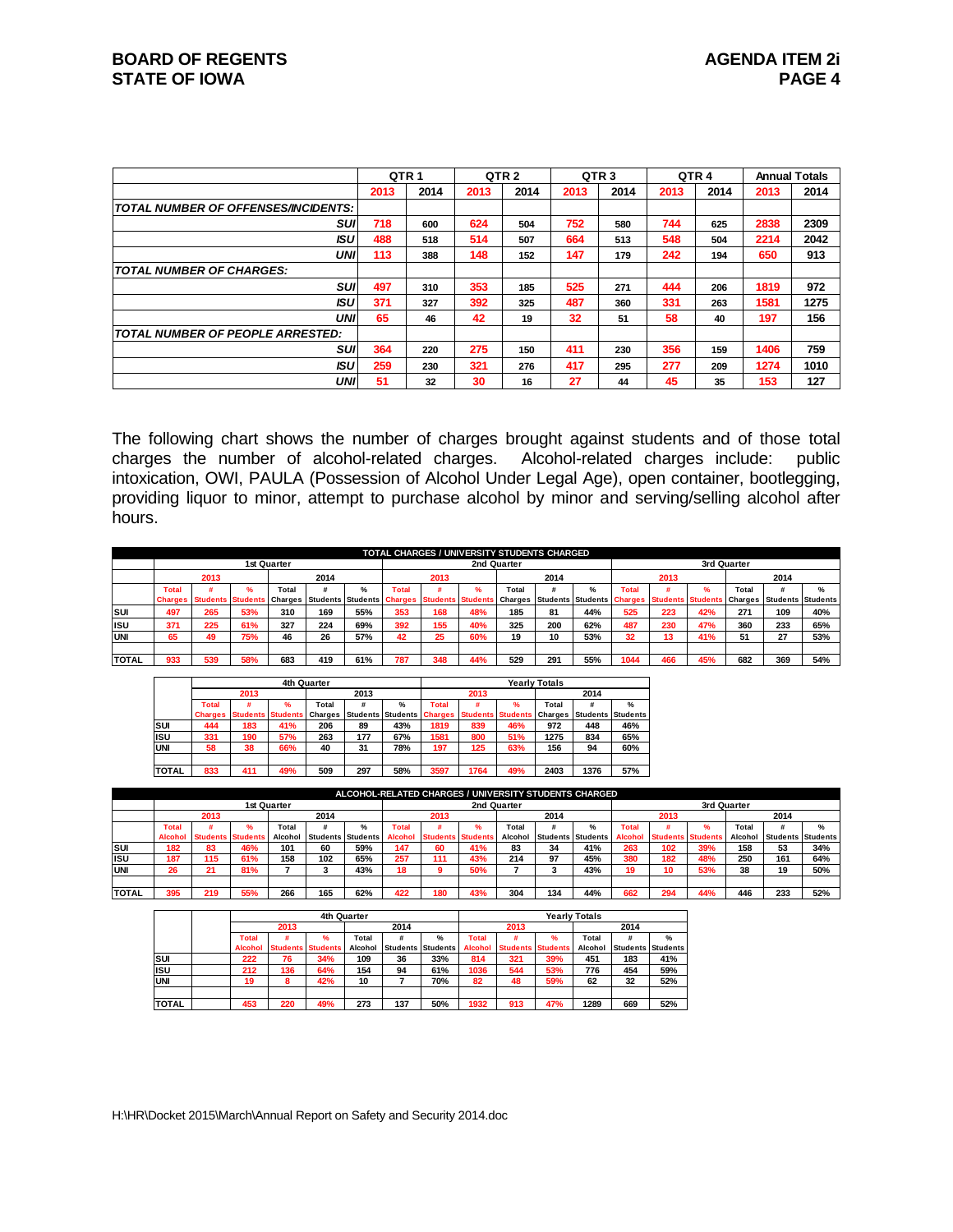#### **BOARD OF REGENTS**<br> **BOARD OF REGENTS**<br> **BOARD OF IOWA**<br> **BOARD OF IOWA STATE OF IOWA**

#### INDEX TO ATTACHMENTS

| Attachment A: | University of Iowa 2014 Safety and Security Report                   |
|---------------|----------------------------------------------------------------------|
| Attachment B: | Iowa State University 2014 Safety and Security Report                |
| Attachment C: | University of Northern Iowa 2014 Safety and Security Report          |
| Attachment D: | Iowa School for the Deaf 2014 Safety and Security Report             |
| Attachment E: | Iowa Braille and Sight Saving School 2014 Safety and Security Report |
| Attachment F: | University of Iowa 2013 and 2014 Crime Statistics                    |
| Attachment G: | Iowa State University 2013 and 2014 Crime Statistics                 |
| Attachment H  | University of Northern Iowa 2013 and 2014 Crime Statistics           |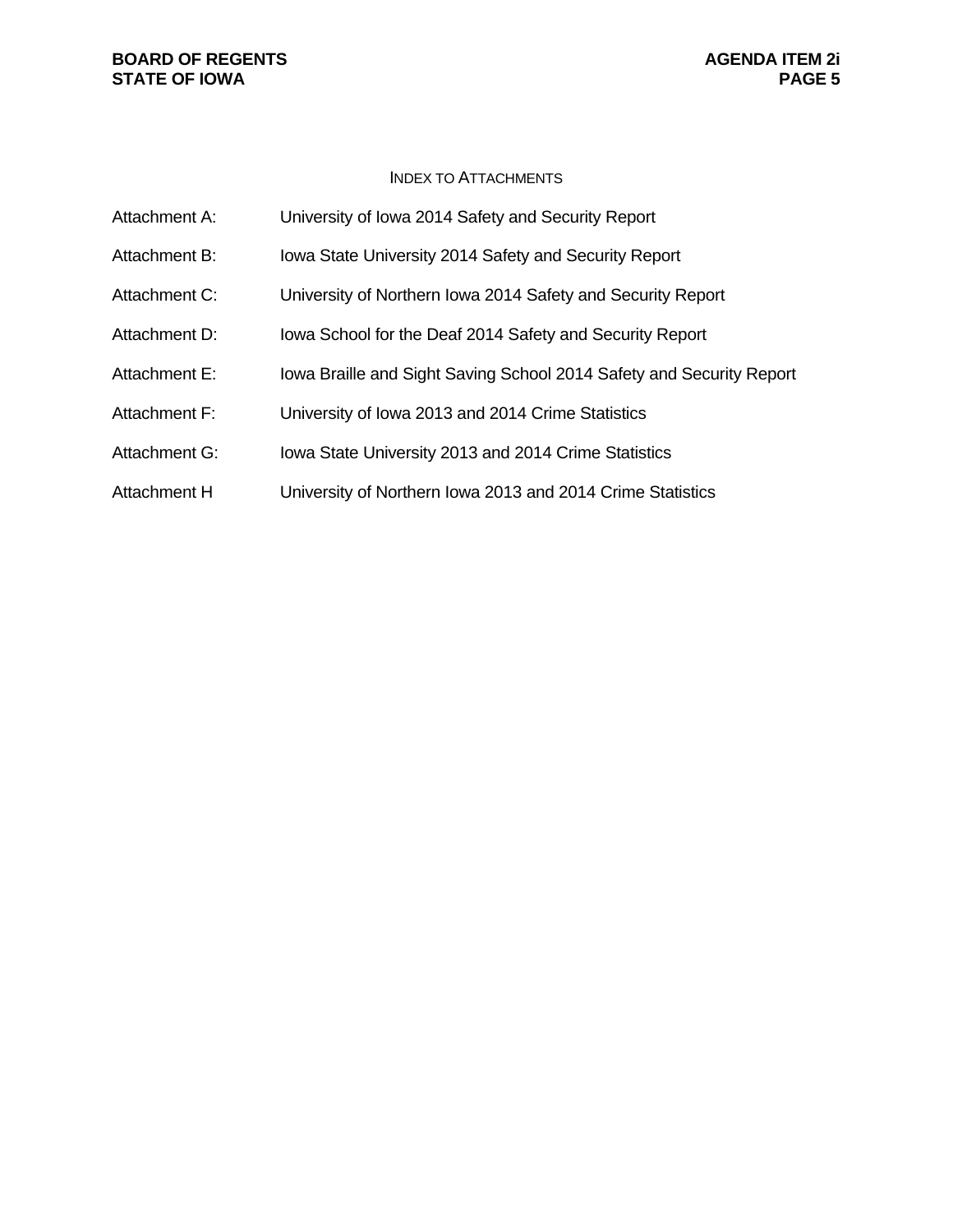#### **CAMPUS SAFETY AND SECURITY REPORT**

#### **THE UNIVERSITY OF IOWA**

#### **Calendar Year 2014**

This report is submitted in accordance with the Board of Regents Comprehensive Safety and Security Policy (Chapter 11 of the Board of Regents Policy Manual).

#### **MASS COMMUNICATION CAPABILITIES**

- The University of Iowa (UI) currently utilizes HAWK ALERT for the purpose of mass communication notification to UI faculty, staff and students. This system utilizes e-mail, text messaging and voice mail. The Hawk Alert System is used to notify the campus community of threats to physical safety in emergency situations (tornado, violence, hazardous material incident, and so on). Hawk Alert allows UI administrators to send recorded or electronic emergency messages ("Hawk Alerts") to mobile phone, home phone, office phone, digital signage and e-mail (simultaneously). A Hawk Alert web page provides information to the UI community on registration and notification options and contains an extensive Q&A section.
- In addition to the departmental website, the UI Department of Public Safety (DPS) utilizes social networking websites to transmit safety related information. The Office of Strategic Communications has integrated Hawk Alert with the University of Iowa homepage to provide an Emergency Information site where updates about longer-term public safety incidents (floods, etc.) can be posted after an initial Hawk Alert is issued. The site is located at: [http://e.uiowa.edu](http://e.uiowa.edu/) This site connects students, faculty, staff, patients, parents of students, and the general public to specific, pertinent information about continuity of operations, advisories and notifications, health and safety information, and additional information as it becomes available. Both the UI Homepage and the Emergency Information site is maintained by the Office of Strategic Communications, in cooperation with Information Technology Services, Public Safety and other agencies as appropriate.
- The UI currently utilizes an outdoor warning system consisting of five outdoor towers on the main campus and one tower located on the Oakdale campus. These towers are capable of emitting a severe weather warning siren as well as being used as a campus wide public address system utilizing recorded and real time live voice messages. The University's outdoor warning system is activated by UI DPS when other sirens located throughout Johnson County are activated during severe weather events. In addition, the University's can be used to broadcast warnings for other weather and non-weather situations. Testing of the University outdoor warning system occurs on the first Wednesday of every month at 10:00 a.m. in conjunction with the testing of other sirens located in Johnson County; battery power is tested as well.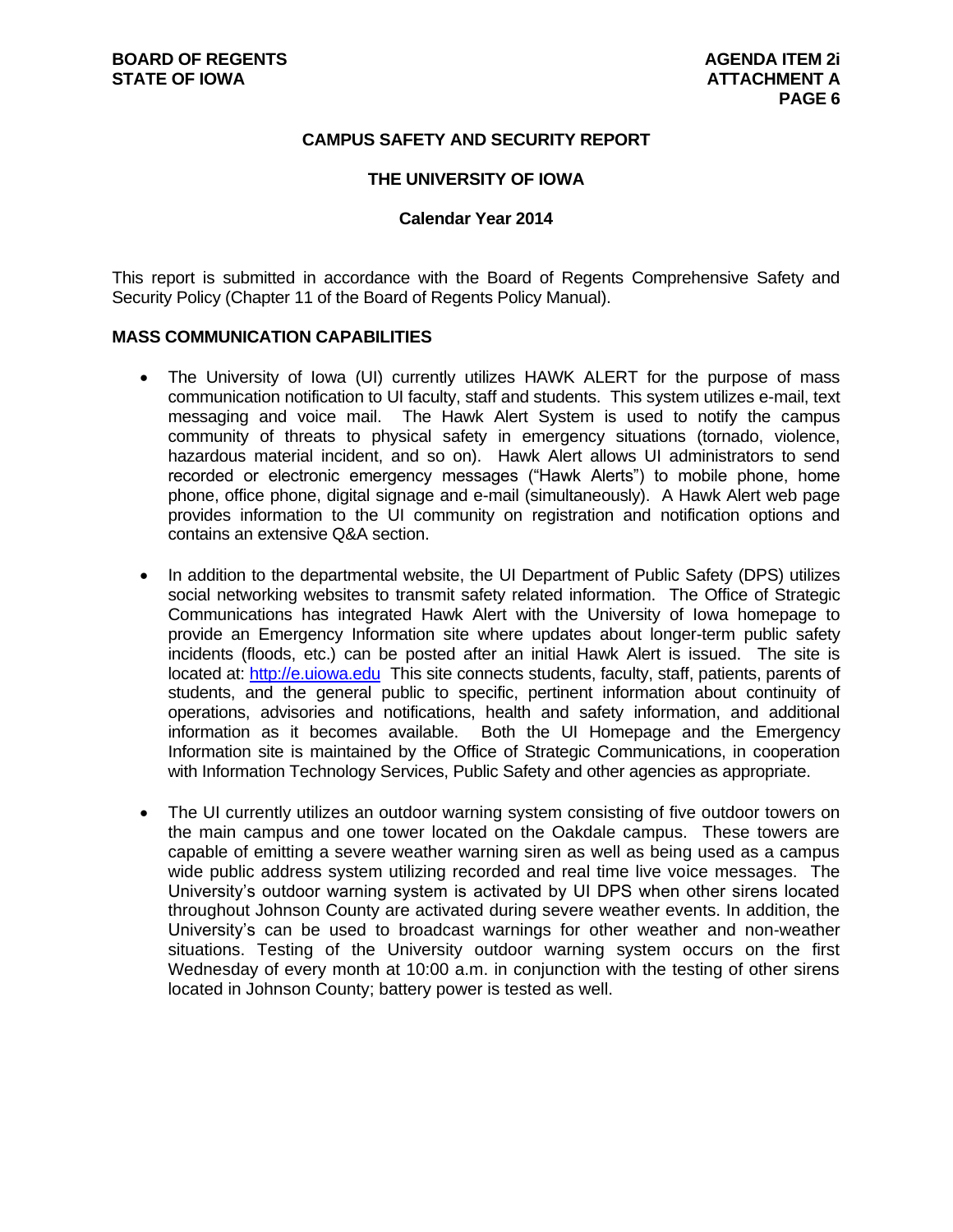#### *Tower locations:*

#### Main Campus

- o West of Parklawn Housing Building
- o NW of Banks Field
- o SE of Gilmore Hall
- o NE corners of Melrose Ave and Morman Trek Blvd.
- o SE of the Boyd Law Building

Oakdale Campus

o SE of Multi-Tenant Facility

#### *Three activation points:*

- o Primary encoder (method by which message is transmitted) is located in the UIPD/DPS Communications Center
- $\circ$  Mobile encoder is maintained in a "Pelican" case with AC & DC power sources
- o Portable encoder (Kenwood TK-3180 handheld radio) **NOTE**: All activation points are capable of transmitting siren tones and recorded or real time live voice messaging. Each individual siren tower has manual activation capabilities for siren tones and real time live voice messaging.
- The UI can also use the Mass E-Mail System, which will transmit information using the University e-mail system to all faculty, staff, and student e-mail accounts.
- The UI will continue to utilize news releases and direct media contact to provide information for students, parents, staff, faculty, and the general public. The Office of Strategic Communications would also schedule press briefings at designated locations to apprise news media in person.
- In the event that Internet communications are deemed ineffective, the Office of Strategic Communications will directly contact local news media to disseminate information.
- UI DPS and UI Facilities Management are progressively moving toward using advanced fire alarm panels for interior building emergency communications that will be capable of being activated from a single point which will be located in the DPS dispatch/emergency communications center.

#### **THREAT ASSESSMENT AND MANAGEMENT**

 The UI utilizes the Behavior Risk Management (BRM) Protocol. The BRM is an attempt to respond with a planned comprehensive approach to the continuum of behaviors that could lead to hostility and violence in the workplace. Although it is difficult to "predict" violent or hostile behavior, there are methods to determine the risk components of a situation. BRM takes a clinical as well as consultative approach. The Behavior Risk Management Protocol is a planned, comprehensive, multidisciplinary response to workplace hostility and violence. The purpose is to ensure a safe and civil workplace for all UI employees by addressing any related individual or environmental issues that may contribute to hostility, violence or physical danger on the job.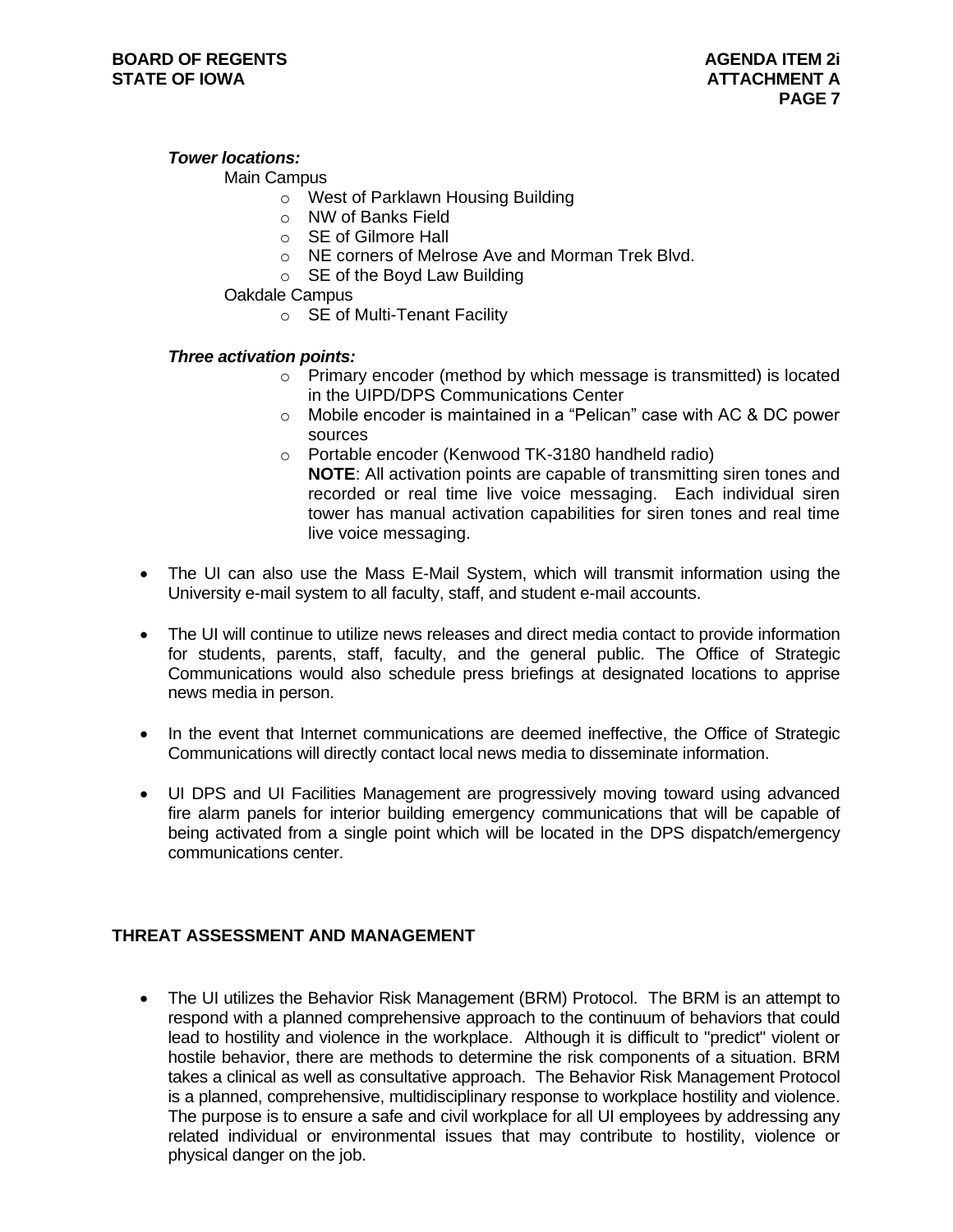- While the BRM protocol addresses faculty and staff, the threat assessment protocol creates an integrated and coordinated process for identifying and responding to students, faculty, staff, or other University affiliates who may be at risk of harming themselves or others. The system then responds effectively with all parties who may be involved with the concerning situation. The overall goal is to mitigate or eliminate any known threats as well as connect affected persons with appropriate resources.
- The UI established a Threat Assessment Team (TAT) in response to violent incidents occurring on college campuses across the nation. TAT includes representatives from Human Resources, Student Services, Counseling, General Counsel and the University of Iowa Police. TAT works in conjunction with the Faculty and Staff Services/Employee Assistance Program, University Housing and Dining Services, the Office of the Dean of Students, and coordinates activities involving multiple stakeholders within the University of Iowa community. Additionally, TAT works closely with area law enforcement agencies.

#### **EMERGENCY MANAGEMENT**

- The University of Iowa's Emergency Management Coordinator (UIEMC) was established in 2013. The coordinator assists in planning, implementation, and evaluation of emergency preparedness exercises and drills to test the university's response to a variety of crisis situations as well as coordinate related training for appropriate members of the campus community. The UIEMC assists in activation and coordination of the University's Incident Command Center (ICC) during weather related disasters as well as other local emergencies involving hazardous materials, health related emergencies, threats of violence and other protracted events having campus wide impact. The ICC is also activated during selected, recurring major events such as home football games. The ICC was activated for the flooding threats in the spring of 2014 due to predictions of flood waters overtopping of the Coralville dam by the Army Corps of Engineers.
- UIEMC is coordinating the training and oversight of the All Hazard Emergency Management Team (AHEMT). The coordinator is monitoring the training progress of all AHEMT members in the National Incident Management System who are completing the following Incident Command System components:
	- o IS-700.a National Incident Management Systems (NIMS) An Introduction
	- o ICS 100.b Introduction to Incident Command System
	- o IS-200.b ICS for Single Resources and Initial Action Incidents
	- $\circ$  ICS-300 Intermediate Incident Command System for Expanding Incidents
- The UIEMC conducts at least one large scale emergency exercise to comply with CLERY requirements and continues to conduct annual table-top emergency exercises to test the various critical incident and emergency plans.

#### **RELATIONSHIPS WITH OTHER LAW ENFORCEMENT ENTITIES**

 U of I DPS has a long standing mutual aid agreement with the Iowa City PD, Coralville PD, the Johnson County Sheriff's Office and the North Liberty PD which allows for the exchange of law enforcement resources (personnel and equipment) as needed. The UI Police division is a member of the Johnson County Drug Task Force, Sexual Assault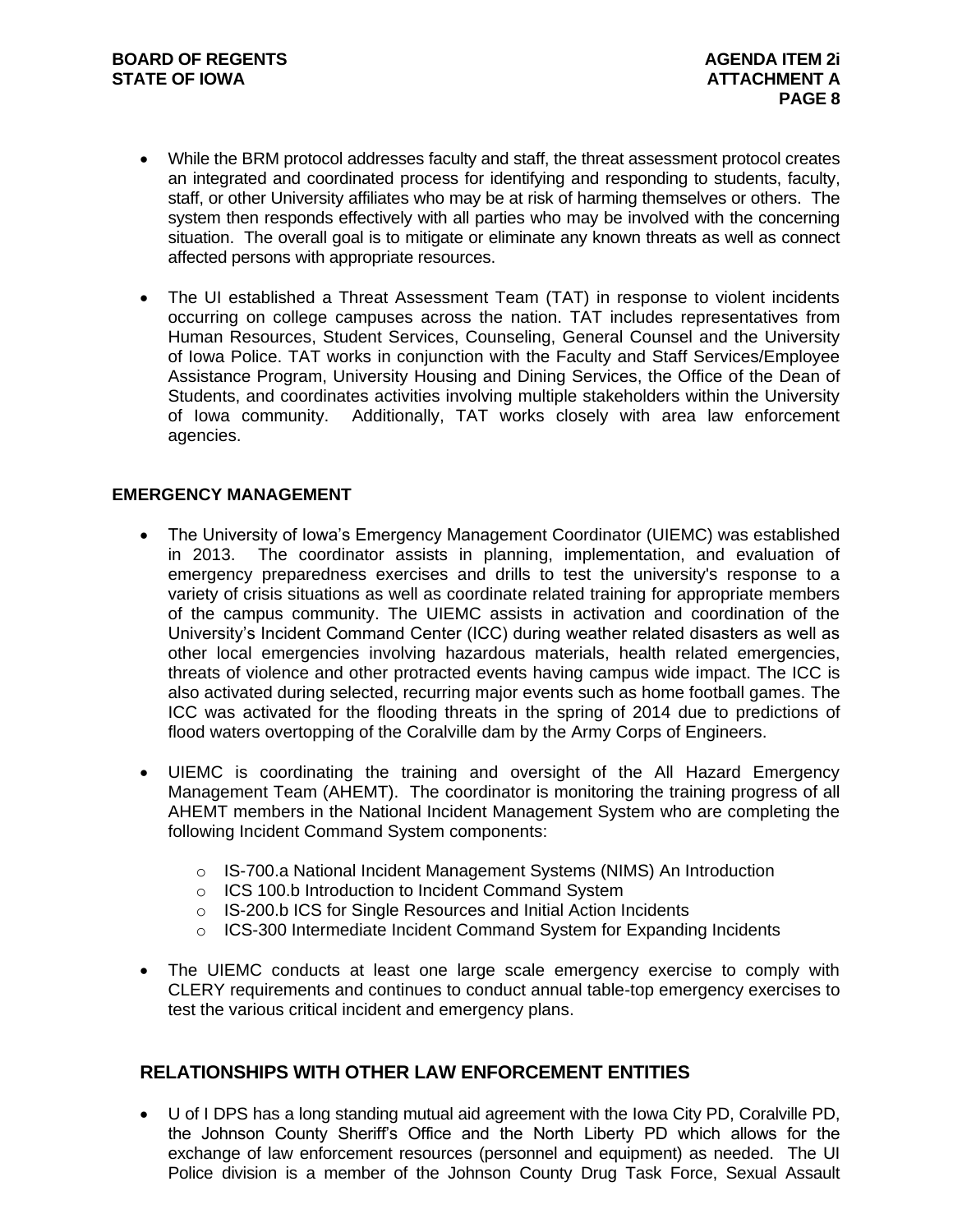Investigators Team, Sexual Assault Response Team and the Johnson County Metro Bomb Squad. UI Police works closely with all divisions of the State of Iowa Department of Public Safety as well as federal law enforcement agencies. UIPD is a member of the Law Enforcement Intelligence Network as well as a member of the FBI's Joint Counter Terrorism Task Force. This allows for the mutually beneficial exchange of law enforcement resources as needed. It is important to note that these collaborations result in investigations/operations that can occur in various locations within the state, not simply on University properties or properties immediately adjacent to the UI campus.

- Radio interoperability for all emergency services in Johnson County exists with the establishment of the Johnson County Joint Emergency Communications Center (JECC). The system includes the University of Iowa Police, Iowa City Police, the Johnson County Sheriff's Office, Coralville Police, North Liberty Police, University Heights Police, Iowa City Fire, Coralville Fire and the Johnson County Ambulance Service as well as other Johnson County fire departments. The new radio system allows all Johnson County emergency services to communicate with one another. The University of Iowa Police dispatch/emergency communications center serves as a backup Public Safety Answering Point for the JECC. Additionally, Johnson County law enforcement agencies share the same records management system allowing agencies to share pertinent information electronically.
- Agency heads from UIPD, ICPD, Coralville PD, the Johnson County Sheriff's Office, North Liberty PD and the Johnson County Attorney meet monthly to discuss shared interests and concerns.
- All Johnson County law enforcement agencies participate in annual mandatory police training.

#### **PHYSICIAL SECURITY CAPABILITIES**

- Currently the UI Department of Public Safety (DPS) has hundreds of cameras feeding into the dispatch and emergency communications center. This includes cameras covering high security areas, residence halls, and cameras connected to several campus Code Blue emergency phones. Digital video recorders are used to record information for post event investigations if necessary. Additionally, some areas have local motion and intrusion alarms which will alert our dispatchers.
- All residence halls are currently using cameras in conjunction with "Prox Card" access at entrances. These halls have cameras at exterior doors and all first floor access points to student living spaces (elevators, stairwells, hallway doors).
- All residence hall fire alarm panels are connected to DPS dispatch/emergency communications.
- The DPS Security Division installed a "Time Keeping" security tour system in all residence halls and additional leased properties used by University Housing. The system tracks DPS Security Officer routes and activities and provides detailed electronic reports.
- UI Facilities Management houses master keys; issues keys and proximity cards; along with assistance from DPS, grants access rights based on departmental requirements; maintains a university-wide key inventory database of key information and services lock systems. Many exterior and interior doors that have a locking function utilize traditional mechanical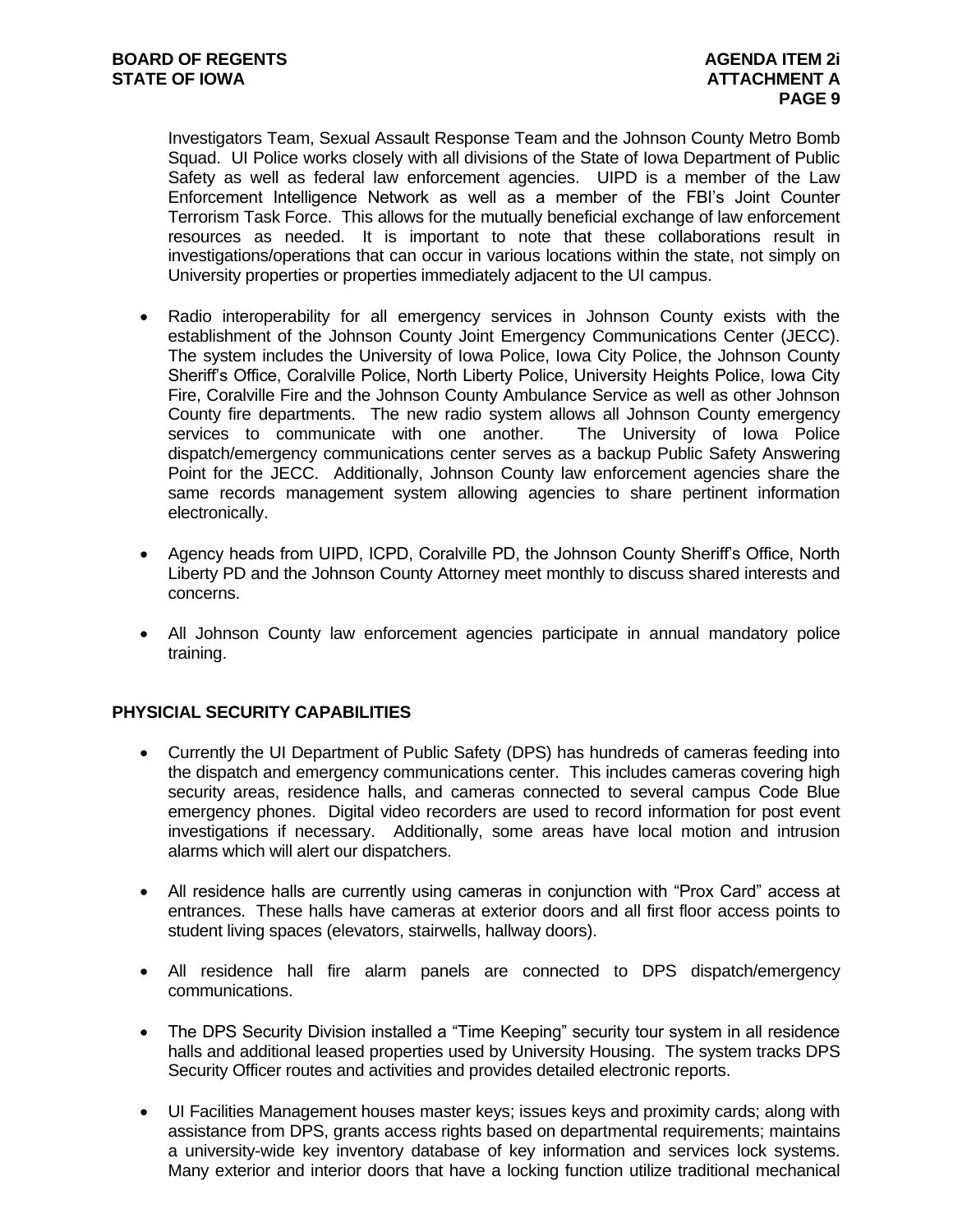keys. Electronic access controls are installed in several buildings as well as connected to numerous interior and exterior doors. Some of these locations utilize the UI Identification card and magnetic swipe readers; other electronic access-controlled locations utilize Facilities Management-issued proximity cards and proximity readers. Some administrative units have taken on responsibilities for programming user access, while others continue to place a high reliance on Facilities Management for access control services.

- Led by Facilities Management, the University of Iowa is in the process of replacing the current Marlok standard with a control system capable of meeting current and future institutional needs for card access, security, distributed control, and integration with building systems controls and institutional information technology databases. The University selected AMAG software/firmware and Security Equipment Inc. as the AMAG integrator/reseller for the programs and components.
- The critical importance of safeguarding university assets have highlighted the need to integrate "building access" and "building security." The challenge is to provide appropriate control and security for all major buildings without unduly compromising convenience and the campus culture of openness. To help guide the process, the University has convened an Access and Security Steering Committee that has developed a University of Iowa Access and Security Strategic Plan to address security and access control for new and existing buildings. The committee includes members from Facilities Management, Office of the Provost, Information Technology Services, Public Safety, Student Services and Research Administration. The areas of concern that are being reviewed by the committee and various sub-committees are as follows:
	- Central Control Technology (AMAG)
	- Security Assessment, Process & Priority
	- Design and Installation Standards
	- Key and Card Issuance
	- Access Cards
	- Integrated Databases
	- Security Monitoring, Analytics
	- Service and Support Model
	- Financial Support Model
	- Administration Policy on Card Access and Security

#### **STAFFING**

- The UI Police Division currently employs 45 sworn, state certified officers, 21 civilian security officers, 9 state certified dispatchers, 1 fire safety coordinator, 1 emergency management coordinator and 3 support staff. Part time student employees assist with security officer duties, fingerprinting, NITE RIDE, records management and dispatching.
- In 2014, UIPD had two explosives detection canines; one provided by the University of Iowa Athletics Department. One canine retired in October of 2014 due to injury. Due to demand, in 2015 UIPD is replacing the retired canine and adding another, for a total of three. These canines are essential for pre-event screening and used during home football games, basketball games, and special events such as political and presidential visits.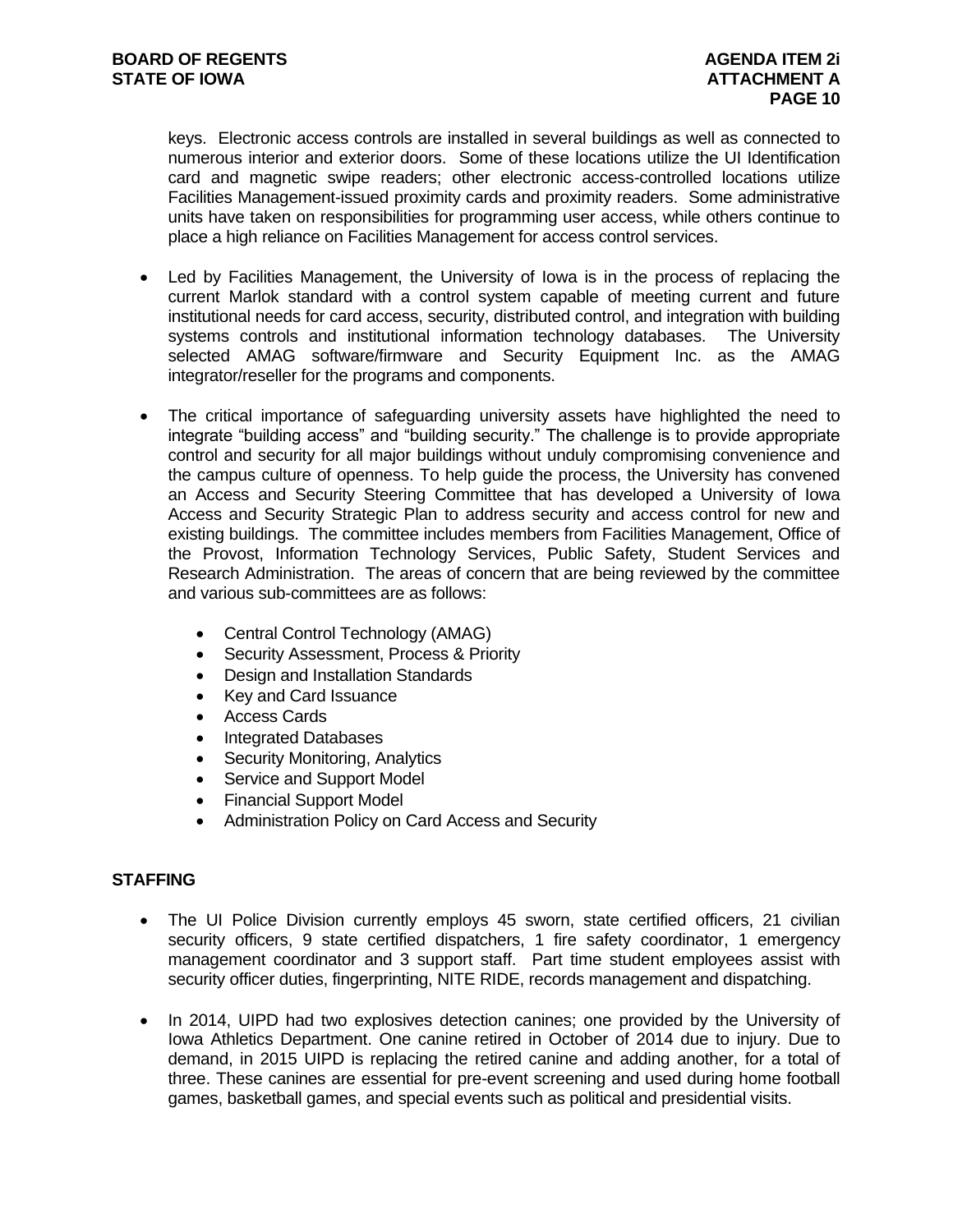#### **TRAINING OF INSTITUTIONAL PERSONNEL**

- The University of Iowa Police Crime Prevention Specialist, the Fire Safety Coordinator as well as other DPS employees present safety related educational offerings including the following:
	- o **Rape Aggression Defense program (R.A.D.)**
	- o **Violent Incident Survival Training (V.I.S.T.)**
	- o **Personal Safety and Self-Protection**
	- o **Disruptive Persons**
	- o **Alcohol Awareness**
	- o **Crime Prevention Newsletters (C.P.N.)**
	- o **Annual parent/student orientation presentations**
	- o **Resident Assistant's Fire Academy**
	- o **General fire safety in laboratories and other areas**
	- o **Use of portable fire extinguishers**
- UIPD utilizes mass emails to provide safety related information.
- The UI DPS website is also used to disseminate safety related information as well as provide a way for the UI community to provide information. <http://police.uiowa.edu/>
- V.I.S.T. stands for **Violent Incident Survival Training**. The program is a comprehensive approach, advocating integrated strategies incorporating Environmental Design, Technology & Communication, Law Enforcement Response, and action by those in immediate danger. The response options that are taught specialize in preparing schools, universities, churches, hospitals, and workplaces in how to respond to a violent attack on large numbers of people and increase the odds of survival. V.I.S.T. teaches individuals proven techniques and provides them with several options that are effective in avoiding, escaping and, if necessary, protecting intended victims from active shooters. UIPD has five police officers trained as instructors in V.I.S.T. who present a two hour training component for faculty, staff, students and visitors. Since inception, V.I.S.T. instructors trained 5119 faculty, staff, students and visitors. All police officers are trained in V.I.S.T.

#### **POLICE OFFICER TRAINING**

- All University Police officers are required to take monthly online training sessions on such topics as criminal law updates, sexual harassment, search & seizure, and training to address bias based policing.
- As part of a U.S. Department of Justice Violence Against Women grant awarded to the University of Iowa, all University Police officers received specialized training addressing sexual assault response and investigation. This training is now required annually for campus law enforcement officers.
- University Police officers participated in a multi-agency training seminar and received training in many topics, including cultural diversity and trauma informed interviewing when responding to victims of violent crimes, such as aggravated assaults or sexual assaults.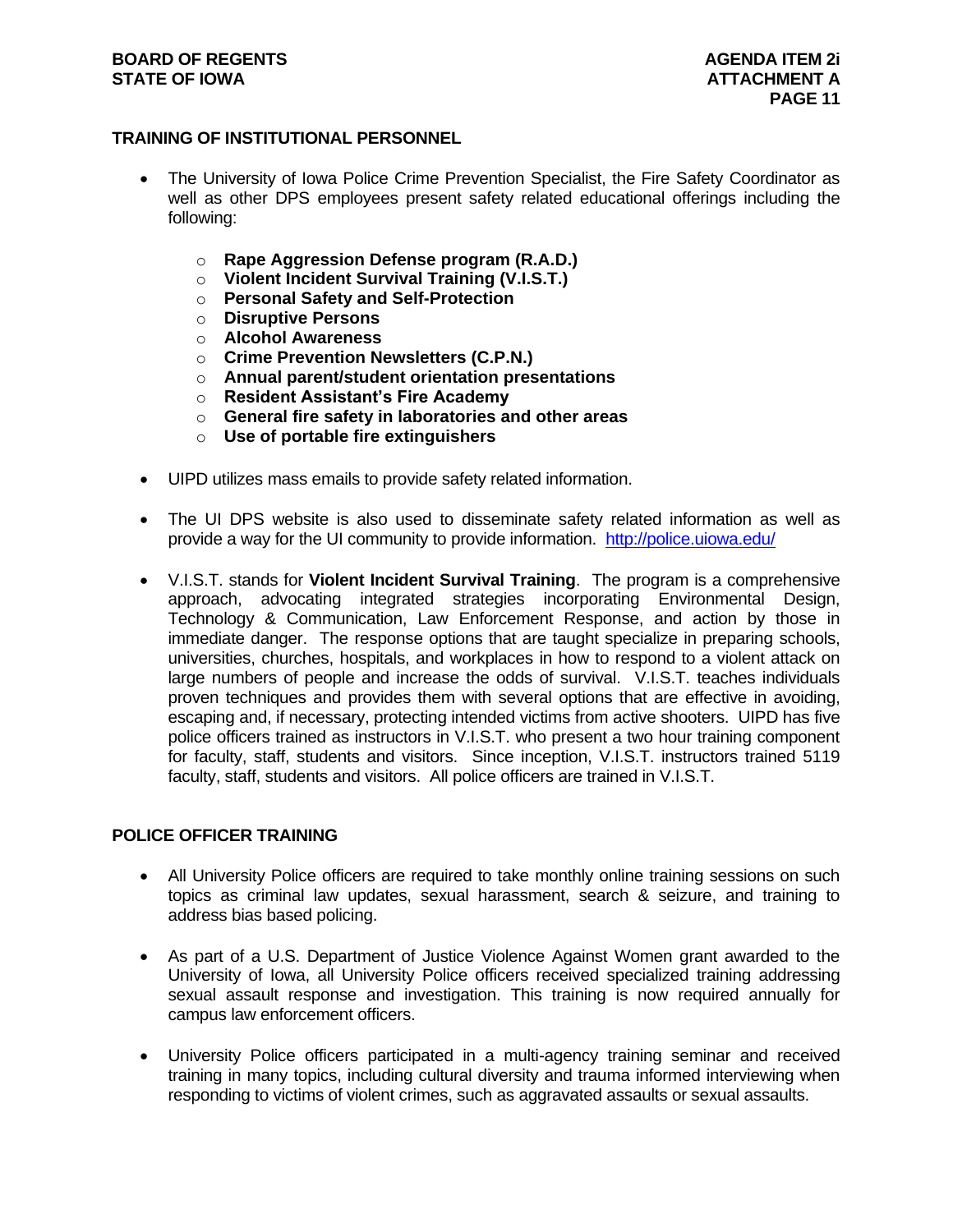#### **USE OF FORCE/FIREARMS**

- UIPD officers carry the M&P .40 caliber Smith and Wesson handgun.
- Commission on Accreditation for Law Enforcement Agencies Standards (CALEA) standards dictate that UI Police must have a use of force policy: Officers have to receive training annually on these standards, must be trained with their authorized weapons, require reports when weapons are used, and cannot carry weapons until they have been trained. New officers must review all related policies prior to being issued weapons.
- The University of Iowa Police Division meets all CALEA standards and exceeds Iowa Law Enforcement Academy (ILEA) standards in regards to weapons qualification; CALEA dictates all police agencies must have a policy that requires firearms qualification.
- UIPD officers qualify twice a year with the "Iowa Law Enforcement Academy Handgun Qualification Course." All police officers fire two qualification runs at each session, for a total of four; successful qualification runs are required; this exceeds state and national standards. Officers qualify on the low light course once a year, and shotgun once a year, meeting ILEA standards. For rifle qualification, UIPD requires 3 different courses of fire; standard FBI 100 yard course, the Close Quarters Battle (CQB) Course, and the Close Quarters Battle Course in low light. This exceeds the standard FBI 100 yard course. UIPD currently has 7 ILEA certified firearms instructors on staff conducting all firearms training.
- UIPD also conducts *Simunitions* training for our Emergency Response Team members several times a year. This involves interactive training using devices that fire simulated rounds and a process that records officer actions with the simulated weapon. UIPD officers also train using the Multiple Interactive Learning and training Objectives system (MILO). The MILO system instructs officers on the appropriate use of force, i.e., when to fire and when not to fire a weapon. Both of these training opportunities exceed ILEA requirements.
- Every member of the department's Emergency Response Team (ERT) receive 40 hours of annual training with Tactical Missions Consulting, operated by a 23 year veteran/supervisor (retired sergeant) who was also one of the team leaders with LAPD SWAT, the premiere tactical unit in the United States. In addition to 40 hours of annual training, UIPD's ERT trains 4-8 hours a month.
	- o **NOTE**: Tactical Missions Consulting is the same firm that Iowa City Police use. Our ERT tactics and Iowa City are essentially the same. Both departments receive 40 hours of annual training from Tactical Missions Consulting so both teams operate under the same tactics.
- Throughout the year UIPD ERT team travels to Camp Dodge and conducts live fire training in the National Guards Live Fire Shoot House. This gives the team the opportunity to conduct training in controlled conditions, with live rounds, within the confines of a house floor plan. This is done in cooperation with members of the Iowa City Police Response Team.
- UIPD has facilitated access to training sites on campus for local law enforcement agencies. This creates a close partnership and provides the area agencies with knowledge of campus facilities, community and practices. This partnership creates a close working relationship and helps facilitate future assistance in the event of an incident on campus requiring mutual aid.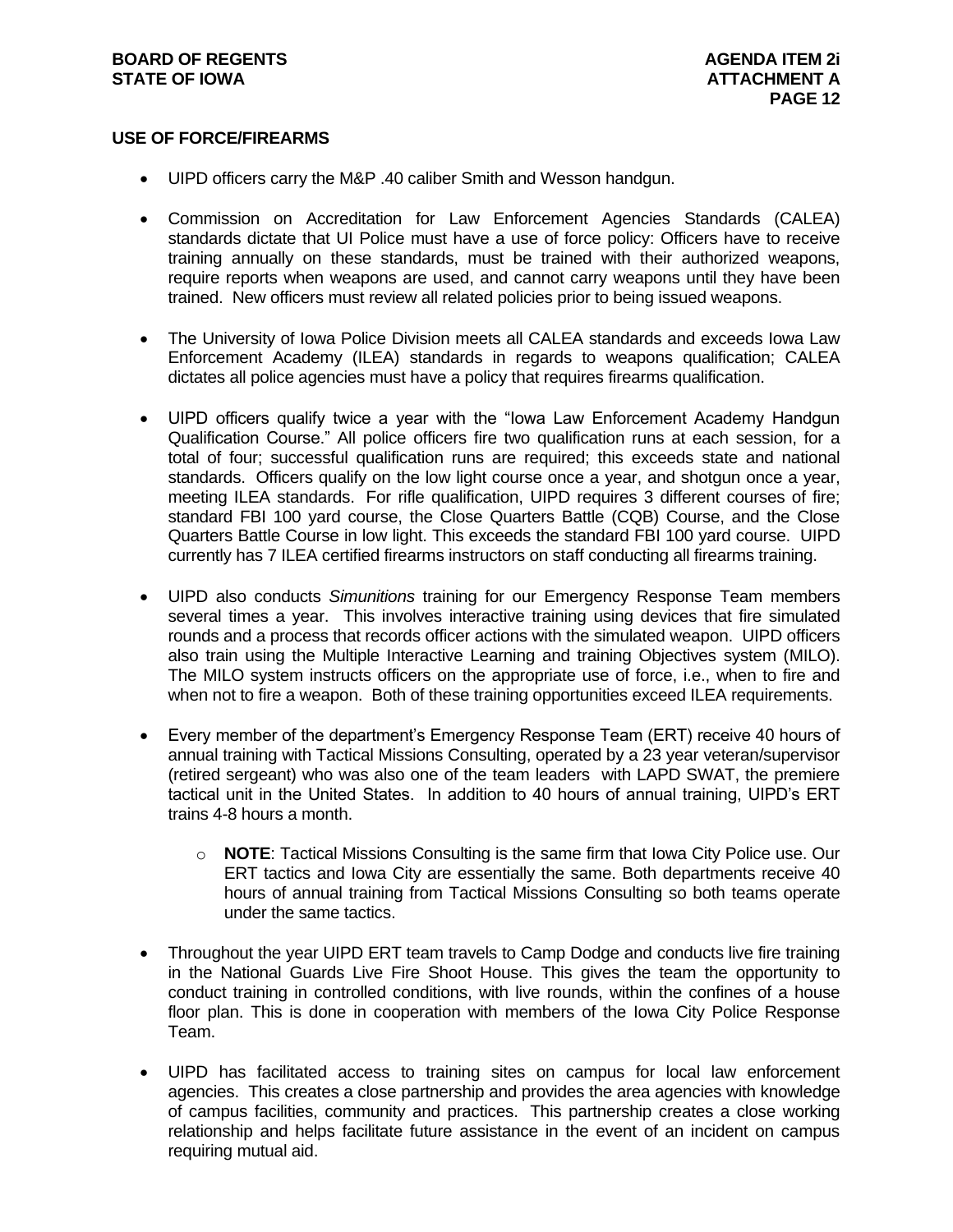- UIPD continues to work closely with local law enforcement agencies to implement training for all area agencies regarding the response to an active shooter. UIPD continues to train and work with local agencies in reference to weapons and tactical training so all teams are "on the same page" in the event of an emergency in which multiple agencies would be needed for an appropriate response to an incident of violence on or adjacent to campus.
- ALERRT Advanced Law Enforcement Rapid Response Training. ALERRT is a nationally recognized 2-day operator course to respond to active shooters and other violent situations involving weapons. ALERRT training is far more detailed than standard active shooter training and involves choreographed situations with specific training points. It addresses all of the components in the Iowa Law Enforcement Academy-Active Shooter course and also provides instruction in moving and firing in teams of 2 to 5, room clearing, rescue, improvised explosive devices (IED) recognition and hostage situations. Instruction includes dividing the class into groups with each team participating in exercises with simulated weapons and rounds to place participants in stressful situations. The department has four ALERRT instructors and all officers must be trained in ALERRT.

#### **CERTIFIED PROTECTION SECURITY OFFICERS**

- All full time DPS civilian security officers are required to obtain certification by successfully completing a 50+ hour course. This certification process was introduced in 2012.
- 17 of the 21 civilian security officers have completed the course and have received certification. The remaining security officers are still in probationary status, or in the certification process.
- The security officers operate the NITE RIDE van safety service. In 2014 in response to President Mason's strategy to address sexual assault on campus, another van was added to the service. In 2013 NITE RIDE provided 13,395 rides and in 2014 the numbers of rides increased to 25,931.

#### **AUTOMATED EXTERNAL DEFIBRILLATORS (AED)**

 At present, UI Public Safety Fire Safety Coordinator inspects and maintains 57 UI public access AEDs to American Heart Association (AHA) standards and manufacturer specifications.

#### **STUDENT INVOLVEMENT**

- Students continue to be involved in the following:
	- o NITE RIDE (late night safe ride option for women)
	- o Citizens Police Academy; (i.e., a ten week academy for private citizens conducted by UIPD, Iowa City PD, Coralville PD and the Johnson County SO).
	- o Student employees (i.e., traffic control, campus walking patrols, dispatching, records)
	- $\circ$  We continue to offer law enforcement internships for students (high school and college level).
	- o The University of Iowa Emergency Medical Services Student Interest Organization was conceived in August 2009 and is sponsored by the University of Iowa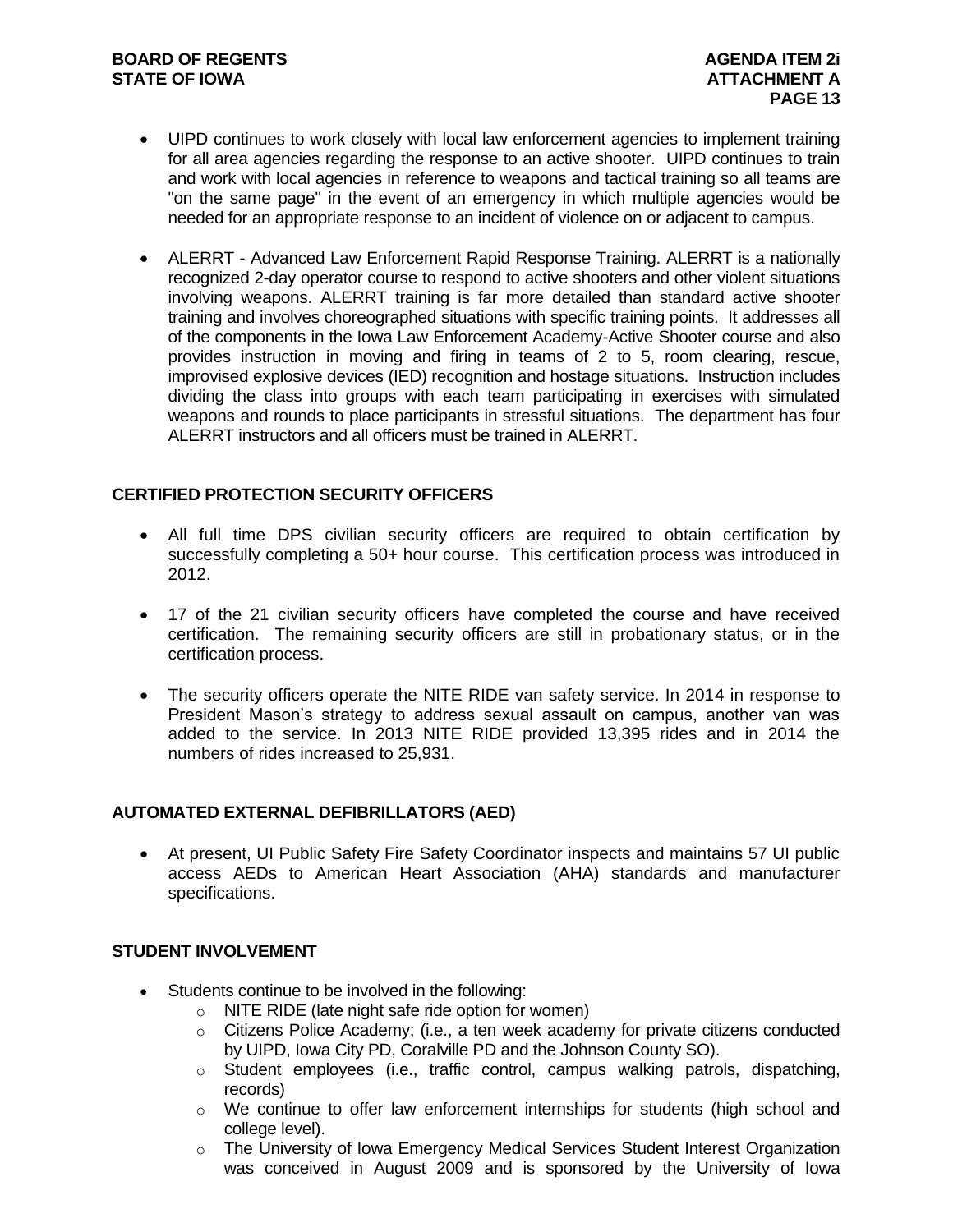Department of Public Safety with coordination provided by the University of Iowa Fire Safety Coordinator.

#### **SMOKING BAN**

- UIPD continues to respond, warn, cite and direct smokers to areas where smoking is allowed. In 2014, UIPD officers responded to 688 prohibited smoking calls:
	- o 513 calls were initiated by UIPD officers & security officers.
	- o 20 calls were complaint driven.
	- $\circ$  155 calls no warnings or citations issued.
	- o 56 citations issued.

#### **SAFETY AND SECURITY GOALS**

- Continue implementation Access and Security Strategic Plan including the systematic installation of the AMAG access control system; DPS sections.
- The University of Iowa Police continue to assign a police officer to a static position at UIHC Emergency Department (ED) with the intent to increase the safety and security of the staff and visitors during peak times.
- Conduct/participate in active shooter training with other area law enforcement agencies.
- Continue developing relationship with UI Risk Management and continue existing efforts to establish protocols for preventing/addressing identified risks, including but not limited to:
	- o Participation in the Enterprise Risk Management committee
	- $\circ$  All hazard response and planning including natural or manmade emergencies and public health threats.
	- o Driver screening
	- $\circ$  General safety protocols and requirements encompassing faculty, staff, students, visitors and contractors
- Continue the process of connecting advanced fire alarm panels to connect to DPS dispatch/emergency communications to facilitate a single point of emergency message transmission for internal building emergency communications.
- Continue participation on issues related to child abuse/minors on campus with selected UI entities.
- Continue to train selected members of UI-DPS in the National Incident Management System specifically, Incident Command System positions.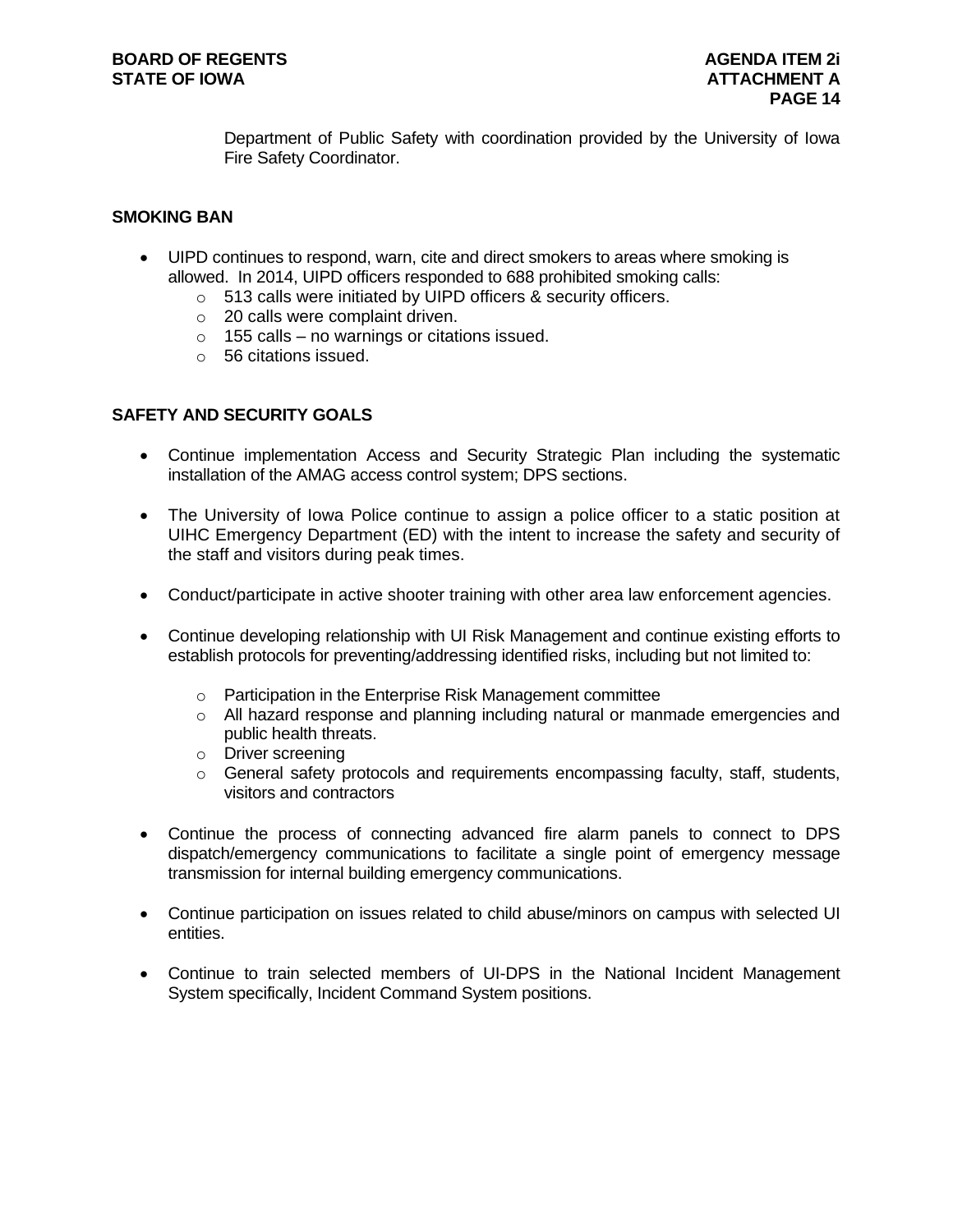# **CAMPUS SAFETY AND SECURITY REPORT**

# **IOWA STATE UNIVERSITY**

# **Calendar Year 2014**

This report is submitted in accordance with the Board of Regents Comprehensive Safety and Security Policy (Chapter 11 of the Board of Regents Policy Manual).

#### **MASS COMMUNICATION CAPABILITIES**

- Blackboard Connect continues to be the electronic mass notification product used for ISU Alert. Key personnel within the university have been trained to quickly activate this web-based system. A multi-disciplinary committee continues to identify future needs and research additional available products. Only one situation required the issuance of an emergency warning message to community members during the past calendar year. Information received as a result of the alert being distributed assisted in a quick, successful resolution.
- An outdoor warning system, consisting of five towers placed strategically throughout campus, provides the ability to issue real-time emergency notices to community members. Police dispatchers are able to activate on- and off-campus sirens when the need arises; testing is conducted monthly, unless inclement weather is present or projected. Templated messages relating to a variety of emergency situations have been authored to expedite the delivery of vital information. The voice messaging component is tested annually. Equipment and software upgrades were made to the system during the past calendar year.
- An emergency alert homepage, designed to enhance communication capabilities, is available for activation should the need arise. The system is intended to overwrite the existing site in a manner that draws attention to the situation—the elimination of graphics speeds information access. Key personnel within the university have been trained to quickly implement usage. Procedures for posting all applicable archived messages to document incident progression have been developed.
- Social media has repeatedly proven to be an effective means of reaching the public. Facebook and Twitter accounts were initiated during 2013 in an effort to positively interact with community members in a timely fashion. The department currently has approximately 4,838 likes on Facebook and 7,018 followers on Twitter. These two applications are used extensively to provide timely, accurate, and useful information on a daily basis as well as during dynamic situations. Posts are linked to other agencies and departments to increase effectiveness. Very positive feedback has been received regarding the use of these outreach systems.
- CodeRED©, a multi-platform emergency notification system, has been implemented for other jurisdictions within Story County. This product utilizes internet mapping capability for geographic targeting of calls, coupled with a high speed telephone system capable of delivering emergency messages at the rate of up to 60,000 calls per hour.

#### **THREAT ASSESSMENT AND MANAGEMENT**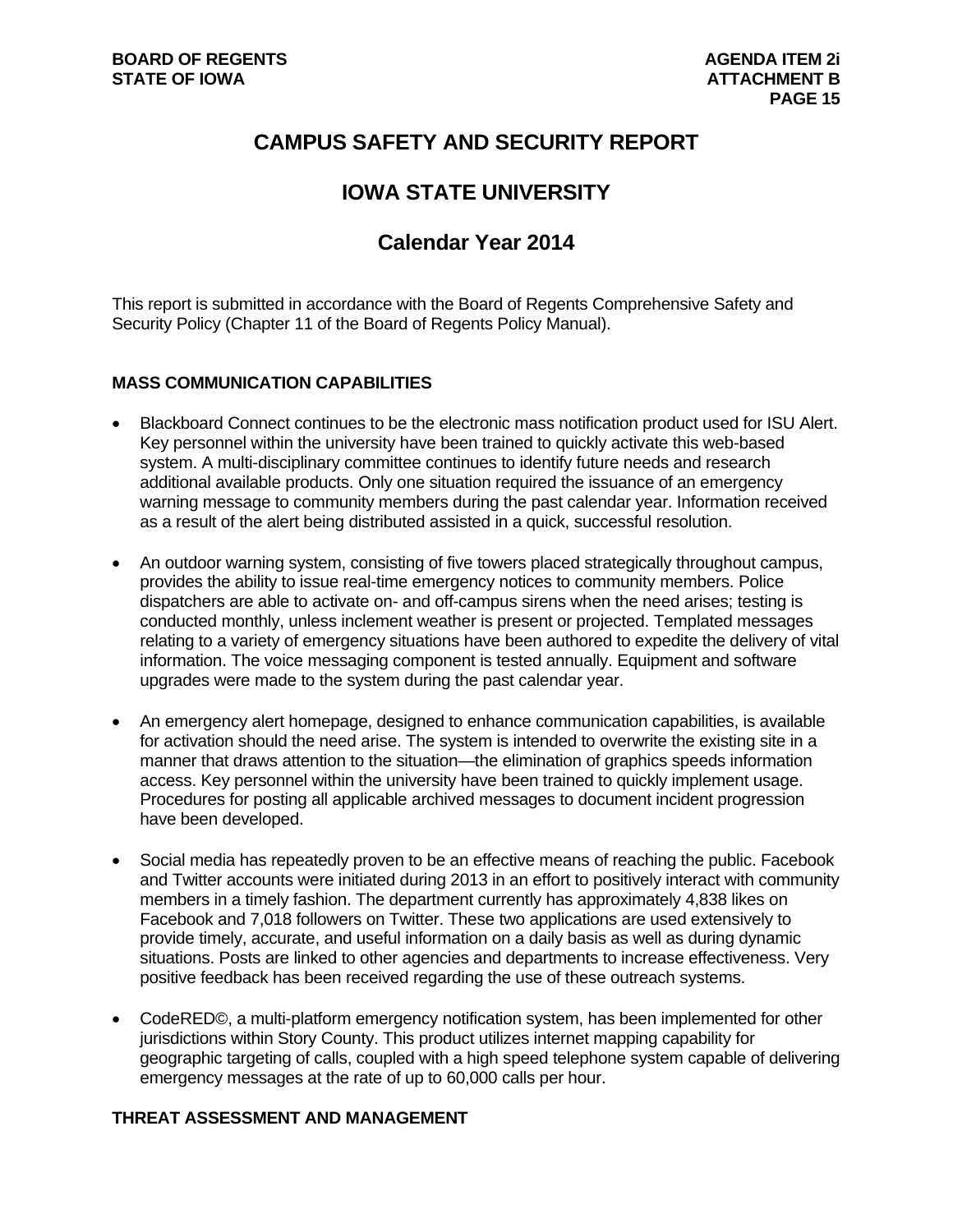- The department has effectively utilized a Threat Assessment and Management System (TAMS) for more than 20 years. The process is designed to identify individuals of concern, investigate people and situations that have come to the attention of others, and assess the information gathered. If necessary, individuals and situations are managed to reduce any potential threat that may be posed.
- Targeted violence is the product of an interaction among four factors: the individual who may take violent action; the target of any intentional violence; the environment that facilitates or permits violence, or does not discourage it; and the triggering conditions that lead the individual to accept violence as an option.
- The threat assessment and management process includes: 1) identifying, in a timely manner, individuals who are at risk; 2) reporting information in a centralized fashion to law enforcement officials; 3) conducting an initial threat assessment; 4) reviewing situations with the Critical Incident Response Team (CIRT) when established severity and/or complexity criteria have been met; 5) implementing a specially designed response plan; 6) monitoring and re-evaluating the plan to effect safety; and 7) referring and following up as appropriate.
- Assessment guidelines include: 1) considering multiple behavioral and contextual dynamics; 2) avoiding reliance upon single factors; 3) utilizing multiple collateral data sources, whenever possible; 4) assessing the impact of investigative processes; 5) using information that is factbased and specific to the incident; 6) concentrating on exhibited behavior rather than on perceived traits; 7) focusing on understanding the context; 8) examining the progression of behavior over a period of time; and 9) emphasizing prevention rather than prediction.
- The department continues to partner with other key institutional entities in threat management issues, including: Dean of Students Office; Thielen Student Health Center; University Human Resources; Department of Residence; Office of Equal Opportunity; the Senior Vice President and Provost; Student Counseling Services; and Office of University Counsel.
- The department continues to actively participate in the multi-disciplinary Student Assistance and Follow-Up Evaluation (SAFE) Team, as well as the Faculty and Staff Safety Team (FASST). These groups meet weekly, or more often as needed, to share/assess information and respond to potentially dangerous situations.
- An admissions review committee meets as needed to assess applications of prospective and/or returning students who have a history of behavioral issues. The main focus of the group is to evaluate any potential threat an individual may pose, and determine any additional need for monitoring, if accepted.
- The threat assessment and management process is coordinated by an individual who possesses a wealth of experience and specialized training in this area. A second investigator assists with staffing this important function.
- During the past calendar year, officers conducted 118 welfare checks and responded to 689 incidents involving suspicious people and/or activity.

#### **RELATIONSHIPS WITH OTHER LAW ENFORCEMENT ENTITIES**

 The department entered into a mutual aid agreement with the Ames Police Department and the Story County Sheriff's Office in 1997. This intergovernmental agreement provides for the immediate exchange of law enforcement resources.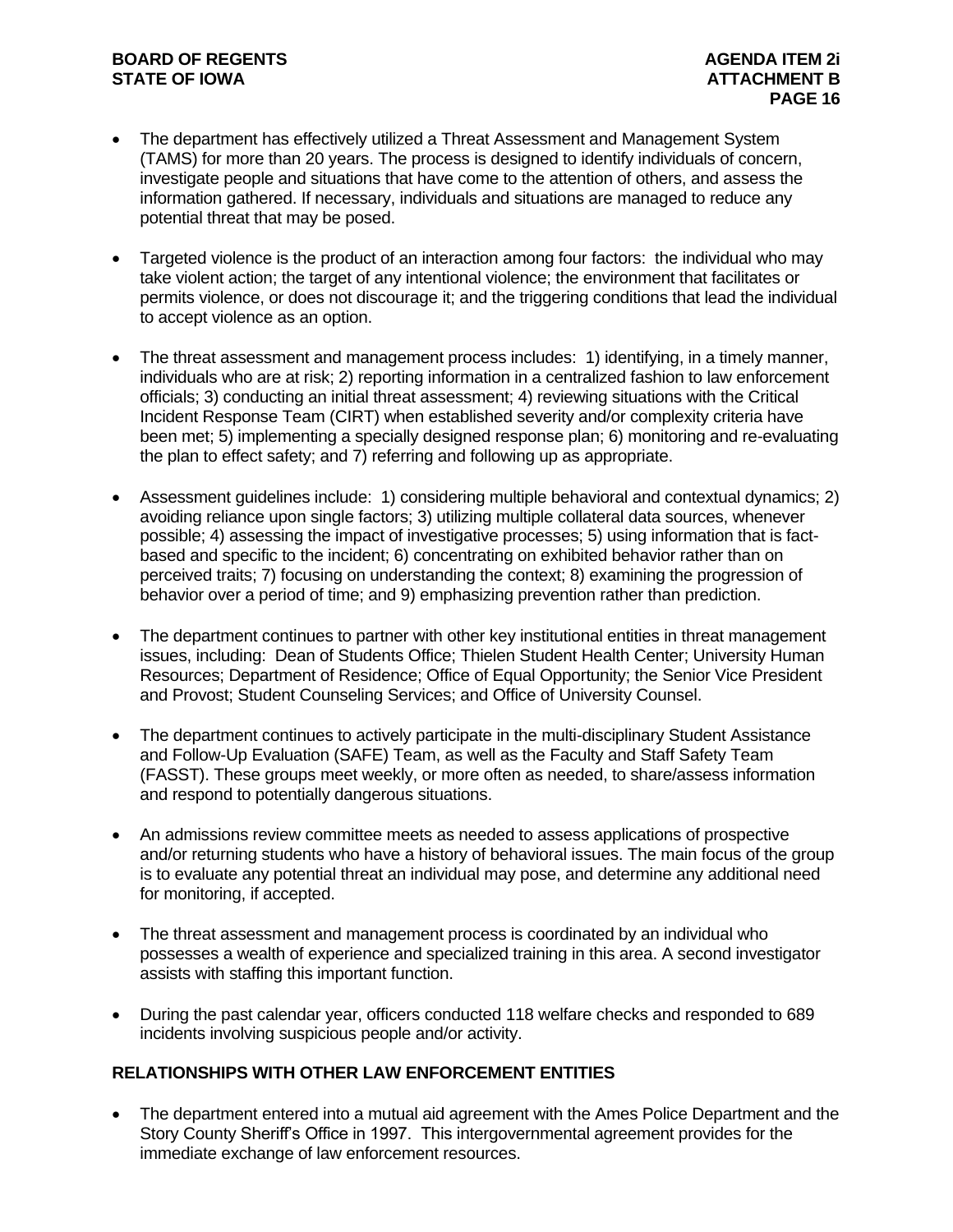- In 1991, the department entered into an intergovernmental agreement that established a regional drug task force. The group has been in existence since that time and has proven to be an effective vehicle in reducing the flow of illegal controlled substances to campus.
- In 2013, a formal agreement was established with the City of Ames to clearly identify the delivery of law enforcement services to organized living areas that are leased by the Department of Residence (DoR).
- Officers continue to work collaboratively with other agencies before, during, and after hosting major special events, including: athletic contests; political rallies; student celebrations; jointlysponsored conferences; career fairs; and highly controversial presentations. Entities involved typically include: Iowa State Patrol; Ames Police Department; Story County Sheriff's Office; United States Secret Service; Iowa Division of Criminal Investigation; State Fire Marshal's Office; Federal Bureau of Investigation; and contracted private security firms.
- All law enforcement agencies within the county utilize an 800 MHz radio system that facilitates interoperability during emergencies, special events and daily operations.
- The Ames Police Department, Story County Sheriff's Office, and ISU Police Department share jointly purchased and managed Computer-Aided Dispatch (CAD) and Records Management System (RMS) software. The three communications centers are linked through fiber and T-1 lines to ensure information availability and system redundancy.

### **PHYSICIAL SECURITY CAPABILITIES**

- The university extensively utilizes electronic access control systems to enhance security. This security related technology is incorporated into all new construction.
- More than 600 cameras have been installed in public areas throughout campus buildings; these have proven to be effective tools for deterrence and identification.
- Fiber was installed at the Ames Intermodal Facility to accommodate the use of electronic access control for doors and the transmission of fire alarm data.
- The department monitors more than 4,000 fire, security, and environmental systems alarm points; appropriate resources are dispatched as necessary.
- Community service officers perform a variety of important security duties, including: patrolling buildings; inspecting emergency telephones for operational effectiveness; providing safety escorts; reporting suspicious activity and defective equipment; and assisting with special event staffing.

#### **STAFFING**

- The department is authorized 36 sworn, state-certified police officers and 11 full-time civilian staff. For most of the previous calendar year, the agency operated nearly at full strength.
- Part-time student employees are utilized to provide support services related to building security, safety escorts, and dispatch.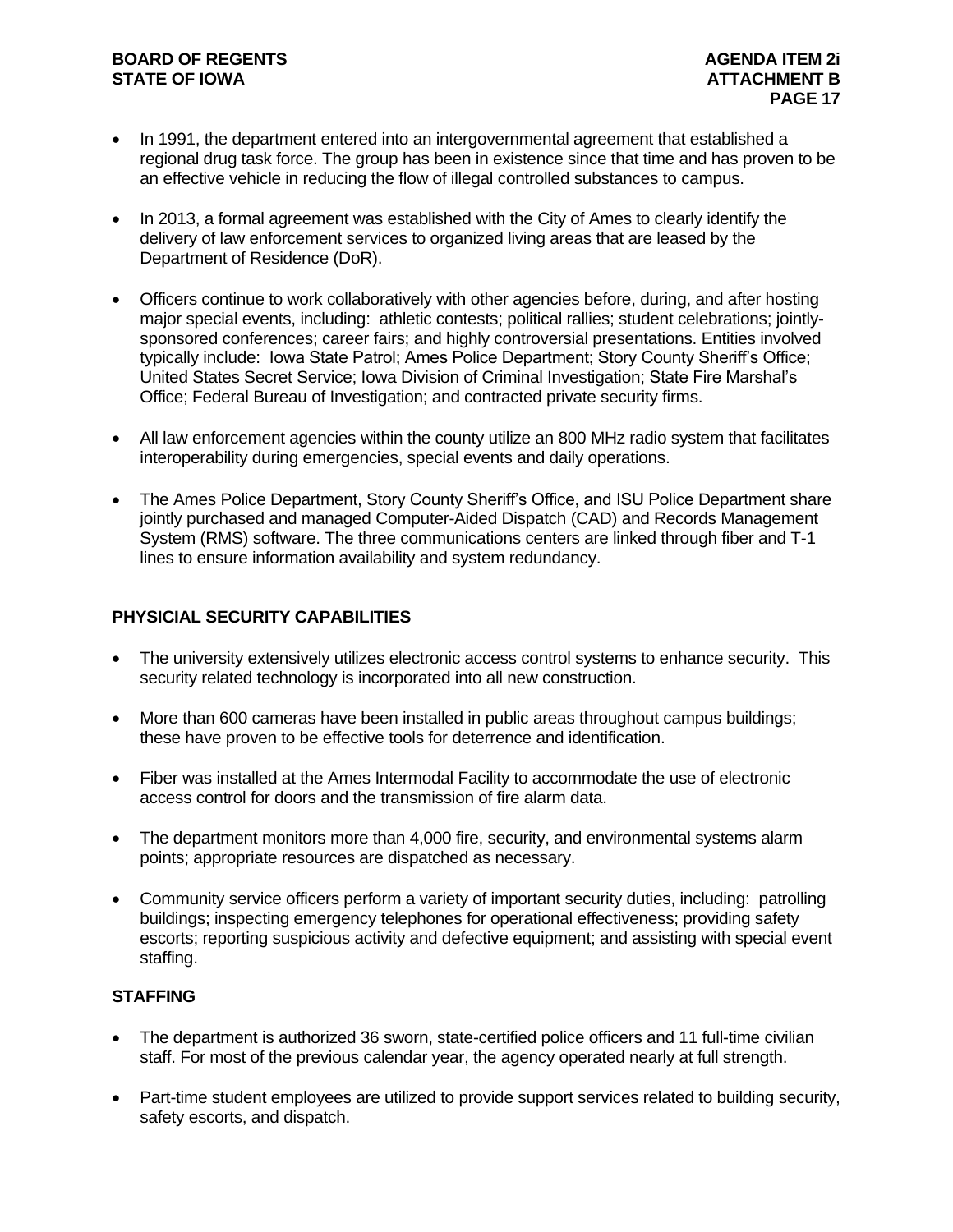A department supervisor was recently assigned to the College of Veterinary Medicine on a fulltime basis. Security staffing provided by student community service officers was increased in terms of the hours covered. A memorandum of understanding was developed to clearly outline the services and support to be provided by each entity. Feedback received from all involved indicates a deep appreciation for this added presence.

#### **TRAINING OF INSTITUTIONAL PERSONNEL**

- An overview of key safety-related issues and services is provided to all incoming students and their parents during orientation sessions held throughout the month of June, as well as at Destination Iowa State.
- Sworn officers provided 281 prevention and outreach programs during the past year to faculty, staff, and students; instruction was provided to 33,842 people. Topics addressed included: workplace violence; personal safety; alcohol laws; sexual assault awareness; bystander intervention; identity theft protection; domestic and relationship violence; social media safety; and threat management processes.
- The Annual Security Report (ASR), "*Safety & You*" is electronically mailed to all faculty, staff, and students in September. This document may be viewed on the departmental web site; individuals may also request a printed copy. Safety and security information is provided as required by the Jeanne Clery Disclosure of Campus Security Policy and Campus Crime Statistics Act.
- Officers continue to annually train Department of Residence (DoR) staff, international students, and Cyclone Aides regarding safety-related services. These sessions are conducted as part of their respective orientation programs.
- The department provided training to all judicial affairs board members regarding legal aspects of the criminal justice system. The instruction outlined levels to conviction, burden of proof, victimology, and criminal/civil process interaction.
- Officers conducted training across campus with regard to identifying and dealing with people who threaten or exhibit concerning behavior.
- Six officers have received specialized instruction in the delivery of Violent Incident Response Training (VIRT) sessions. During 2013, the department began providing instruction to all future teacher education graduates as part of their licensure requirements for certification. Participants believed this program greatly enhanced their ability to recognize, assess, and ultimately respond to violent threats.

#### **USE OF FORCE/FIREARMS**

- The department's use of force and authorized weapons policies are in compliance with national law enforcement accreditation standards.
- Instruction regarding departmental use of force policies and related laws is conducted semiannually, thus exceeding national accreditation standards.
- Officers qualify with their issued sidearms twice each year—this also exceeds national accreditation standards and state regulations.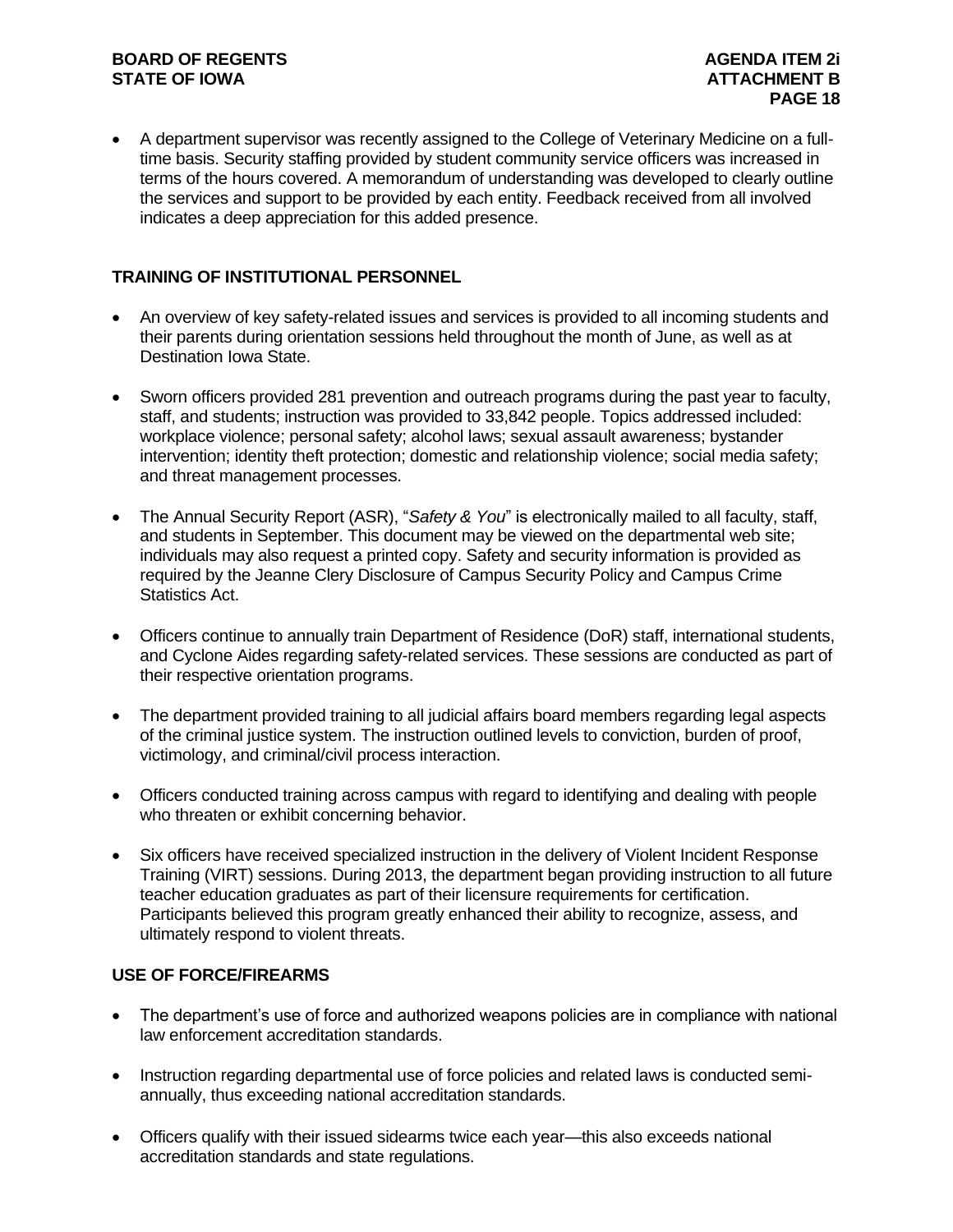- The department continues to equip officers with, and train them in the use of, chemical spray, expandable batons, and conducted energy weapons.
- The department has five firearms instructors certified through the Iowa Law Enforcement Academy (ILEA). Six officers have additionally received instruction certification through the Advanced Law Enforcement Rapid Response Training (ALERRT), Response Options, and Strategos, International training programs.
- Officers participated in active shooter training twice during the past year, one of which involved the Ames Police Department.
- No officers discharged a firearm for other than approved training purposes, with the exception of dispatching one severely injured deer.

#### **STUDENT INVOLVEMENT**

- Officers and others conduct safety walks each year to identify issues related to lighting, overgrown foliage, and other hazards. The most recent effort, conducted in October 2014, was co-sponsored by the Government of the Student Body (GSB). Results were forwarded to facilities personnel for review and follow-up action.
- The department hosts an eight-week citizen police academy each year for students, faculty, and staff. This outreach effort continues to be very popular and has helped form collaborative relationships.
- A safety escort program has been operated by the department for approximately 17 years. Walking or vehicle-assisted escorts are provided free of charge to faculty, staff, students, and visitors. The service is very popular, as evidenced by the following statistics: 2009 (4,144); 2010 (5,667); 2011 (5,977); 2012 (5,830); 2013 (6,450); and 2014 (6,595).
- A motorist assist program has been in existence for approximately 19 years. Services are provided free of charge for those requiring assistance, to include: vehicle jump starts; tire changing/airing equipment; and escorts to obtain fuel. The number of motorist assists performed during 2014 was 2,118.
- The department employs approximately 70 students in various support functions, including: communications; security; safety escorts; motorist assists; parking enforcement; and records management.

#### **SAFETY AND SECURITY GOALS**

- Finalize implementation of the recently initiated initiative involving the recruitment, selection, and training of a pool of on-call sexual assault nurse examiners.
- Continue to collaborate with key university departments to review and modify, as necessary, the existing university-wide emergency plan.
- Provide in-service training to all personnel regarding response to sexual assault and domestic violence.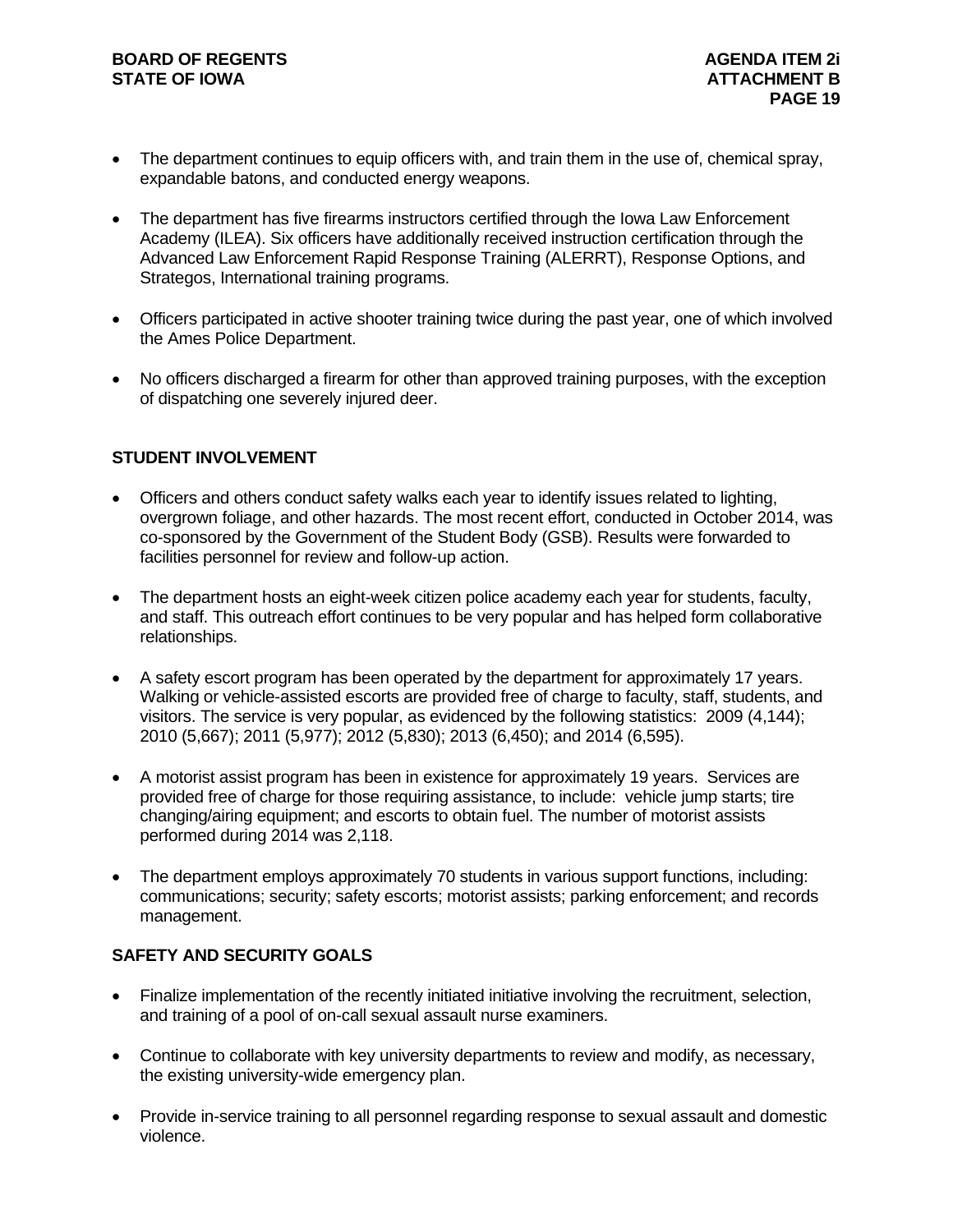- Incorporate incident command system principles in the planning of, and response to, all major crimes and events.
- Increase the number of doors controlled by electronic access systems, as well as the number of digital cameras utilized throughout campus.
- Continue to work closely with other state agencies and organizations to maximize threat management, patrol, criminal intelligence, unusual occurrence/emergency response, and investigative functions.
- Systematize and expand the delivery of crime prevention information disseminated to faculty, staff, and students during orientation and in-service sessions.
- Ensure continued compliance with all applicable federally mandated requirements and national law enforcement accreditation standards.

#### **SMOKING BAN**

- The department recorded 43 smoking-related calls for service during 2014; of those, the vast majority of contacts were initiated by police officers and community service officers; every violation reported or detected occurred outdoors.
- When possible, police officers and student security personnel patrolled areas reported or found to be problematic.
- Smoking-related signage has been posted at university entrances, on building doors, and on state-owned fleet vehicles.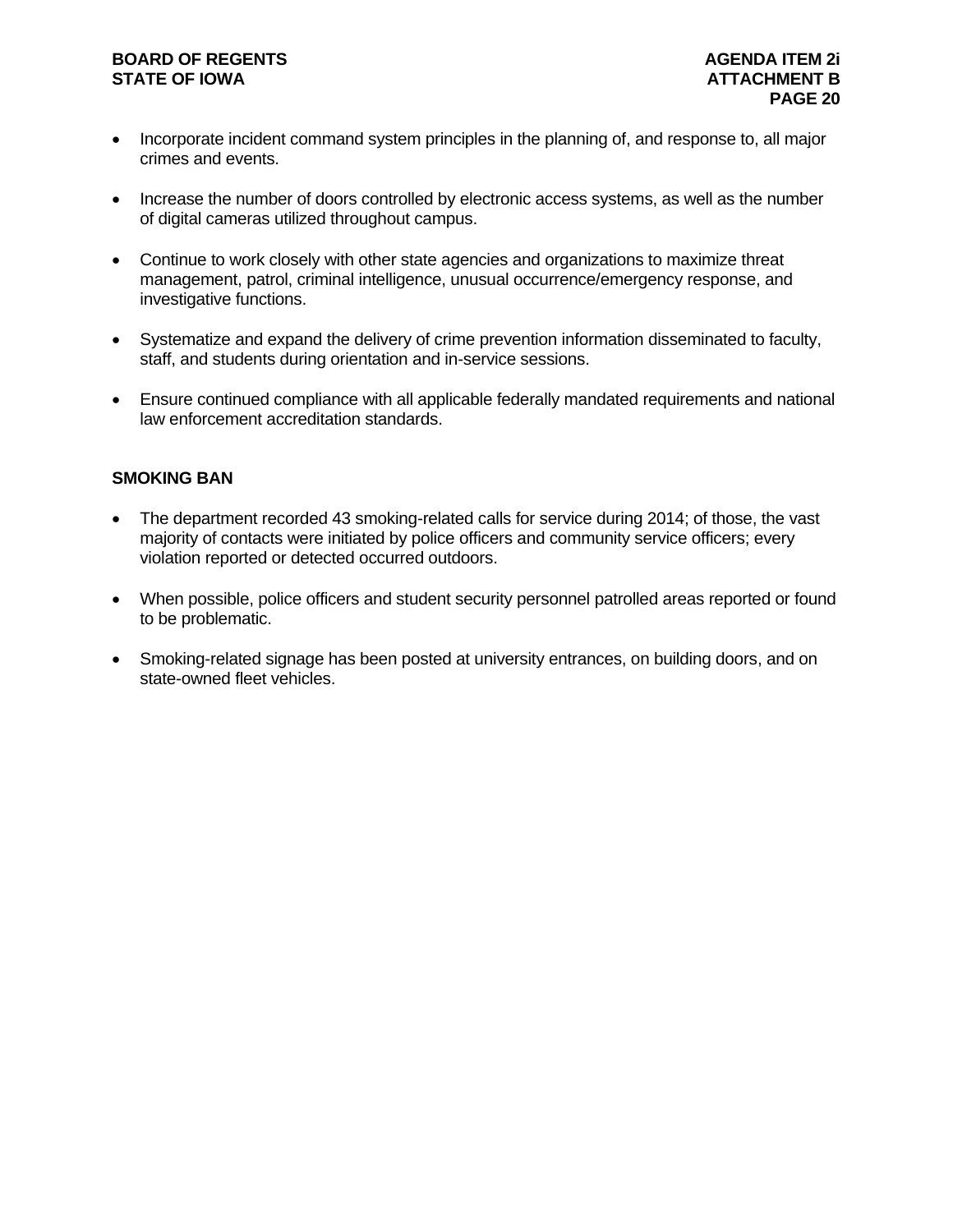# **University of Northern Iowa**

# **CAMPUS SAFETY AND SECURITY REPORT Calendar Year 2014**

This report is submitted in accordance with the Board of Regents Comprehensive Safety and Security Policy (Chapter 11 of the Board of Regents Policy Manual).

#### **MASS COMMUNICATION CAPABILITIES**

- UNI continues to utilize Connect-Ed for the purpose of mass communication notification to include e-mail, text messaging, and voice mail.
- The UNI-Alert information is on the UNI web site and provides information to faculty, staff, and students about registration, as well as the notification process.
- The UNI-Alert system may be activated by either Public Safety or University Relations personnel.
	- o UNI-Alert was used in the following incidents:
		- Alert activated to delay university operations on January 27, 2014, due to weather conditions.
		- Alert activated to delay university operations on February 21, 2014, due to weather conditions.
		- Alert activated on April16, 2014, in order to test the system.
		- Alert activated on June 16, 2014, for a tornado warning and to signal the expiration of the warning.
		- Alert activated on October 9, 2014, in order to test the system.

#### **EXTERNAL MASS NOTIFICATION SYSTEM**

- American Technology Inc. continues to provide the campus outdoor voice notification system for UNI. Installation of this system was completed and testing of the system is conducted the first Wednesday of each month in coordination with Black Hawk County Emergency Management.
- There are seven locations where speakers have been installed to provide coverage for campus.
- Speakers provide siren and/or voice notification in the event of weather or other emergency incidents on campus.
- Speakers can be activated via dispatch or by remote location by UNI Police Mobile Command Unit.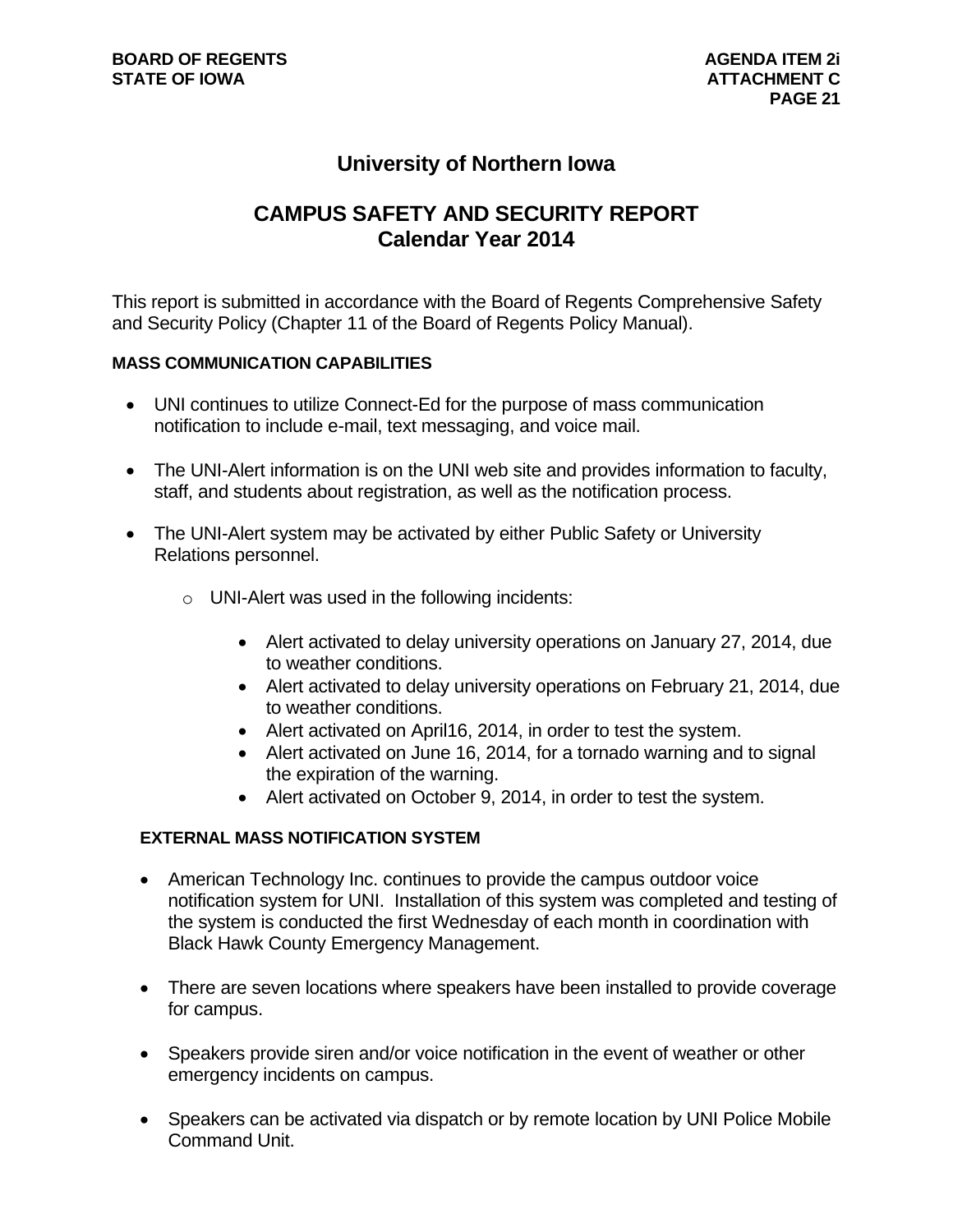- In 2012 UNI began the process of tying in the outdoor voice notification interior fire alarm voice notification systems. The tie-in has been successfully implemented in Bender, Dancer, Campbell, Lawther, Hagemann, Noehren, Shull, Rider, Redeker Center, Panther Village 1, Panther Village 3, Towers Center, West Gym, Gilchrist and Bartlett.
- The campus has increased the number of digital message boards on campus and continues to use UNI-TV as another source of campus emergency notification.

#### . **THREAT ASSESSMENT AND MANAGEMENT**

- UNI Public Safety continues to partner with other campus departments to ensure cooperation across various administrative areas of the university concerning issues which pose a potential threat or concern.
	- o UNI DPS continues to participate with the Student Intervention Team and meets twice a month or as necessary.
	- o DPS Director serves as the Chair of the Threat Assessment Team and receives and responds to individuals of concern and meets on a weekly basis.
	- o A Case Management Team is in place to address issues which affect employee concerns.
	- o DPS is a member of the Bias Response Team whose purpose is to coordinate a university response to bias-related incidents on campus.
	- o DPS Director sits on Enterprise Risk Management Council.
- A university safety web-page provides information on safety issues for personal and weather-related incidents.
- UNI Public Safety began presenting the Violent Intervention Defense Strategy program for the campus. A web link for the class was created so that campus members can sign up online. In 2014, UNI police increased the number of instructors to four and the program was presented to 253 university members.

#### **RELATIONSHIPS WITH OTHER LAW ENFORCEMENT ENTITIES**

- UNI Police meet with Cedar Falls Police to discuss active cases and problems within and around the campus.
- UNI Police meet with local, county and state law enforcement agencies to discuss various crimes and investigative efforts within the communities.
- The Director of Public Safety is a Board member of the Tri-County Drug Task Force which meets monthly to discuss drug-related cases and issues in Black Hawk and surrounding counties.
- UNI Police and the City of Cedar Falls Police Division work closely during major events on campus. We have partnered with Cedar Falls Police, Black Hawk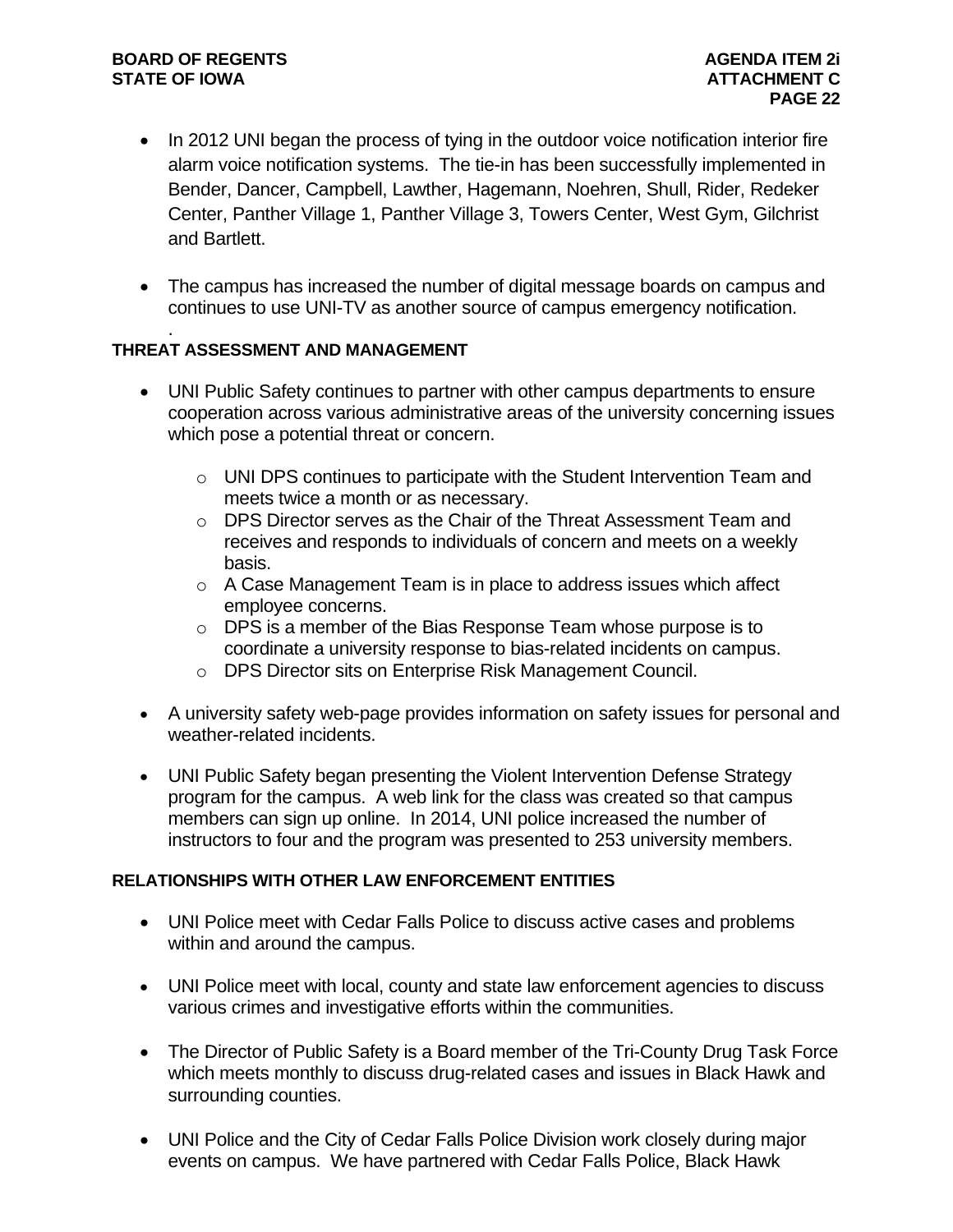County Sheriff's Department and Iowa State Patrol for enforcement during large events on campus as well as off campus.

- UNI Police continues to have a presence on the Gang Task Force, which includes all area law enforcement agencies. The team was formed to review and inform all agencies of activity and concerns within the communities.
- UNI is a member of the Midwest Organized Crime Information Center which provides intelligence information on various crimes which are reported and intelligence information disseminated to area law enforcement agencies.
- UNI worked with various local, state, and federal law enforcement agencies in the planning and operations of several high profile events on the UNI campus which included:
	- o A major live concert in the UNI-Dome in February was attended by over 22,000 people.
	- o U. S. Citizenship Ceremony in the Maucker Union on April 16, 2014.
	- o Iowa state high school football playoffs in November, 2014.
	- o Ebola planning tabletop exercise on November 20, 2014.
	- o UNI sporting events throughout the year.

### **PHYSICAL SECURITY CAPABILITIES**

- UNI continues to improve the physical security of its buildings by adding electronic locks to newly refurbished buildings to allow remote locking of facilities. The new residence hall facility is equipped with electronic locking devices and will also provide camera coverage to the doors for access. The new residence hall that opened in August 2013 was built incorporating electronic access.
- There are thirteen emergency phones on campus which connect directly to UNI Police in the event of an emergency. The phones are checked on a weekly basis to ensure operability.
- The majority of surveillance cameras currently on campus have been placed on a secured network and accessible by Public Safety. The campus completed a policy which addresses the placement and use of cameras within buildings and on the grounds. UNI Public Safety Dispatchers were trained on how to access and review the system.
- A new surveillance camera policy was approved and implemented. This policy reviews camera installation requests, provides for overview of access to the cameras and data, provides for approval prior to release of any surveillance recordings and requires access to viewing by the Department of Public Safety.
- The Iowa Department of Homeland Security provided UNI with an audit of the UNI-Dome and McLeod facilities during the summer of 2011. Several suggestions for the improvement of the facility security capabilities were identified and UNI has successfully implemented some of the recommendations. One example is the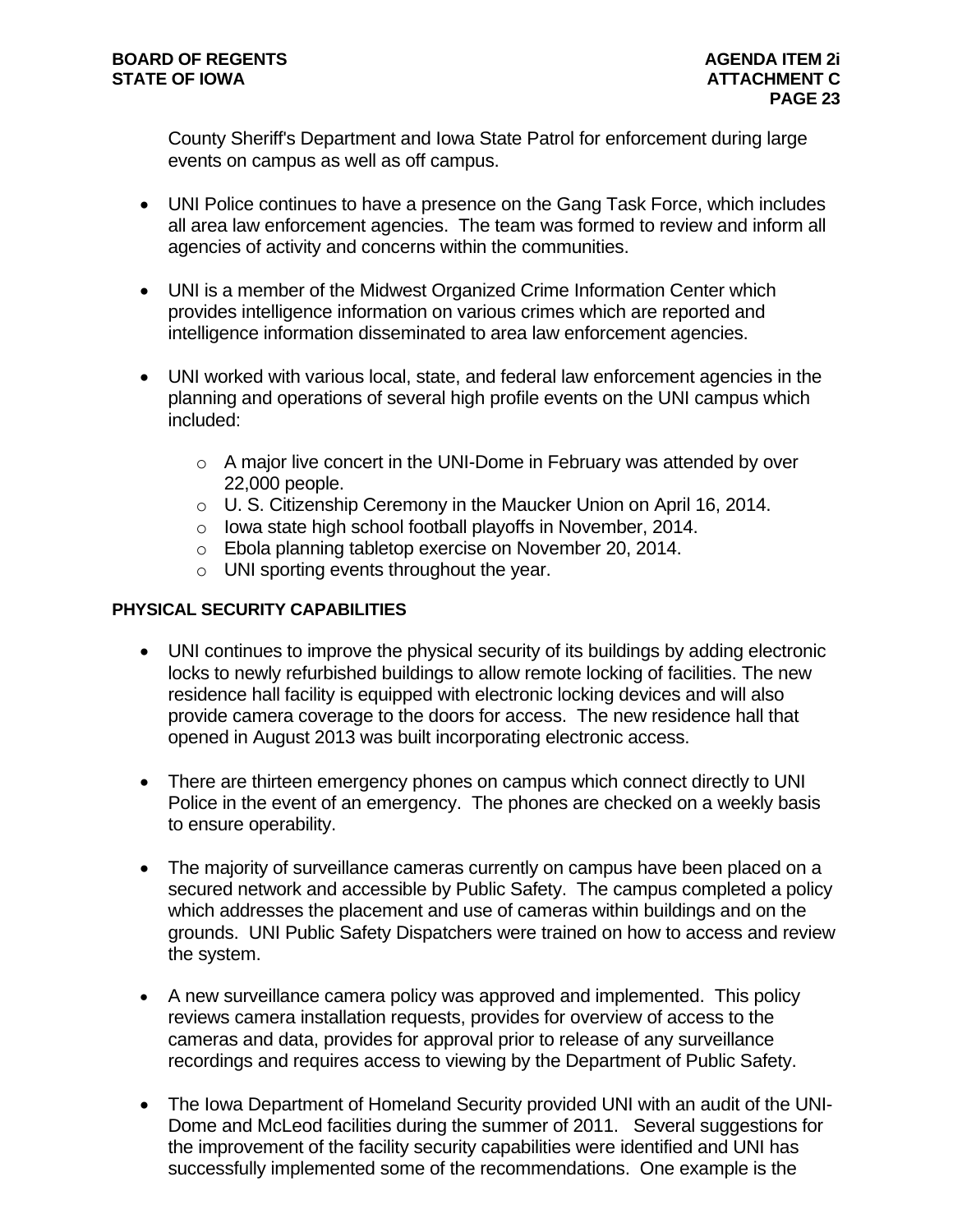redesign of the west entrance of the UNI-Dome to prevent vehicles from parking in close proximity to the building.

#### **STAFFING**

- The Department of Public Safety employs 18 sworn, state-certified officers; four fulltime, one part-time, and two student dispatchers provide a 24 hour 7 day a week service. The dispatchers are state-certified.
- The Department employs 11 student employees who assist with evening escorts, building opening and closings, campus patrol, and event management when necessary.

#### **TRAINING OF INSTITUTIONAL PERSONNEL**

#### Training Attended Number Attending

| Maynard Bank Robbery presentation                               | 5              |
|-----------------------------------------------------------------|----------------|
|                                                                 |                |
| <b>OWI Implied Consent Update</b>                               | $\overline{2}$ |
| <b>Iowa Association of Women Police Conf.</b><br>$\bullet$      | 1              |
| Advanced Interview and Interrogations                           | 1              |
| Defensive Tactics Instructor<br>$\bullet$                       | 1              |
| First Aid/CPR/AED Instructor<br>$\bullet$                       | 1              |
| <b>Taser Recertification</b><br>$\bullet$                       | 15             |
| <b>Precision Driver Instructor Recertification</b><br>$\bullet$ | 1              |
| <b>Defensive Tactics</b><br>$\bullet$                           | 11             |
| Fire Investigations Technician<br>$\bullet$                     | 1              |
| <b>Preventing Sexual Misconduct Title IX</b><br>$\bullet$       | 18             |
| <b>Preventing Discrimination and Harassment</b><br>$\bullet$    | 18             |
| Preventing Sexual Misconduct Title IX (students)<br>$\bullet$   | 11             |
| CPR/AED<br>$\bullet$                                            | 15             |
| First Aid/Bloodborne Pathogens<br>$\bullet$                     | 15             |
| Open Site Rifle Instructor Recertification<br>$\bullet$         | 1              |
| <b>Active Shooter/Threat Assessment</b><br>$\bullet$            | 1              |
| <b>Advanced Clery Training</b><br>$\bullet$                     | $\overline{2}$ |
| <b>Iowa Association of Identification</b>                       | 1              |
| <b>Basic FTO Instructor</b><br>$\bullet$                        | 1              |
| Internet Crimes Against Children<br>$\bullet$                   | 1              |
| Justice for Children<br>$\bullet$                               | $\overline{2}$ |
|                                                                 |                |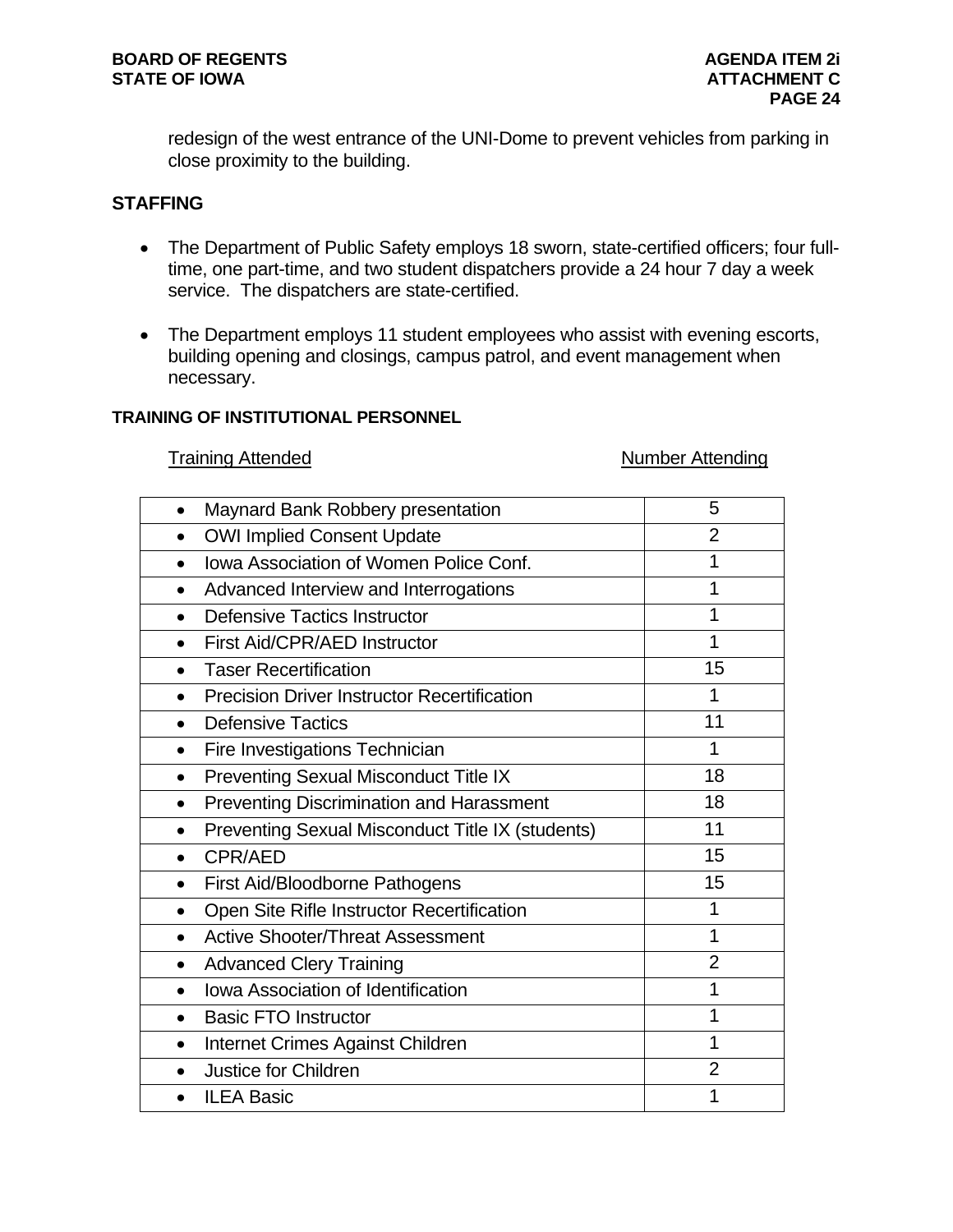#### **USE OF FORCE/FIREARMS**

- The department continues to conduct semi-annual training for firearms qualification, which exceeds national training standards. During this training, the departmental use of force is reviewed at each training session. Officer's train in daylight and low light conditions. Beginning in 2013, officers have also received firearms training at night. The department has two state-certified firearms instructors.
- Officers are equipped with chemical spray, batons, and conducted energy weapons.
- Officers recertify in the X26 Taser training on an annual basis.

#### **STUDENT INVOLVEMENT**

- The department currently employs 11 student patrol members to assist police officers in various roles for campus patrols, building lock-up and unlocking services, assistance during move-in, and campus escort requests during the evening hours. During the 2014 calendar year, Student Patrol assisted in 321 escorts.
- Department members made presentations to various groups across the university and community during the year with 90% of the audiences being comprised of students.
- Some topics covered in the presentations were: alcohol and drugs, personal safety, room safety, crime reporting, sexual assault, and crime awareness. Student Patrol members participated in the presentations and also spoke about the Student Patrol program.

#### **SMOKING BAN**

- The Department of Public Safety received a total of 39 complaints on smoking violations during 2014. The disposition of these calls is as follows:
	- Verbal Warning 30
	- Citations Issued 1
	- Gone on arrival/Unable to locate 6
	- Unfounded 1
	- Arrest for other offense 1

We will continue to work with campus entities to educate non-university persons who still remain unaware of the restrictions on campus. Many of the violations are occurring during large athletic events and other major campus functions.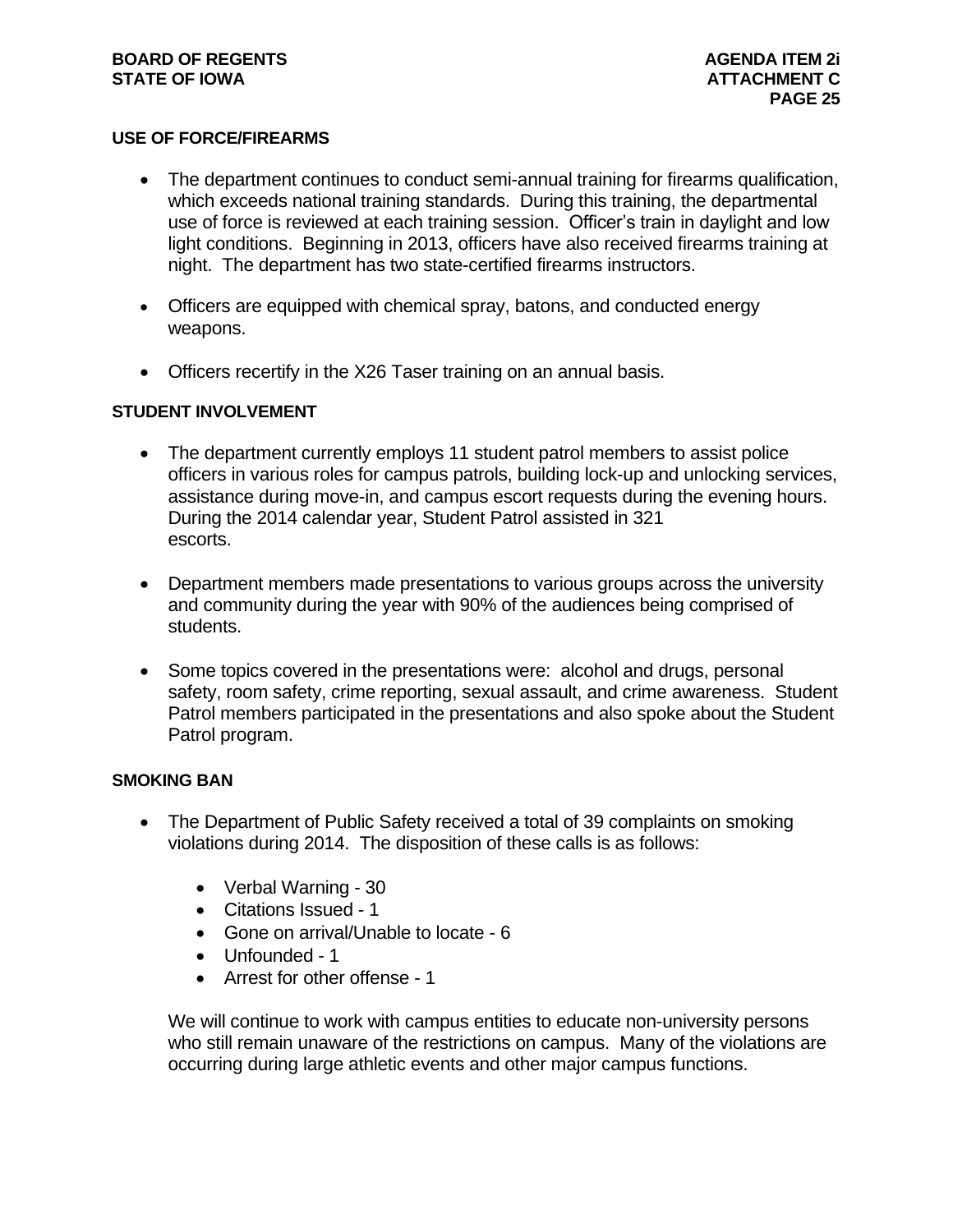### **SAFETY AND SECURITY GOALS (2015 AND LONGER TERM)**

- Continue to conduct Violent Intervention Defense Strategy program for campus in an effort to ensure all faculty, staff and students have an opportunity to participate.
- Continue to work with other departments in an effort to ensure that UNI is in compliance with Clery, Title IX, and VAWA.
- Continue to utilize the E-learning training for campus personnel identified as Campus Security Authorities. The E-Learning provides information as to who is a Campus Security Authority as well as an overview of what CSA responsibilities are.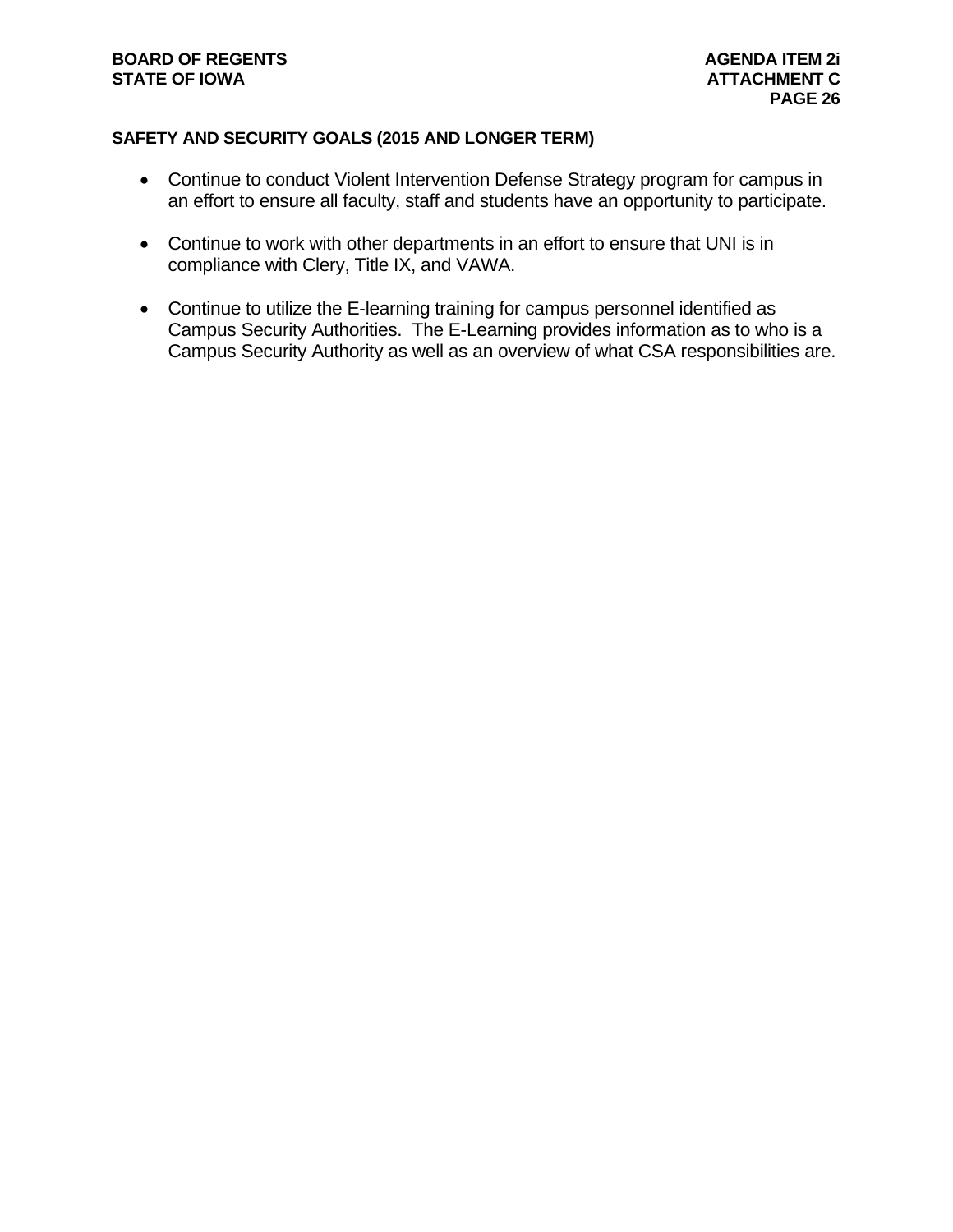# **CAMPUS SAFETY AND SECURITY REPORT**

# **IOWA SCHOOL FOR THE DEAF**

# **CALENDAR YEAR 2014**

#### **Overview**

The Iowa School for the Deaf upgrades the security and safety environment for the students, staff and other stakeholders on an ongoing basis. The school's safety committee reviewed and enhanced the School's crisis plan which has been distributed and posted throughout the campus. The school's leadership teams discussed and evaluated their areas of emphasis. The school's Safety Committee oversees the plan of response to a crisis or critical incident. The school's plan has been shared with the Council Bluffs Police Department to insure that they are familiar with the school's protocols and physical layout.

#### **Mass Communication Capabilities**

- 1. The school's campus-wide calling plan continues to be reviewed and adjusted as identified through the review and drill process. The school has implemented a school messenger system whereby text messages, emails and/or voicemail is used to alert all stakeholders.
- 2. The school's storm alert system is tested twice as required by code and as weather conditions warrant.
- 3. The school's visual alert system is tested monthly to insure that all deaf and hard of hearing students and staff receive notification in case of fire or severe weather.

#### **Threat Assessment and Management**

- 1. State certified officers are hired for large group school events such as Homecoming and Prom. These off duty officers are usually from the Council Bluffs Police Department. This arrangement works well and has a very high deterrent factor.
- 2. The school continues to upgrade its camera surveillance system. The school is working with Iowa State University personnel to replace antiquated cameras and add new cameras. A second part of this will include card access locks on the doors to the high school and elementary school doors to be completed spring of 2015. All other exterior doors are kept locked and require a key for entry.
- 3. The school has continued with the ongoing process where all new employees are subjected to a criminal and child abuse background screening.
- 4. All exterior lighting is kept in good working order and serviced as needed.

#### **Training of Institutional Personnel**

1. The school regularly conducts harassment/bullying workshops for all students.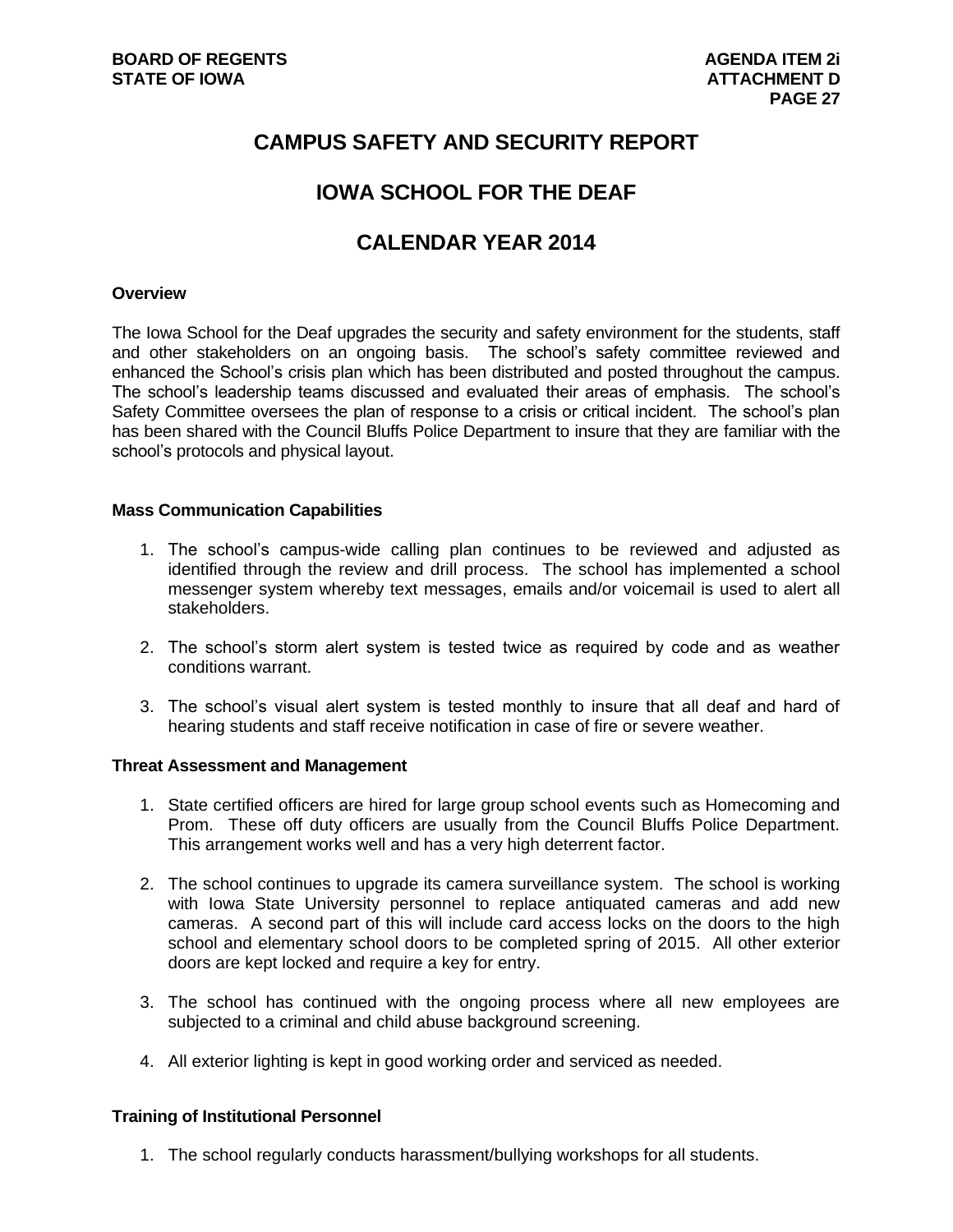- 2. The school's crisis contingency plan has been distributed to tenant groups and organizations on campus and with the Lewis Central School district to allow for integration with their plans.
- 3. A letter of agreement has been developed with the Lewis Central School District to provide an area of refuge in the event either campus needed to vacate in time of crisis.

#### **Other**

- 1. All vehicles used to transport students comply with Iowa Department of Education Standards. This includes all vehicles used to transport students to and from home that are driven by appropriately licensed staff. Vehicles undergo school bus inspections by Department of Education staff or undergo DOT inspection for the larger vehicles. All staff is trained for the task at hand and vehicle evacuation drills are conducted as required.
- 2. The school is continuing to look at a cost effective inclusive electronic system that would provide for door access, enhanced intruder notification and lockdown throughout the campus. The school would need to acquire sufficient funding before design could be undertaken and installation started.
- 3. Rekeyed the Lied Multipurpose Complex.
- 4. Rekeyed all telecom closets so the general public does not have access. Migrated to Cisco network switches to strengthen security and to provide redundancy in case of switch failures.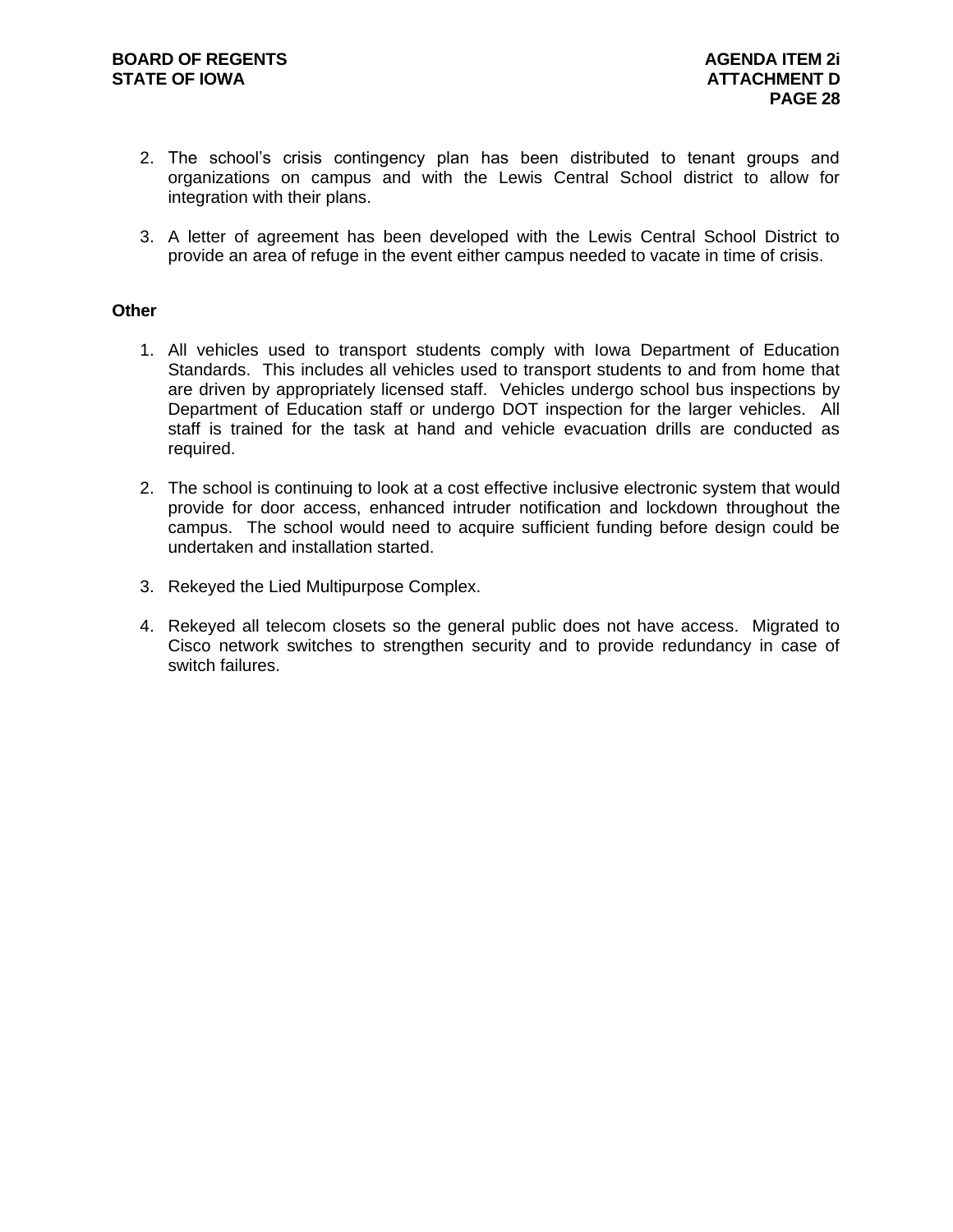# **CAMPUS SAFETY AND SECURITY ANNUAL REPORT**

# **IOWA EDUCATIONAL SERVICES FOR THE BLIND AND VISUALLY IMPAIRED / IOWA BRAILLE AND SIGHT SAVING SCHOOL**

# **CALENDAR YEAR 2014**

#### **Overview**

Iowa Educational Services for the Blind and Visually Impaired (IESBVI) in cooperation with AmeriCorps NCCC continues to strive to provide a safe and secure campus for the Corps members, staff, families, community members, visitors, related professionals and the general public who access the campus.

IESBVI has a long history of providing a safe environment for students and staff and a climate that reflects the importance of safety as a key value. When physical or personal risk occurs, protocol is in place for the Crisis Management team to respond. IESBVI also continues to comply with the Continuity of Operations Planning (COOP). Staff assigned to Safety and Security mitigation, prevention, preparedness, response and recovery include the Supervisor of Plant Services and the Director of Human Resources. Local public safety authorities are contacted when needed and there continues to be a good relationship with all related agency personnel. The school adheres to the Weapon Free campus policy. The security threat level protocol is also in place.

#### **Communications Capabilities**

IESBVI current electronic communication capabilities include e-mail; a 2008 AVAYA voice over IP telephone system; an intercom system; and emergency communication buttons in elevators and stair towers in the Old Main building to access assistance. A campus wide communication system was included in the upgrade of the fire alarm system in 2010.

#### **Threat Assessment and Management**

The Crisis Management Plan has been reviewed and updating it is a continual process. Staff practices fire and severe weather procedures in drills a minimum of two times throughout the year. A contract has been established for criminal background checks for employees and volunteers.

University of Northern Iowa risk assessment staff has agreed to be available for consultation. A risk assessment has not been initiated in recent years. With an on-campus staff of fewer than 25 people, awareness of individuals who may pose a threat is more obvious to the group as a whole. Staff report concerns to their supervisors, the Superintendent or the Human Resources Director.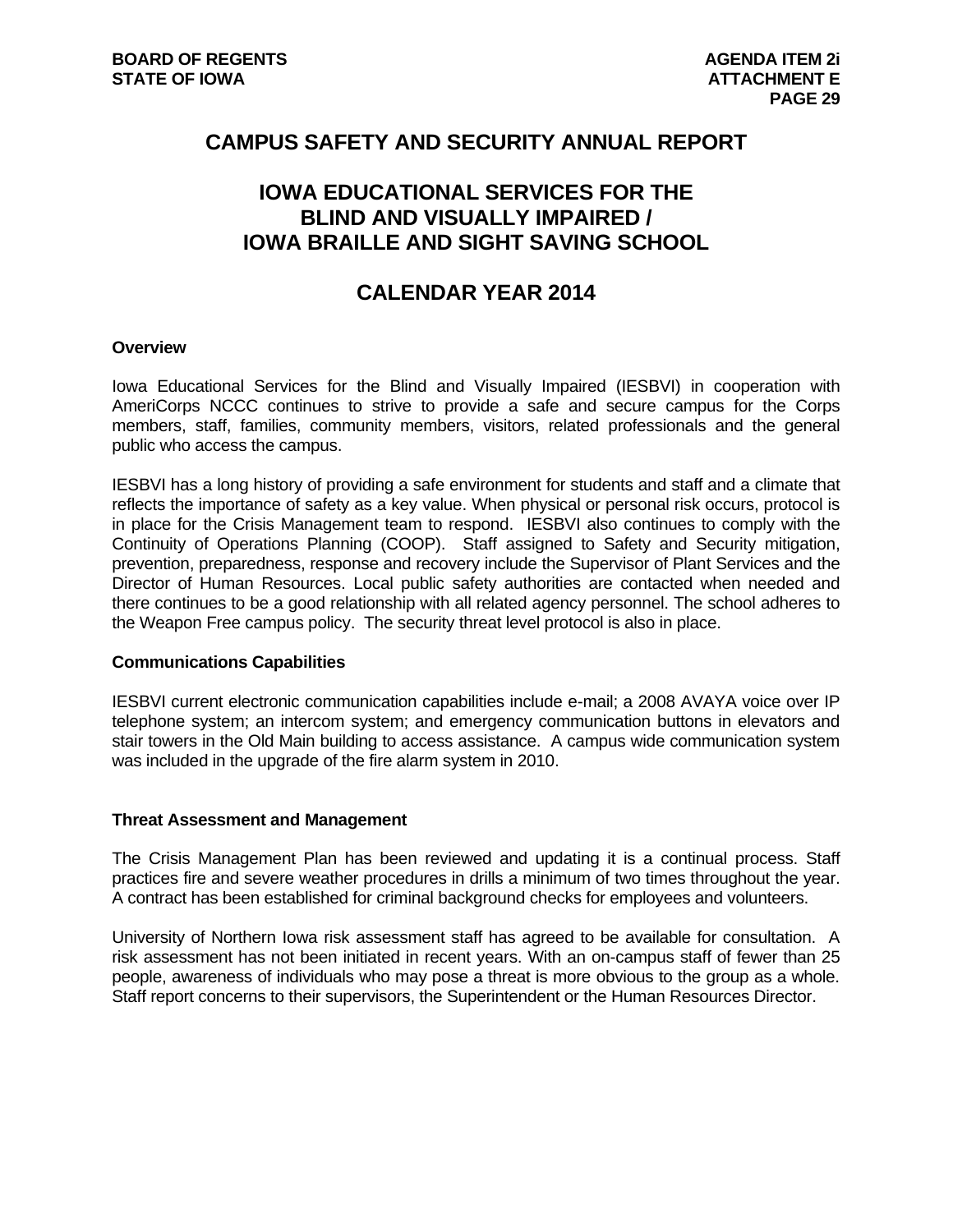#### **Physical Security Capabilities**

- All building safety codes are met. The following security capabilities continue: Efficient doors and new locks installed throughout the entire area; Door security protocol implemented and observed; Interior alarm system fully functioning.
- Continued improvements made to outdoor lighting provides for safer access to walk across campus and through parking lots.
- Exterior enunciators have been added to the exterior of buildings for improved alarm capabilities when outside of the buildings.

#### **Training of Institutional Personnel**

Staff reviews safety procedures at the beginning of the school year. New staff received training during their orientation process. Safety procedures are published in the Employee Handbook which is available on-line.

#### **Safety and Security Short Term Goals**

- Develop a training for use of fire extinguishers for itinerant personnel using vehicles and develop procedure to monitor the monthly checks of fire extinguishers
- Review emergency procedures for severe weather and implement any resulting revisions

#### **Safety and Security Long Term Goals**

- Develop a process for threat assessment
- Annual review of the Crisis Management Plan
- Appoint and train staff for future responsibilities regarding safety and security
- Maintain and provide adequate training for personnel in the areas of mitigation, prevention, preparedness, response and recovery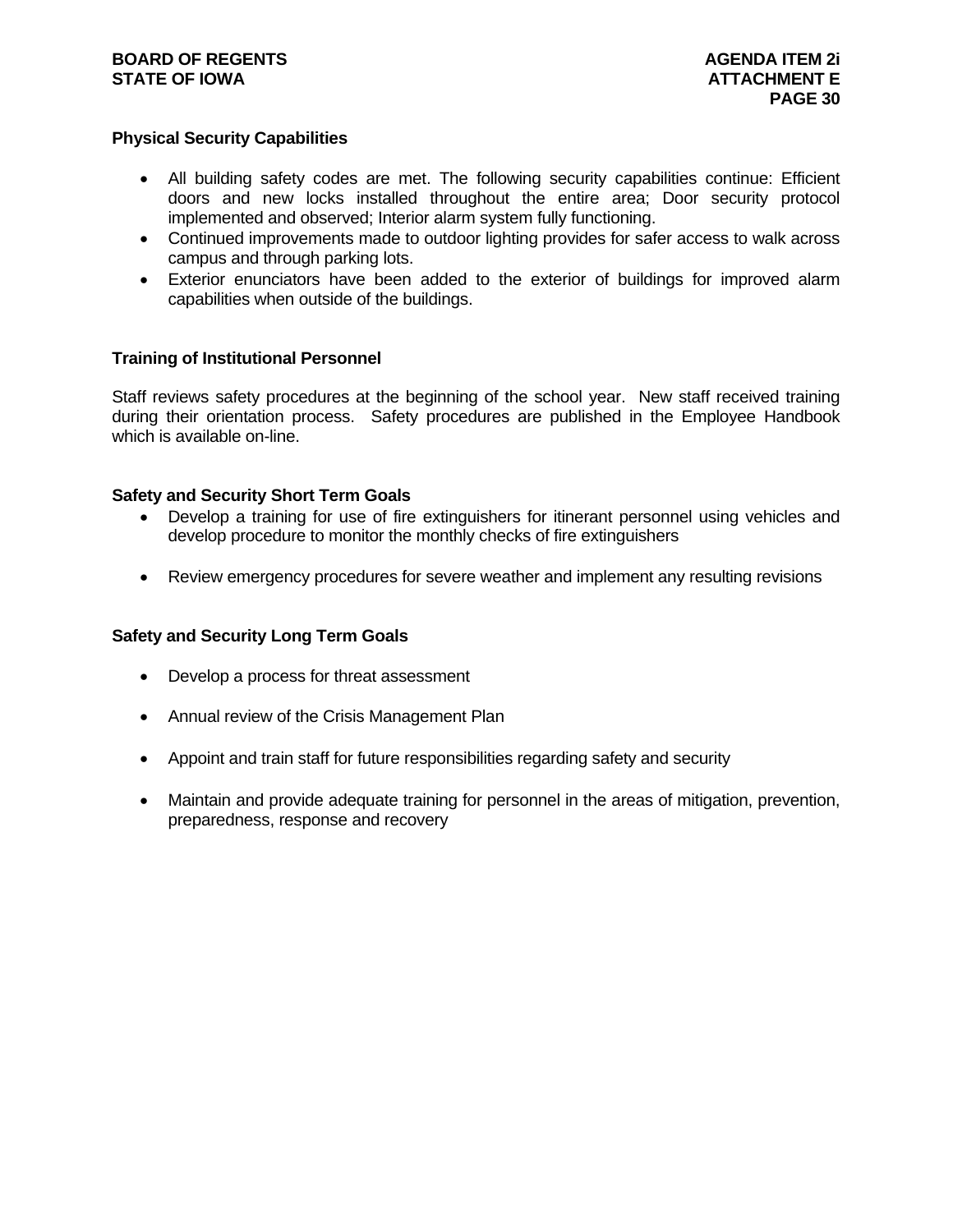#### **UNIVERSITY OF IOWA CRIME STATISTICS -- COMPARISON BY QUARTER -- 2013 AND 2014**

|                                                            | <b>OFFENSES</b>         |                         |                         |                      |                         |                         |                      |                         |                         |                         |                         |                         |                         |                |                  | <b>ARRESTS (COUNTS)</b> |                         |                |                      |                         |
|------------------------------------------------------------|-------------------------|-------------------------|-------------------------|----------------------|-------------------------|-------------------------|----------------------|-------------------------|-------------------------|-------------------------|-------------------------|-------------------------|-------------------------|----------------|------------------|-------------------------|-------------------------|----------------|----------------------|-------------------------|
|                                                            |                         | 1st Quarter             | 2nd Quarter             |                      | 3rd Quarter             |                         | 4th Quarter          |                         |                         | <b>YTD</b>              | 1st Quarter             |                         |                         | 2nd Quarter    |                  | 3rd Quarter             |                         | 4th Quarter    |                      | <b>YTD</b>              |
| <b>OFFENSES</b>                                            | 2013                    | 2014                    | 2013                    | 2014                 | 2013                    | 2014                    | 2013                 | 2014                    |                         | 2013 2014               | 2013                    | 2014                    | 2013                    | 2014           | 2013             | 2014                    | 2013                    | 2014           | 2013                 | 2014                    |
| <b>IMURDER/NON-NEGLIGANT MANSLAUGHTER</b>                  |                         |                         |                         |                      |                         |                         |                      |                         |                         |                         |                         |                         |                         |                |                  |                         |                         |                |                      |                         |
| <b>NEGLIGENT MANSLAUGHTER</b>                              |                         |                         |                         |                      |                         |                         |                      |                         |                         |                         |                         |                         |                         |                |                  |                         |                         |                |                      |                         |
| <b>JUSTIFIABLE HOMICIDE</b>                                |                         |                         |                         |                      |                         |                         |                      |                         |                         |                         |                         |                         |                         |                |                  |                         |                         |                |                      |                         |
| <b>KIDNAPPING/ABDUCTION</b>                                |                         | $\overline{2}$          |                         |                      | $\overline{2}$          |                         |                      |                         | $\overline{2}$          | $\overline{2}$          |                         |                         |                         |                |                  |                         | $\overline{2}$          |                | $\overline{2}$       | $\mathbf{0}$            |
| SEX OFFENSES (items with *):                               | $\blacktriangleleft$    | 4                       |                         | $\mathbf{1}$         | $\overline{2}$          | 5                       | $\blacktriangleleft$ | 4                       | 4                       | 14                      |                         |                         |                         |                |                  |                         | $\blacktriangleleft$    |                | $\blacktriangleleft$ | $\mathbf 0$             |
| <i><b>*FORCIBLE RAPE</b></i>                               |                         | $\overline{2}$          |                         |                      |                         | $\overline{2}$          |                      | $\overline{2}$          |                         | 6                       |                         |                         |                         |                |                  |                         |                         |                |                      |                         |
| *FORCIBLE SODOMY                                           |                         |                         |                         |                      | $\mathbf{1}$            | $\mathbf{1}$            |                      |                         | $\mathcal I$            | $\overline{\mathbf{1}}$ |                         |                         |                         |                |                  |                         | $\overline{1}$          |                | $\overline{1}$       | $\boldsymbol{0}$        |
| *SEXUAL ASSAULT WITH AN OBJECT                             |                         | $\overline{2}$          |                         |                      |                         |                         | $\mathbf{1}$         |                         |                         | $\overline{2}$          |                         |                         |                         |                |                  |                         |                         |                |                      |                         |
| <i><b>*FORCIBLE FONDLING</b></i>                           | $\overline{1}$          |                         |                         | $\overline{1}$       | $\mathbf{1}$            | $\overline{2}$          |                      | $\overline{2}$          | $\overline{2}$          | $\sqrt{5}$              |                         |                         |                         |                |                  |                         |                         |                |                      |                         |
| *INCEST                                                    |                         |                         |                         |                      |                         |                         |                      |                         |                         |                         |                         |                         |                         |                |                  |                         |                         |                |                      |                         |
| *STATUTORY RAPE                                            |                         |                         |                         |                      |                         |                         |                      |                         |                         |                         |                         |                         |                         |                |                  |                         |                         |                |                      |                         |
| <b>ROBBERY</b>                                             |                         |                         |                         | $\overline{1}$       |                         | $\mathbf{1}$            |                      |                         |                         |                         |                         |                         |                         |                |                  |                         | $\blacktriangleleft$    |                | $\blacktriangleleft$ |                         |
| <b>AGGRAVATED ASSAULT</b>                                  | 1                       |                         | $\blacktriangleleft$    |                      | $\blacktriangleleft$    |                         | $\mathbf{3}$         | $\mathbf 1$             | -6                      | $\mathbf{1}$            |                         |                         | -1                      |                |                  |                         | 3                       | $\mathbf 1$    | 5                    | $\mathbf{1}$            |
| <b>SIMPLE ASSAULT</b>                                      | 15                      | 11                      | 5                       | 13                   | 17                      | 10 <sup>1</sup>         | 14                   | 11                      | 51                      | 45                      | 13                      | 4                       | $\overline{\mathbf{3}}$ | 6              | 5                | 6                       | 8                       | 6              | 29                   | 22                      |
| <b>INTIMIDATION</b>                                        |                         | $\overline{2}$          |                         |                      |                         | $\mathbf{1}$            | $\overline{2}$       | $\mathbf{1}$            | $\overline{2}$          | $\overline{\mathbf{4}}$ |                         | $\overline{2}$          |                         |                |                  |                         |                         |                |                      | $\overline{2}$          |
| <b>ARSON</b>                                               |                         |                         | $\overline{1}$          |                      |                         |                         |                      |                         | $\blacktriangleleft$    | $\mathbf{0}$            |                         |                         |                         |                |                  |                         |                         |                |                      |                         |
| <b>EXTORTION/BLACKMAIL</b>                                 |                         | $\mathbf 1$             |                         |                      |                         |                         |                      |                         |                         |                         |                         |                         |                         |                |                  |                         |                         |                |                      |                         |
| <b>BURGLARY/BREAKING &amp; ENTERING</b>                    | $\overline{\mathbf{3}}$ | $\overline{\mathbf{3}}$ | $\overline{2}$          | $\overline{1}$       | $\overline{\mathbf{3}}$ | 5                       | $\overline{2}$       | 5                       | 10 <sup>1</sup>         | 14                      |                         |                         | $\overline{5}$          |                | $\boldsymbol{4}$ | $\overline{2}$          |                         | $\mathbf{1}$   | 10 <sup>1</sup>      | $\mathbf{3}$            |
| ALL THEFT CHARGES (items with *):                          | 58                      | 54                      | 41                      | 38                   | 49                      | 50                      | 38                   | 40                      | 186                     | 182                     | $\overline{\mathbf{4}}$ | 6                       | 5                       | 3              | 8                | $\overline{2}$          | $\overline{\mathbf{4}}$ |                | 21                   | 11                      |
| *POCKET-PICKING                                            |                         |                         | $\overline{2}$          |                      | $\mathbf{1}$            |                         |                      |                         |                         | $\boldsymbol{0}$        |                         |                         |                         |                |                  |                         |                         |                |                      |                         |
| *PURSE-SNATCHING                                           |                         |                         |                         |                      |                         |                         |                      |                         |                         |                         |                         |                         |                         |                |                  |                         |                         |                |                      |                         |
| <i><b>*SHOPLIFTING</b></i>                                 | $\overline{1}$          | $\mathbf{1}$            |                         | $\mathbf{1}$         | $\sqrt{5}$              | $\mathbf{1}$            | $\mathbf{1}$         |                         | $\overline{7}$          | $\mathbf{3}$            | $\overline{1}$          | $\overline{2}$          |                         | $\overline{1}$ | $\mathbf{3}$     |                         |                         |                | 4                    | $\mathbf{3}$            |
| <i><b>*THEFT FROM BUILDING</b></i>                         | 40                      | 44                      | 22                      | 18                   | 24                      | 30                      | 30                   | 30                      | 116                     | 122                     | $\overline{\mathbf{A}}$ | 3                       | 4                       | 1              | 3                |                         | 3                       |                | 11                   | 5                       |
| <i><b>*THEFT FROM COIN-OPERATED MACHINE OR DEVICE</b></i>  |                         |                         |                         | $\mathbf{1}$         |                         |                         |                      |                         |                         | $\mathbf{1}$            |                         |                         |                         |                |                  |                         |                         |                |                      |                         |
| *THEFT FROM MOTOR VEHICLE                                  | $\overline{\mathbf{4}}$ |                         | $\overline{4}$          |                      | $\mathbf{1}$            | $\mathcal I$            | $\overline{2}$       |                         | 11                      | $\mathbf{1}$            |                         | $\mathbf{1}$            |                         |                |                  |                         |                         |                |                      | $\mathbf{1}$            |
| <i><b>*THEFT OF MOTOR VEHICLE PARTS OR ACCESSORIES</b></i> | $\mathbf{1}$            | 3                       | $\overline{2}$          | $\overline{2}$       | $\sqrt{5}$              |                         | $\overline{2}$       | $\overline{\mathbf{1}}$ | 10                      | 6                       |                         |                         |                         |                |                  |                         |                         |                |                      |                         |
| *ALL OTHER LARCENY                                         | 12                      | 6                       | 11                      | 16                   | 13                      | 18                      | 3                    | 9                       | 39                      | 49                      | $\overline{2}$          |                         | $\overline{\mathbf{1}}$ | $\overline{1}$ | $\overline{2}$   | $\overline{1}$          |                         |                | 6                    | $\overline{2}$          |
| <b>MOTOR VEHICLE THEFT</b>                                 |                         |                         | $\blacktriangleleft$    |                      | $\blacktriangleleft$    | $\overline{2}$          | $\overline{2}$       |                         | $\overline{\mathbf{4}}$ | $\overline{2}$          | $\blacktriangleleft$    |                         |                         |                |                  |                         |                         |                | -1                   |                         |
| <b>COUNTERFEITING/FORGERY</b>                              |                         |                         | $\blacktriangleleft$    |                      |                         |                         | $\overline{2}$       | $\overline{2}$          | $\mathbf{3}$            | $\overline{2}$          |                         | $\mathbf{1}$            |                         |                |                  |                         |                         |                |                      | $\mathbf{1}$            |
| <b>FALSE PRETENSES/SWINDLE/CONFIDENCE GAME</b>             | 4                       | 4                       | $\overline{\mathbf{3}}$ | $\mathbf{3}$         | $\overline{2}$          | 4                       | 1                    | 5                       | 10                      | 16                      | $\overline{\mathbf{3}}$ | $\overline{\mathbf{4}}$ | $\overline{2}$          |                | -1               |                         | $\blacktriangleleft$    |                | $\overline{7}$       | $\overline{\mathbf{4}}$ |
| <b>CREDIT CARD/ATM FRAUD</b>                               |                         | $\overline{2}$          |                         | $\blacktriangleleft$ |                         | $\overline{2}$          |                      | $\blacktriangleleft$    |                         |                         | $\blacktriangleleft$    | 5                       |                         |                |                  |                         |                         |                | $\blacktriangleleft$ | 5                       |
| <b>IMPERSONATION</b>                                       |                         |                         |                         | $\overline{2}$       |                         | $\overline{\mathbf{3}}$ |                      |                         | $\overline{2}$          | 5                       |                         |                         |                         |                |                  | $\overline{2}$          |                         | $\overline{4}$ |                      | 6                       |
| <b>WELFARE FRAUD</b>                                       |                         |                         |                         |                      |                         |                         |                      |                         |                         |                         |                         |                         |                         |                |                  |                         |                         |                |                      |                         |
| <b>WIRE FRAUD</b>                                          |                         |                         |                         |                      |                         |                         |                      |                         |                         |                         |                         |                         |                         |                |                  |                         |                         |                |                      |                         |
| <b>EMBEZZLEMENT</b>                                        |                         |                         |                         |                      |                         |                         |                      | $\mathbf{1}$            |                         |                         |                         |                         |                         |                |                  |                         |                         |                |                      |                         |
| <b>STOLEN PROPERTY OFFENSES</b>                            |                         |                         | $\overline{2}$          |                      | -1                      |                         | $\overline{2}$       |                         | 6                       | $\mathbf{0}$            |                         | $\mathbf{1}$            |                         |                |                  |                         |                         |                | $\overline{2}$       | $\blacktriangleleft$    |
| DESTRUCTION/DAMAGE/VANDALISM OF PROPERTY                   | 4                       | $12 \,$                 | 17                      | 15                   | 12                      | 19                      | 11                   | 15                      | 44                      | 61                      |                         | $\mathbf{3}$            | 6                       | $\overline{2}$ | $\overline{2}$   | 4                       | $\overline{2}$          |                | 10 <sup>1</sup>      | 9                       |
| <b>DRUG/NARCOTIC VIOLATIONS</b>                            | 26                      | 27                      | 25                      | 14                   | 35                      | 34                      | 32                   | 32                      | 118                     | 107                     | 32                      | 27                      | 24                      | 12             | 37               | 30                      | 32 <sup>2</sup>         | 24             | 125                  | 93                      |
| <b>DRUG EQUIPMENT VIOLATIONS</b>                           | 22                      | 20                      | 21                      | 13                   | 19                      | 35                      | 31                   | 31                      | 93                      | 99                      | 20                      | 19                      | 19                      | $12 \,$        | 20               | 29                      | 31                      | 24             | 90                   | 84                      |
| PORNOGRAPHY/OBSCENE MATERIAL                               |                         |                         |                         |                      |                         |                         |                      |                         |                         |                         |                         |                         |                         |                |                  |                         |                         |                |                      |                         |
| <b>BETTING/WAGERING</b>                                    |                         |                         |                         |                      |                         |                         |                      |                         |                         |                         |                         |                         |                         |                |                  |                         |                         |                |                      |                         |
| <b>OPERATING/PROMOTING/ASSISTING GAMBLING</b>              |                         |                         |                         |                      |                         |                         |                      |                         |                         |                         |                         |                         |                         |                |                  |                         |                         |                |                      |                         |
| <b>GAMBLING EQUIPMENT VIOLATIONS</b>                       |                         |                         |                         |                      |                         |                         |                      |                         |                         |                         |                         |                         |                         |                |                  |                         |                         |                |                      |                         |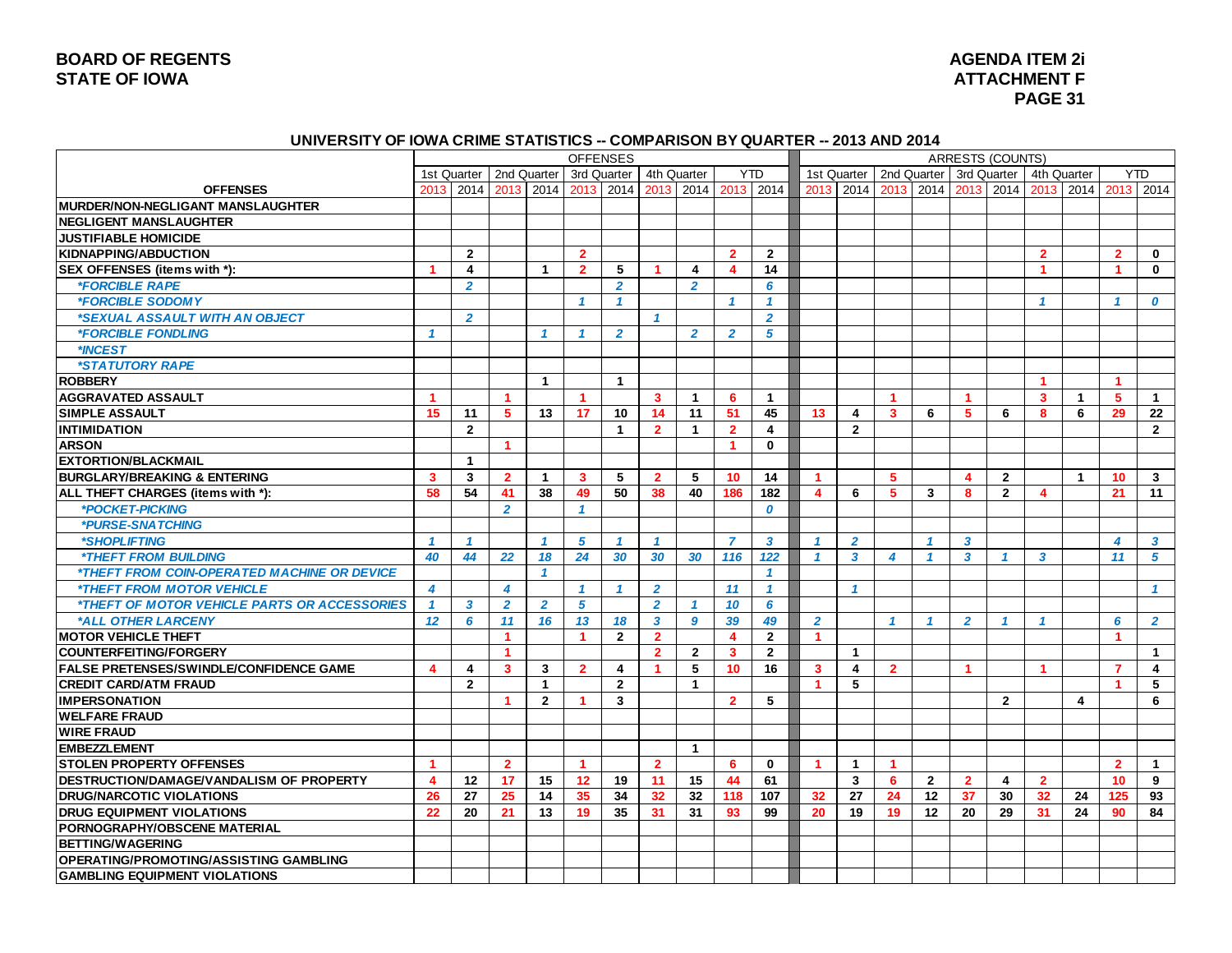# **2 i PAGE 32**

#### UNIVERSITY OF IOWA CRIME STATISTICS -- COMPARISON BY QUARTER -- 2013 AND 2014

|                                            |      |               |     |             |      | <b>OFFENSES</b> |           |             |                |            |     |             |     |     | ARRESTS (COUNTS)          |     |             |                                                              |                |            |
|--------------------------------------------|------|---------------|-----|-------------|------|-----------------|-----------|-------------|----------------|------------|-----|-------------|-----|-----|---------------------------|-----|-------------|--------------------------------------------------------------|----------------|------------|
|                                            |      | 1st Quarter I |     | 2nd Quarter |      | 3rd Quarter     |           | 4th Quarter |                | <b>YTD</b> |     | 1st Quarter |     |     | 2nd Quarter   3rd Quarter |     | 4th Quarter |                                                              |                | <b>YTD</b> |
| <b>OFFENSES</b>                            | 2013 | 2014          |     | 2013 2014   | 2013 |                 | 2014 2013 | 2014        |                | 2013 2014  |     |             |     |     |                           |     |             | 2013   2014   2013   2014   2013   2014   2013   2014   2013 |                | 2014       |
| <b>ISPORTS TAMPERING</b>                   |      |               |     |             |      |                 |           |             |                |            |     |             |     |     |                           |     |             |                                                              |                |            |
| <b>IPROSTITUTION</b>                       |      |               |     |             |      |                 |           |             |                |            |     |             |     |     |                           |     |             |                                                              |                |            |
| <b>ASSISTING OR PROMOTING PROSTITUTION</b> |      |               |     |             |      |                 |           |             |                |            |     |             |     |     |                           |     |             |                                                              |                |            |
| <b>BRIBERY</b>                             |      |               |     |             |      |                 |           |             |                |            |     |             |     |     |                           |     |             |                                                              |                |            |
| <b>IWEAPON LAW VIOLATIONS</b>              |      |               |     |             |      |                 |           |             |                |            |     |             |     |     |                           |     |             |                                                              |                |            |
| <b>BAD CHECKS</b>                          |      |               |     |             |      |                 |           |             |                |            |     |             |     |     |                           |     |             |                                                              |                |            |
| CURFEW/LOITERING/VAGRANCY VIOLATIONS       |      |               |     |             |      |                 |           |             |                |            |     |             |     |     |                           |     |             |                                                              |                |            |
| <b>IDISORDERLY CONDUCT</b>                 | 19   |               | 19  | 9           | 32   | 9               | 16        | 6           | 86             | 29         | 18  | 5           | 18  | 10  | 26                        | 8   | 24          | 4                                                            | 86             | 27         |
| <b>DRIVING UNDER THE INFLUENCE</b>         | 31   | 16            | 23  | 26          | 24   | 25              | 31        | 14          | 109            | 81         | 28  | 16          | 21  | 21  | 23                        | 22  | 28          | 10                                                           | 100            | 69         |
| <b>DRUNKENNESS</b>                         | 79   | 54            | 88  | 35          | 116  | 79              | 121       | 82          | 404            | 250        | 90  | 56          | 93  | 40  | 128                       | 82  | 133         | 88                                                           | 444            | 266        |
| <b>FAMILY OFFENSES, NON-VIOLENT</b>        |      |               |     |             |      |                 |           |             | $\overline{2}$ |            |     |             |     |     |                           |     |             |                                                              | $\overline{2}$ |            |
| <b>LIQUOR LAW VIOLATIONS</b>               | 55   | 23            | 35  | 20          | 57   | 22              | 36        | 13          | 183            | 78         | 64  | 29          | 33  | 22  | 112                       | 54  | 61          | 11                                                           | 270            | 116        |
| <b>PEEPING TOM</b>                         |      |               |     |             |      |                 |           |             |                |            |     |             |     |     |                           |     |             |                                                              |                |            |
| IRUNAWAY                                   |      |               |     |             |      |                 |           |             |                |            |     |             |     |     |                           |     |             |                                                              |                |            |
| <b>ITRESPASS OF REAL PROPERTY</b>          | 13   | 16            | 11  | 14          | 13   | 6               | 13        |             | 50             | 43         | 13  | 17          | 10  | 11  | 12                        | 3   | 15          | 7                                                            | 50             | 38         |
| <b>ALL OTHER OFFENSES</b>                  | 386  | 343           | 326 | 298         | 363  | 267             | 386       | 354         | 1461           | 1262       | 208 | 114         | 111 | 45  | 145                       | 26  | 98          | 26                                                           | 562            | 211        |
|                                            |      |               |     |             |      |                 |           |             |                |            |     |             |     |     |                           |     |             |                                                              |                |            |
| <b>TOTAL NUMBER OF OFFENSES/INCIDENTS:</b> | 718  | 600           | 624 | 504         | 752  | 580             | 744       | 625         | 2838           | 2309       |     |             |     |     |                           |     |             |                                                              |                |            |
| <b>TOTAL NUMBER OF CHARGES:</b>            |      |               |     |             |      |                 |           |             |                |            | 497 | 310         | 353 | 185 | 525                       | 271 | 444         | 206                                                          | 1819           | 972        |
| TOTAL NUMBER OF PEOPLE ARRESTED:           |      |               |     |             |      |                 |           |             |                |            | 364 | 220         | 275 | 150 | 411                       | 230 | 356         | 159                                                          | 1406           | 759        |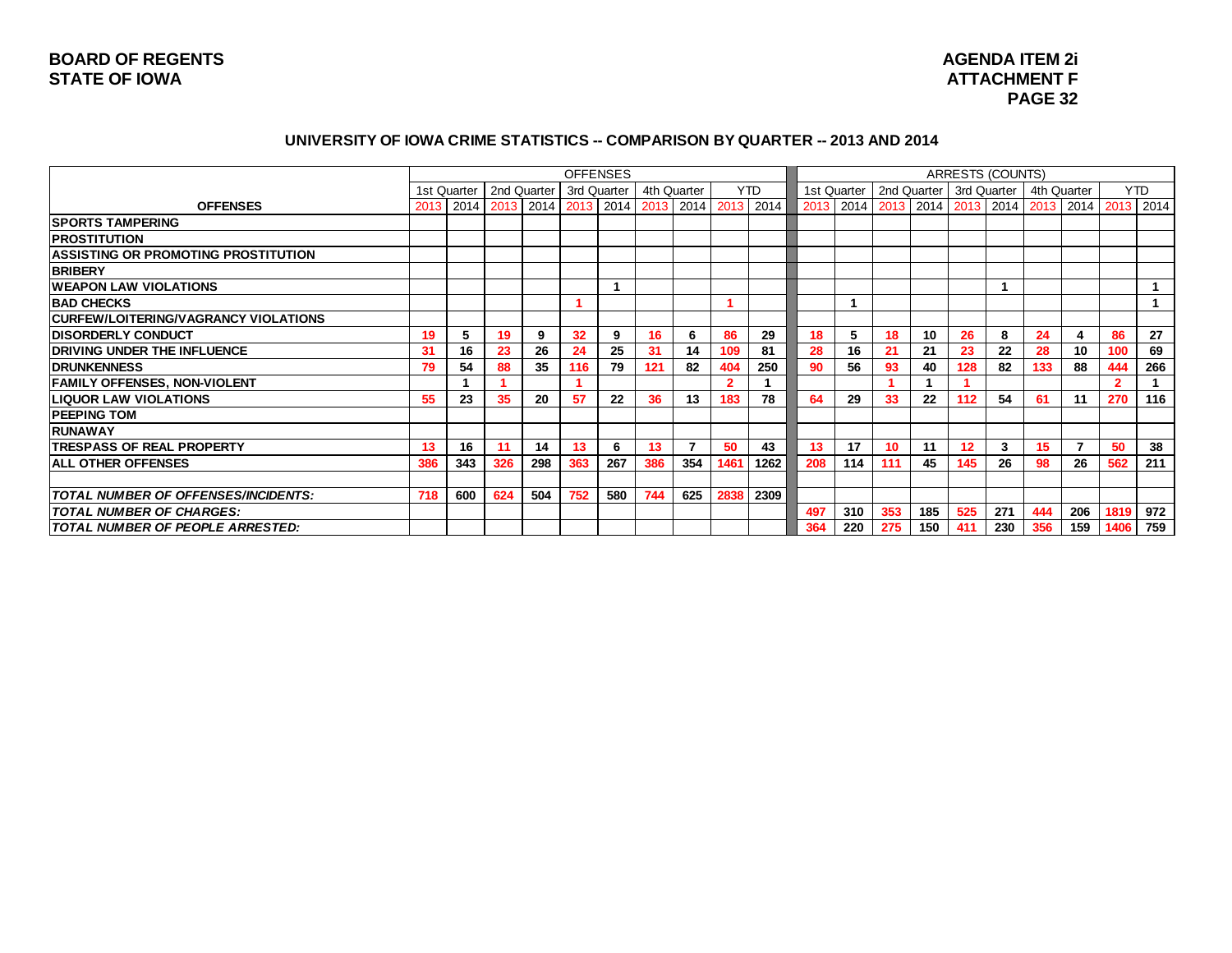# **BOARD OF REGENTS<br>STATE OF IOWA**

#### **2 i STATE OF IOWA ATTACHMENT G PAGE 33**

#### **IOWA STATE UNIVERSITY CRIME STATISTICS -- COMPARISON BY QUARTER -- 2013 AND 2014**

|                                                            |                      |                                         |                         |                      | <b>OFFENSES</b>         |                      |                         |                         |                      |                         |                      |                |                |                               |                         | <b>ARRESTS (COUNTS)</b> |                      |                      |                      |                |
|------------------------------------------------------------|----------------------|-----------------------------------------|-------------------------|----------------------|-------------------------|----------------------|-------------------------|-------------------------|----------------------|-------------------------|----------------------|----------------|----------------|-------------------------------|-------------------------|-------------------------|----------------------|----------------------|----------------------|----------------|
|                                                            |                      | 1st Quarter   2nd Quarter   3rd Quarter |                         |                      |                         |                      | 4th Quarter             |                         |                      | YTD.                    |                      | 1st Quarter    |                | 2nd Quarter 1 3rd Quarter     |                         |                         |                      | 4th Quarter          |                      | <b>YTD</b>     |
| <b>OFFENSES</b>                                            |                      | 2013 2014 2013 2014 2013 2014           |                         |                      |                         |                      |                         |                         | 2013 2014 2013 2014  |                         | 2013                 |                |                | 2014 2013 2014 2013 2014 2013 |                         |                         |                      |                      |                      | 2014 2013 2014 |
| MURDER/NON-NEGLIGANT MANSLAUGHTER                          |                      |                                         |                         |                      |                         |                      |                         |                         |                      |                         |                      |                |                |                               |                         |                         |                      |                      |                      |                |
| <b>NEGLIGENT MANSLAUGHTER</b>                              |                      |                                         |                         |                      |                         |                      |                         |                         |                      |                         |                      |                |                |                               |                         |                         |                      |                      |                      |                |
| <b>JUSTIFIABLE HOMICIDE</b>                                |                      |                                         |                         |                      |                         |                      |                         |                         |                      |                         |                      |                |                |                               |                         |                         |                      |                      |                      |                |
| <b>KIDNAPPING/ABDUCTION</b>                                |                      |                                         |                         | $\mathbf{1}$         |                         |                      |                         |                         |                      | $\overline{1}$          |                      |                |                | $\overline{1}$                |                         |                         |                      |                      |                      | $\mathbf{1}$   |
| SEX OFFENSES (items with *):                               | $\overline{2}$       | 3                                       | $\overline{\mathbf{4}}$ | 5                    | 3                       | $\overline{2}$       | 4                       | $\overline{2}$          | 13                   | 12                      |                      |                | $\mathbf{1}$   | $\mathbf{1}$                  | $\blacktriangleleft$    | $\mathbf{3}$            |                      |                      | $\overline{2}$       | $\overline{4}$ |
| <i><b>*FORCIBLE RAPE</b></i>                               |                      | $\overline{2}$                          | 4                       | $\overline{2}$       | $\overline{3}$          | $\mathcal I$         | 4                       | $\overline{1}$          | 11                   | 6                       |                      |                | $\mathbf{1}$   | $\overline{1}$                | $\mathbf{1}$            | $\mathbf{1}$            |                      |                      | $\overline{2}$       | $\overline{2}$ |
| <i><b>*FORCIBLE SODOMY</b></i>                             |                      |                                         |                         | $\overline{2}$       |                         |                      |                         |                         |                      | $\overline{2}$          |                      |                |                |                               |                         |                         |                      |                      |                      |                |
| *SEXUAL ASSAULT WITH AN OBJECT                             |                      |                                         |                         |                      |                         | $\overline{1}$       | 0                       | 0                       | 0                    | $\mathbf{1}$            |                      |                |                |                               |                         |                         |                      |                      |                      |                |
| <i><b>*FORCIBLE FONDLING</b></i>                           | $\overline{2}$       | $\mathbf{1}$                            |                         | $\mathbf{1}$         |                         |                      |                         | $\overline{1}$          | $\overline{2}$       | $\overline{\mathbf{3}}$ |                      |                |                |                               |                         | $\overline{2}$          |                      |                      |                      | $\overline{2}$ |
| *INCEST                                                    |                      |                                         |                         |                      |                         |                      |                         |                         |                      |                         |                      |                |                |                               |                         |                         |                      |                      |                      |                |
| *STATUTORY RAPE                                            |                      |                                         |                         |                      |                         |                      |                         |                         |                      |                         |                      |                |                |                               |                         |                         |                      |                      |                      |                |
| <b>ROBBERY</b>                                             |                      |                                         |                         |                      | $\overline{2}$          |                      |                         | $\mathbf{1}$            | $\overline{2}$       | $\mathbf{1}$            |                      |                |                |                               |                         |                         |                      |                      |                      |                |
| <b>AGGRAVATED ASSAULT</b>                                  | 1                    | $\overline{2}$                          |                         |                      | $\blacktriangleleft$    |                      | -1                      | $\mathbf 1$             | $\mathbf{3}$         | $\overline{\mathbf{3}}$ | -1                   | $\overline{2}$ |                |                               |                         |                         | $\blacktriangleleft$ | $\overline{2}$       | $\overline{2}$       | $\overline{4}$ |
| <b>SIMPLE ASSAULT</b>                                      | 1                    | 5                                       | 3                       | $\overline{7}$       | 5                       | 6                    | 5                       | $\overline{\mathbf{4}}$ | 14                   | 22                      |                      | 5              | 3              | $\overline{7}$                | $\overline{2}$          | $\overline{2}$          | $\overline{2}$       | $\blacktriangleleft$ | $\overline{7}$       | 15             |
| <b>INTIMIDATION</b>                                        |                      |                                         |                         | $\mathbf{1}$         | $\blacktriangleleft$    |                      | 1                       |                         | $\overline{2}$       | $\mathbf{1}$            |                      |                |                | $\mathbf{1}$                  |                         |                         |                      |                      |                      | $\mathbf{1}$   |
| <b>ARSON</b>                                               | 1                    | $\mathbf{1}$                            | $\blacktriangleleft$    |                      |                         |                      |                         | $\mathbf{1}$            | $\overline{2}$       | $\overline{2}$          |                      | $\overline{1}$ |                |                               |                         |                         |                      |                      |                      | $\mathbf{1}$   |
| <b>EXTORTION/BLACKMAIL</b>                                 | $\blacktriangleleft$ |                                         |                         |                      |                         |                      |                         |                         | $\blacktriangleleft$ |                         |                      |                |                |                               |                         |                         |                      |                      |                      |                |
| <b>BURGLARY/BREAKING &amp; ENTERING</b>                    | $\overline{2}$       | $\overline{2}$                          | 3                       | 4                    | 3                       | 4                    | $\overline{\mathbf{4}}$ | $\overline{7}$          | 12                   | 17                      | -1                   | $\mathbf{1}$   |                | $\overline{2}$                |                         | $\blacktriangleleft$    |                      | $\overline{2}$       | 1                    | 6              |
| ALL THEFT CHARGES (items with *):                          | 46                   | 52                                      | 48                      | 47                   | 61                      | 51                   | 55                      | 59                      | 210                  | 209                     | 5                    | 5              | 9              | 6                             | $\overline{\mathbf{4}}$ | $\overline{7}$          | 10 <sup>°</sup>      | 6                    | 28                   | 24             |
| *POCKET-PICKING                                            |                      |                                         |                         |                      |                         |                      |                         |                         |                      |                         |                      |                |                |                               |                         |                         |                      |                      |                      |                |
| *PURSE-SNATCHING                                           |                      |                                         |                         |                      |                         |                      |                         |                         |                      |                         |                      |                |                |                               |                         |                         |                      |                      |                      |                |
| <i><b>*SHOPLIFTING</b></i>                                 | $\overline{2}$       | 5                                       | $5^{\circ}$             | $\overline{4}$       | $\overline{2}$          | 3                    | $\overline{2}$          | 6                       | 11                   | 18                      | $\overline{2}$       | $\overline{2}$ | $\mathbf{3}$   | $\mathbf{1}$                  | $\mathbf{1}$            | 4                       |                      | $\overline{2}$       | 6                    | 9              |
| <i><b>*THEFT FROM BUILDING</b></i>                         | 35                   | 30                                      | 18                      | 10                   | 28                      | 18                   | 19                      | 27                      | 100                  | 85                      |                      | $\mathcal I$   | 4              | $\overline{2}$                | $\boldsymbol{0}$        | $\mathbf{1}$            | $\sqrt{5}$           | 3                    | 9                    | $\overline{7}$ |
| *THEFT FROM COIN-OPERATED MACHINE OR DEVICE                |                      | $\mathbf{1}$                            |                         |                      |                         |                      | $\overline{2}$          |                         | $\overline{2}$       | $\overline{1}$          |                      |                |                |                               |                         |                         |                      |                      |                      |                |
| *THEFT FROM MOTOR VEHICLE                                  | $\overline{2}$       | $\overline{7}$                          | $\mathbf{3}$            |                      | $\mathbf{1}$            | 3                    | $\overline{\mathbf{4}}$ | $\overline{2}$          | 10                   | 12                      |                      |                |                |                               |                         |                         |                      |                      |                      |                |
| <i><b>*THEFT OF MOTOR VEHICLE PARTS OR ACCESSORIES</b></i> | $\mathbf{1}$         |                                         | $\mathbf{3}$            | $\overline{4}$       | $\overline{2}$          | $\mathbf{1}$         | $\overline{\mathbf{4}}$ | $\mathbf{3}$            | 10                   | 8                       |                      |                |                |                               |                         |                         |                      |                      |                      |                |
| *ALL OTHER LARCENY                                         | 6                    | 9                                       | 19                      | 29                   | 28                      | 26                   | 24                      | 21                      | 77                   | 85                      | $\mathbf{3}$         | $\overline{2}$ | $\overline{2}$ | 3                             | $\mathbf{3}$            | $\overline{2}$          | 5                    | $\mathbf{1}$         | 13                   | 8              |
| <b>MOTOR VEHICLE THEFT</b>                                 |                      |                                         | $\overline{2}$          | $\mathbf{1}$         | $\overline{\mathbf{4}}$ | $\mathbf{1}$         |                         |                         | 6                    | $\overline{2}$          |                      |                |                |                               | $\blacktriangleleft$    |                         |                      |                      | $\blacktriangleleft$ |                |
| <b>COUNTERFEITING/FORGERY</b>                              |                      | $\blacktriangleleft$                    | 1                       |                      |                         |                      |                         |                         | $\mathbf{3}$         | $\overline{1}$          |                      |                | -1             |                               |                         |                         |                      |                      | $\overline{2}$       |                |
| <b>FALSE PRETENSES/SWINDLE/CONFIDENCE GAME</b>             | $\overline{2}$       |                                         |                         | $\overline{2}$       |                         | $\mathbf{1}$         |                         | 5                       | $\overline{2}$       | 8                       | $\blacktriangleleft$ |                |                |                               |                         |                         |                      |                      | $\blacktriangleleft$ |                |
| <b>CREDIT CARD/ATM FRAUD</b>                               | $\overline{2}$       | 3                                       |                         |                      | 4                       | $\blacktriangleleft$ | 3                       | 4                       | 9                    | 8                       |                      | $\mathbf 1$    |                | $\mathbf{1}$                  |                         |                         |                      |                      |                      | $\overline{2}$ |
| <b>IMPERSONATION</b>                                       |                      |                                         |                         |                      |                         |                      |                         |                         |                      |                         |                      |                |                |                               |                         |                         |                      |                      |                      |                |
| <b>WELFARE FRAUD</b>                                       |                      |                                         |                         |                      |                         |                      |                         |                         |                      |                         |                      |                |                |                               |                         |                         |                      |                      |                      |                |
| <b>WIRE FRAUD</b>                                          | $\blacktriangleleft$ |                                         | $\blacktriangleleft$    | $\mathbf 1$          |                         | $\mathbf{1}$         |                         |                         | $\overline{2}$       | $\overline{2}$          |                      |                |                |                               |                         |                         |                      |                      |                      |                |
| <b>EMBEZZLEMENT</b>                                        |                      |                                         |                         |                      |                         |                      |                         |                         |                      |                         |                      |                |                |                               |                         |                         |                      |                      |                      |                |
| <b>STOLEN PROPERTY OFFENSES</b>                            | 1                    |                                         |                         |                      |                         |                      |                         |                         | $\blacktriangleleft$ |                         |                      |                |                |                               |                         |                         |                      |                      |                      |                |
| DESTRUCTION/DAMAGE/VANDALISM OF PROPERTY                   | 29                   | 25                                      | 25                      | 46                   | 20                      | 24                   | 21                      | 22                      | 95                   | 117                     |                      | $12 \,$        | $\overline{2}$ | $\overline{\mathbf{4}}$       | $\overline{\mathbf{3}}$ | $\mathbf{3}$            | $\blacktriangleleft$ | 5                    | $\overline{7}$       | 24             |
| <b>IDRUG/NARCOTIC VIOLATIONS</b>                           | 37                   | 54                                      | 41                      | 27                   | 29                      | 24                   | 33                      | 53                      | 140                  | 158                     | 57                   | 57             | 40             | 28                            | 25                      | 38                      | 36                   | 35                   | 158                  | 158            |
| <b>DRUG EQUIPMENT VIOLATIONS</b>                           | 35                   | 40                                      | 29                      | 21                   | 14                      | 16                   | 28                      | 34                      | 106                  | 111                     | 44                   | 43             | 33             | 20                            | 14                      | 21                      | 23                   | 27                   | 114                  | 111            |
| <b>PORNOGRAPHY/OBSCENE MATERIAL</b>                        |                      |                                         |                         | $\blacktriangleleft$ |                         |                      |                         | $\mathbf{1}$            |                      | $\overline{2}$          |                      |                |                |                               |                         |                         |                      |                      |                      |                |
| <b>BETTING/WAGERING</b>                                    |                      |                                         |                         |                      |                         |                      |                         |                         |                      |                         |                      |                |                |                               |                         |                         |                      |                      |                      |                |
| <b>OPERATING/PROMOTING/ASSISTING GAMBLING</b>              |                      |                                         |                         |                      |                         |                      |                         |                         |                      |                         |                      |                |                |                               |                         |                         |                      |                      |                      |                |
| <b>GAMBLING EQUIPMENT VIOLATIONS</b>                       |                      |                                         |                         |                      |                         |                      |                         |                         |                      |                         |                      |                |                |                               |                         |                         |                      |                      |                      |                |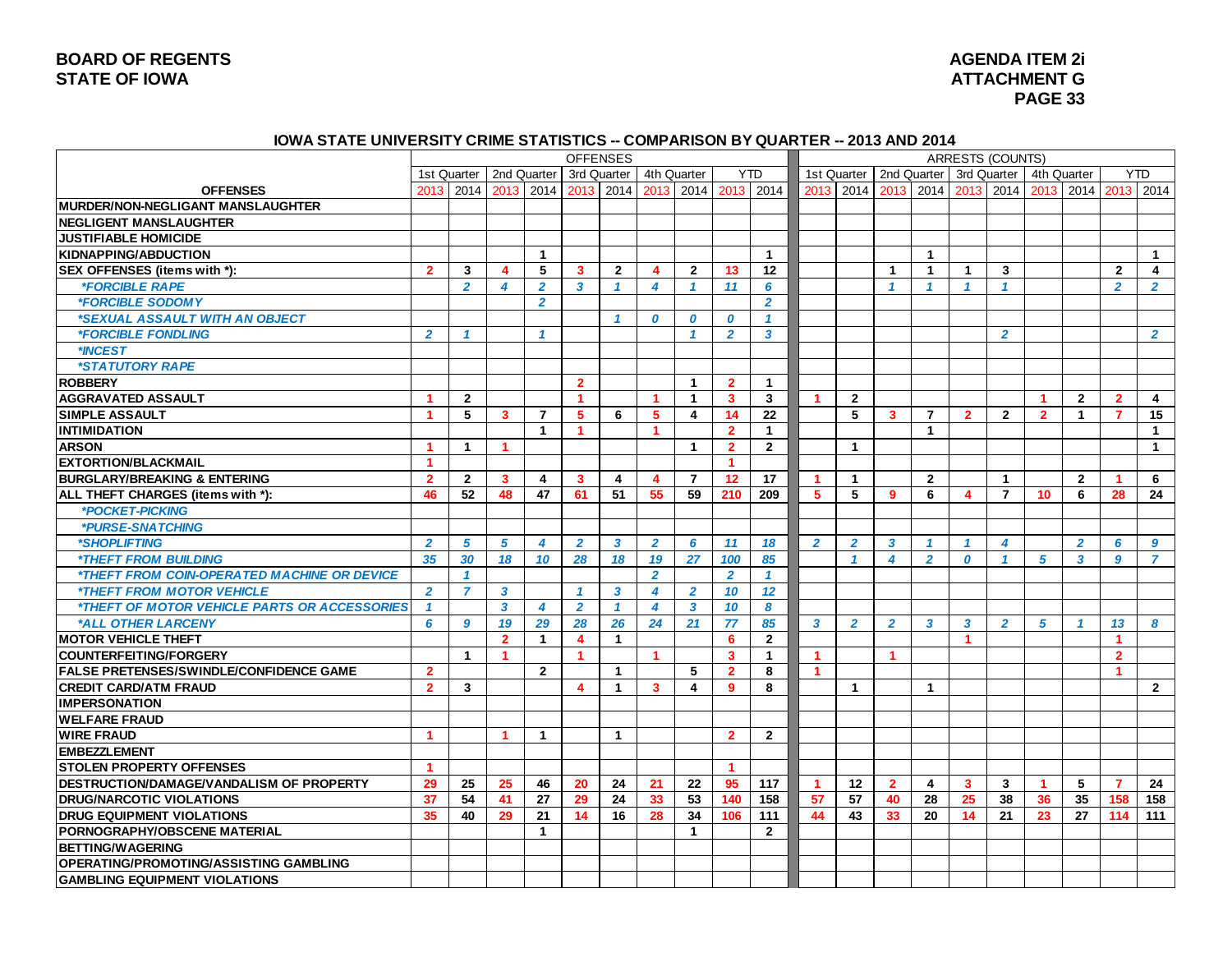#### **IOWA STATE UNIVERSITY CRIME STATISTICS -- COMPARISON BY QUARTER -- 2013 AND 2014**

|                                             |              |                                                       |     |               | <b>OFFENSES</b> |              |     |              |      |            |     |              |     |               |     | ARRESTS (COUNTS)                                             |             |     |      |                |
|---------------------------------------------|--------------|-------------------------------------------------------|-----|---------------|-----------------|--------------|-----|--------------|------|------------|-----|--------------|-----|---------------|-----|--------------------------------------------------------------|-------------|-----|------|----------------|
|                                             |              | 1st Quarter                                           |     | 2nd Quarter I | 3rd Quarter     |              |     | 4th Quarter  |      | <b>YTD</b> |     | 1st Quarter  |     | 2nd Quarter I |     | 3rd Quarter                                                  | 4th Quarter |     |      | <b>YTD</b>     |
| <b>OFFENSES</b>                             | 2013         | 2014   2013   2014   2013   2014   2013   2014   2013 |     |               |                 |              |     |              |      | 2014       |     |              |     |               |     | 2013   2014   2013   2014   2013   2014   2013   2014   2013 |             |     |      | 2014           |
| <b>ISPORTS TAMPERING</b>                    |              |                                                       |     |               |                 |              |     |              |      |            |     |              |     |               |     |                                                              |             |     |      |                |
| <b>IPROSTITUTION</b>                        |              |                                                       |     |               |                 |              |     |              |      |            |     |              |     |               | ۹   |                                                              |             |     |      |                |
| <b>ASSISTING OR PROMOTING PROSTITUTION</b>  |              |                                                       |     |               |                 |              |     |              |      |            |     |              |     |               |     |                                                              |             |     |      |                |
| <b>BRIBERY</b>                              |              |                                                       |     |               |                 |              |     |              |      |            |     |              |     |               |     |                                                              |             |     |      |                |
| <b>IWEAPON LAW VIOLATIONS</b>               | $\mathbf{2}$ | $\overline{2}$                                        |     |               |                 |              |     |              | 3    | 3          |     | $\mathbf{2}$ |     |               |     |                                                              |             |     | 3    | 3              |
| <b>BAD CHECKS</b>                           |              |                                                       |     |               |                 |              |     |              |      |            |     |              |     |               |     |                                                              |             |     |      |                |
| <b>CURFEW/LOITERING/VAGRANCY VIOLATIONS</b> |              |                                                       |     |               |                 |              |     |              |      |            |     |              |     |               |     |                                                              |             |     |      |                |
| <b>IDISORDERLY CONDUCT</b>                  |              | $\overline{2}$                                        | 5   | $\mathbf{2}$  | $\overline{2}$  | $\mathbf{2}$ |     | $\mathbf{2}$ | 18   | 8          | 11  |              | 3   | 4             |     | $\mathbf{2}$                                                 |             |     | 19   | $\overline{7}$ |
| <b>DRIVING UNDER THE INFLUENCE</b>          | 54           | 67                                                    | 45  | 66            | 96              | 29           | 52  | 22           | 247  | 184        | 51  | 65           | 41  | 66            | 90  | 28                                                           | -51         | 20  | 233  | 179            |
| <b>IDRUNKENNESS</b>                         | 59           | 41                                                    | 74  | 65            | 117             | 89           | 65  | 61           | 315  | 256        | 64  | 45           | 78  | 68            | 120 | 92                                                           | 68          | 63  | 330  | 268            |
| <b>FAMILY OFFENSES, NON-VIOLENT</b>         |              |                                                       |     |               |                 |              |     |              |      |            |     |              |     |               |     |                                                              |             |     |      |                |
| <b>LIQUOR LAW VIOLATIONS</b>                | 53           | 45                                                    | 88  | 63            | 130             | 92           | 76  | 49           | 347  | 249        | 72  | 48           | 138 | 80            | 170 | 130                                                          | 93          | 71  | 473  | 329            |
| <b>IPEEPING TOM</b>                         |              |                                                       |     |               |                 |              |     |              |      |            |     |              |     |               |     |                                                              |             |     |      |                |
| <b>IRUNAWAY</b>                             |              |                                                       |     |               |                 |              |     |              |      |            |     |              |     |               |     |                                                              |             |     |      |                |
| <b>TRESPASS OF REAL PROPERTY</b>            |              | 5                                                     | 6   | 7             | Δ               | 5            | 6   | 5            | 23   | 22         | 4   | 7            |     | 14            | 11  | 4                                                            | 2           | 4   | 24   | 29             |
| <b>ALL OTHER OFFENSES</b>                   | 145          | 168                                                   | 137 | 140           | 166             | 164          | 189 | 170          | 637  | 642        | 56  | 32           | 35  | 22            | 44  | 28                                                           | 40          | 26  | 175  | 108            |
|                                             |              |                                                       |     |               |                 |              |     |              |      |            |     |              |     |               |     |                                                              |             |     |      |                |
| <b>TOTAL NUMBER OF OFFENSES/INCIDENTS:</b>  | 488          | 518                                                   | 514 | 507           | 664             | 513          | 548 | 504          | 2214 | 2042       |     |              |     |               |     |                                                              |             |     |      |                |
| <b>TOTAL NUMBER OF CHARGES:</b>             |              |                                                       |     |               |                 |              |     |              |      |            | 371 | 327          | 392 | 325           | 487 | 360                                                          | 331         | 263 | 1581 | 1275           |
| <b>TOTAL NUMBER OF PEOPLE ARRESTED:</b>     |              |                                                       |     |               |                 |              |     |              |      |            | 259 | 230          | 321 | 276           | 417 | 295                                                          | 277         | 209 | 1274 | 1010           |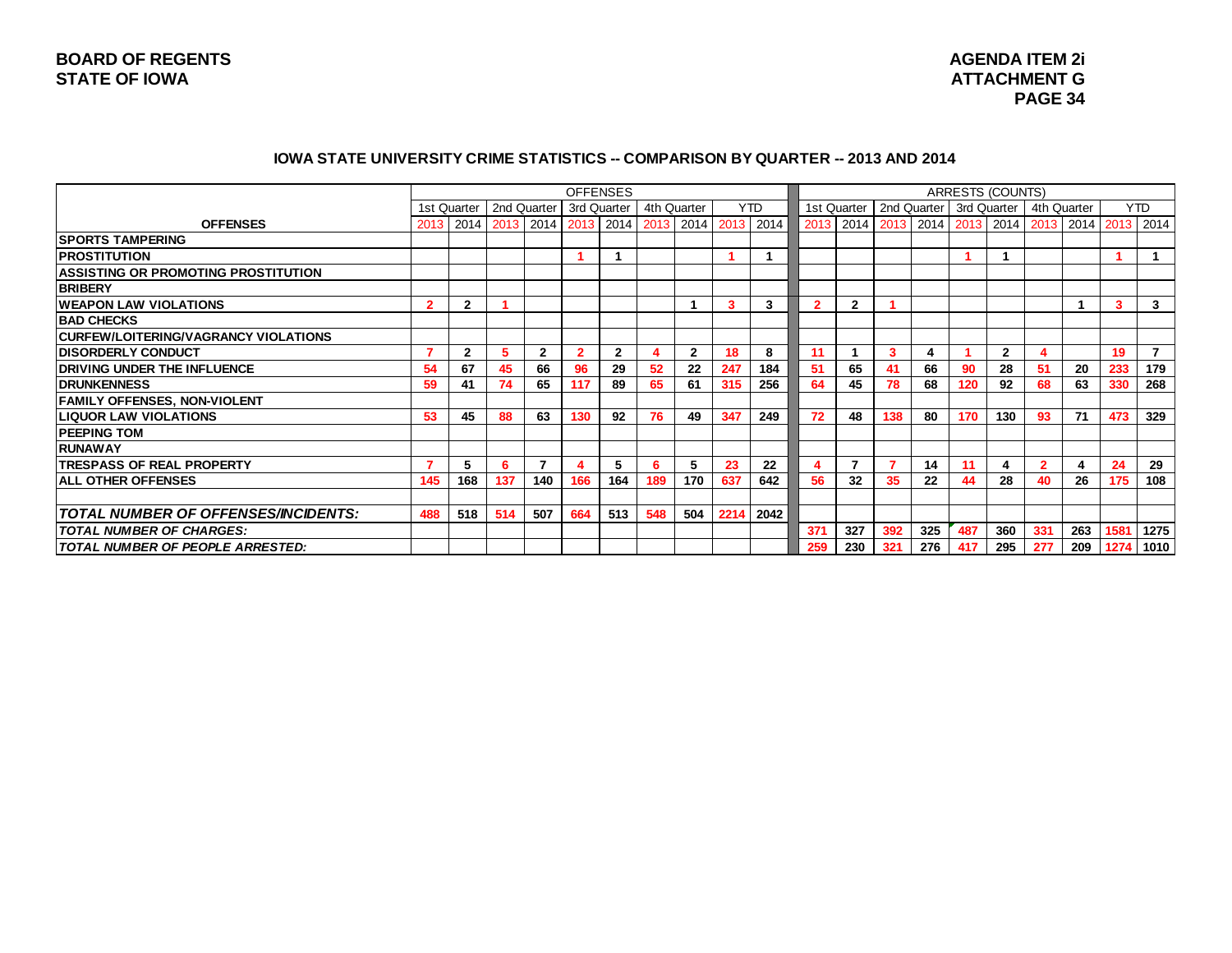# **BOARD OF REGENTS<br>STATE OF IOWA**

#### **2 i ATTACHMENT H PAGE 35**

#### **UNIVERSITY OF NORTHERN IOWA CRIME STATISTICS -- COMPARISON BY QUARTER -- 2013 AND 2014**

|                                                            | <b>OFFENSES</b>         |                         |                         |                |                         |                           |                      |                         |                         |                      |                      |                |                      |                | <b>ARRESTS (COUNTS)</b> |              |                         |                |                         |                  |
|------------------------------------------------------------|-------------------------|-------------------------|-------------------------|----------------|-------------------------|---------------------------|----------------------|-------------------------|-------------------------|----------------------|----------------------|----------------|----------------------|----------------|-------------------------|--------------|-------------------------|----------------|-------------------------|------------------|
|                                                            |                         | 1st Quarter             |                         | 2nd Quarter    |                         | 3rd Quarter   4th Quarter |                      |                         |                         | <b>YTD</b>           |                      | 1st Quarter    |                      | 2nd Quarter    |                         | 3rd Quarter  |                         | 4th Quarter    |                         | <b>YTD</b>       |
| <b>OFFENSES</b>                                            | 2013                    | 2014                    | 2013                    |                |                         | 2014 2013 2014            | 2013                 |                         | 2014 2013               | 2014                 | 2013                 | 2014           | 2013                 | 2014           | 2013                    | 2014         |                         | 2013 2014      |                         | 2013 2014        |
| IMURDER/NON-NEGLIGANT MANSLAUGHTER                         |                         |                         |                         |                |                         |                           |                      |                         |                         |                      |                      |                |                      |                |                         |              |                         |                |                         |                  |
| <b>NEGLIGENT MANSLAUGHTER</b>                              |                         |                         |                         |                |                         |                           |                      |                         |                         |                      |                      |                |                      |                |                         |              |                         |                |                         |                  |
| <b>JUSTIFIABLE HOMICIDE</b>                                |                         |                         |                         |                |                         |                           |                      |                         |                         |                      |                      |                |                      |                |                         |              |                         |                |                         |                  |
| KIDNAPPING/ABDUCTION                                       |                         |                         |                         |                |                         |                           |                      |                         |                         |                      |                      |                |                      |                |                         |              |                         |                |                         |                  |
| SEX OFFENSES (items with *):                               |                         | $\blacktriangleleft$    | $\blacktriangleleft$    |                | $\blacktriangleleft$    | $\overline{1}$            |                      | $\overline{1}$          | $\overline{2}$          | $\mathbf{3}$         |                      |                |                      |                |                         |              |                         |                |                         |                  |
| <i><b>*FORCIBLE RAPE</b></i>                               |                         | $\mathbf{1}$            | $\mathbf{1}$            |                | $\mathbf{1}$            | $\mathbf{1}$              |                      |                         | $\overline{2}$          | $\overline{2}$       |                      |                |                      |                |                         |              |                         |                |                         |                  |
| *FORCIBLE SODOMY                                           |                         |                         |                         |                |                         |                           |                      |                         |                         |                      |                      |                |                      |                |                         |              |                         |                |                         |                  |
| *SEXUAL ASSAULT WITH AN OBJECT                             |                         |                         |                         |                |                         |                           |                      |                         |                         |                      |                      |                |                      |                |                         |              |                         |                |                         |                  |
| <i><b>*FORCIBLE FONDLING</b></i>                           |                         |                         |                         |                |                         |                           |                      | $\mathbf{1}$            |                         | $\overline{1}$       |                      |                |                      |                |                         |              |                         |                |                         |                  |
| *INCEST                                                    |                         |                         |                         |                |                         |                           |                      |                         |                         |                      |                      |                |                      |                |                         |              |                         |                |                         |                  |
| *STATUTORY RAPE                                            |                         |                         |                         |                |                         |                           |                      |                         |                         |                      |                      |                |                      |                |                         |              |                         |                |                         |                  |
| <b>ROBBERY</b>                                             |                         |                         |                         |                |                         |                           |                      |                         |                         |                      |                      |                |                      |                |                         |              |                         |                |                         |                  |
| <b>AGGRAVATED ASSAULT</b>                                  |                         |                         |                         |                |                         |                           | $\overline{2}$       | $\overline{2}$          | $\overline{2}$          | $\overline{2}$       |                      |                |                      |                |                         |              | -1                      | $\overline{2}$ | -1                      | $\overline{2}$   |
| <b>SIMPLE ASSAULT</b>                                      | 5                       | 3                       | $\overline{2}$          | $\overline{1}$ | $\overline{\mathbf{3}}$ |                           | $\blacktriangleleft$ | 5                       | 11                      | 9                    | $\overline{2}$       | $\overline{2}$ | $\blacktriangleleft$ | $\overline{1}$ |                         |              |                         | $\mathbf{3}$   | $\overline{\mathbf{3}}$ | 6                |
| <b>INTIMIDATION</b>                                        |                         |                         |                         |                |                         |                           |                      |                         |                         |                      |                      |                |                      |                |                         |              |                         |                |                         |                  |
| <b>ARSON</b>                                               |                         | $\blacktriangleleft$    |                         | $\mathbf{1}$   | $\overline{2}$          |                           |                      |                         | $\overline{2}$          | $\overline{2}$       |                      |                |                      |                |                         |              |                         |                |                         |                  |
| <b>EXTORTION/BLACKMAIL</b>                                 |                         |                         |                         |                |                         |                           |                      |                         |                         |                      |                      |                |                      |                |                         |              |                         |                |                         |                  |
| <b>BURGLARY/BREAKING &amp; ENTERING</b>                    | 5                       | $\mathbf{1}$            | $\blacktriangleleft$    |                | $\mathbf{3}$            | $\overline{1}$            | 6                    | $\mathbf{3}$            | 15                      | 5                    | $\blacktriangleleft$ |                | $\overline{2}$       |                | $\overline{2}$          |              | 1                       |                | 6                       | $\mathbf 0$      |
| ALL THEFT CHARGES (items with *):                          | 8                       | 13                      | 29                      | 17             | 19                      | 30                        | 29                   | 11                      | 85                      | 71                   |                      |                | 10 <sup>1</sup>      |                |                         |              | $\overline{\mathbf{3}}$ |                | 13                      | $\bf{0}$         |
| *POCKET-PICKING                                            |                         |                         |                         |                |                         |                           |                      |                         |                         |                      |                      |                |                      |                |                         |              |                         |                |                         |                  |
| *PURSE-SNATCHING                                           |                         |                         |                         |                |                         |                           |                      |                         |                         |                      |                      |                |                      |                |                         |              |                         |                |                         |                  |
| <i><b>*SHOPLIFTING</b></i>                                 |                         |                         |                         |                |                         |                           |                      |                         |                         |                      |                      |                |                      |                |                         |              |                         |                |                         |                  |
| <b>*THEFT FROM BUILDING</b>                                | $\mathbf{3}$            | 7                       | 17                      | 6              | $\mathbf{1}$            | 7                         | 16                   | $\overline{\mathbf{3}}$ | 37                      | 23                   |                      |                | 10                   |                |                         |              | $\overline{2}$          |                | 12                      | $\boldsymbol{o}$ |
| *THEFT FROM COIN-OPERATED MACHINE OR DEVICE                |                         |                         | $\overline{\mathbf{3}}$ | $\mathcal I$   |                         |                           |                      |                         | $\overline{\mathbf{3}}$ | $\overline{1}$       |                      |                |                      |                |                         |              |                         |                |                         |                  |
| *THEFT FROM MOTOR VEHICLE                                  | $\overline{2}$          |                         |                         |                |                         |                           | $\overline{2}$       |                         | $\overline{4}$          |                      |                      |                |                      |                |                         |              |                         |                |                         |                  |
| <i><b>*THEFT OF MOTOR VEHICLE PARTS OR ACCESSORIES</b></i> |                         |                         | 8                       |                |                         |                           |                      |                         | 8                       |                      |                      |                |                      |                |                         |              |                         |                |                         |                  |
| *ALL OTHER LARCENY                                         | $\overline{\mathbf{3}}$ | 6                       | 1                       | 10             | 18                      | 23                        | 11                   | 8                       | 33                      | 47                   |                      |                |                      |                |                         |              | -1                      |                |                         | $\boldsymbol{o}$ |
| <b>MOTOR VEHICLE THEFT</b>                                 |                         |                         |                         |                |                         | $\overline{1}$            |                      |                         |                         | $\blacktriangleleft$ |                      |                |                      |                |                         |              |                         |                |                         |                  |
| COUNTERFEITING/FORGERY                                     |                         | $\mathbf{1}$            |                         |                | $\overline{2}$          |                           | $\overline{2}$       | $\mathbf{1}$            | $\overline{\mathbf{4}}$ | $\overline{2}$       |                      | $\mathbf{1}$   |                      |                |                         |              | -1.                     |                | -1                      | $\mathbf{1}$     |
| <b>FALSE PRETENSES/SWINDLE/CONFIDENCE GAME</b>             |                         | $\overline{\mathbf{4}}$ |                         | 6              |                         |                           |                      | $\overline{1}$          |                         | 11                   |                      |                |                      |                |                         |              |                         |                |                         |                  |
| <b>CREDIT CARD/ATM FRAUD</b>                               |                         | $\overline{2}$          |                         |                |                         | $\mathbf{1}$              | $\blacktriangleleft$ | $\mathbf{1}$            | -1                      | $\overline{4}$       |                      |                |                      |                |                         |              |                         |                |                         |                  |
| <b>IMPERSONATION</b>                                       | -1                      |                         |                         |                |                         |                           |                      |                         | -1                      |                      | $\blacktriangleleft$ |                |                      |                |                         |              |                         |                |                         | $\bf{0}$         |
| <b>WELFARE FRAUD</b>                                       |                         |                         |                         |                |                         |                           |                      |                         |                         |                      |                      |                |                      |                |                         |              |                         |                |                         |                  |
| <b>WIRE FRAUD</b>                                          |                         | 177                     |                         | 21             |                         | $\overline{2}$            |                      | 4                       | -1                      | 204                  |                      |                |                      |                |                         |              |                         |                |                         |                  |
| <b>EMBEZZLEMENT</b>                                        |                         |                         |                         |                |                         |                           |                      |                         |                         |                      |                      |                |                      |                |                         |              |                         |                |                         |                  |
| <b>STOLEN PROPERTY OFFENSES</b>                            |                         | $\overline{1}$          | $\mathbf{1}$            |                |                         |                           |                      |                         | -1                      | $\mathbf{1}$         |                      | $\overline{2}$ | $\blacktriangleleft$ |                |                         |              |                         |                | -1                      | $\overline{2}$   |
| <b>IDESTRUCTION/DAMAGE/VANDALISM OF PROPERTY</b>           | 9                       | 10                      | 18                      | $\overline{7}$ | 12                      | 6                         | 15                   | $\mathbf{2}$            | 54                      | 25                   |                      | $\overline{2}$ | $\blacktriangleleft$ | $\mathbf{1}$   |                         |              | $\overline{2}$          |                | 3                       | 3                |
| <b>DRUG/NARCOTIC VIOLATIONS</b>                            | 8                       | 29                      | $\overline{2}$          | $\mathbf{3}$   |                         | 5                         | 10                   | 21                      | 20                      | 58                   | 8                    | 13             | $\overline{2}$       | $\mathbf{2}$   |                         | 3            | 9                       | 5              | 19                      | 23               |
| <b>DRUG EQUIPMENT VIOLATIONS</b>                           | 6                       | 11                      | $\mathbf{3}$            | 4              | 1.                      | $\mathbf{1}$              | $\overline{7}$       | 5                       | 17                      | 21                   | 8                    | 12             | 5                    | $\mathbf{3}$   | -1                      | $\mathbf{1}$ | 11                      | 5              | 25                      | 21               |
| <b>PORNOGRAPHY/OBSCENE MATERIAL</b>                        |                         |                         |                         |                |                         |                           |                      |                         |                         |                      |                      |                |                      |                |                         |              |                         |                |                         |                  |
| <b>BETTING/WAGERING</b>                                    |                         |                         |                         |                |                         |                           |                      |                         |                         |                      |                      |                |                      |                |                         |              |                         |                |                         |                  |
| <b>OPERATING/PROMOTING/ASSISTING GAMBLING</b>              |                         |                         |                         |                |                         |                           |                      |                         |                         |                      |                      |                |                      |                |                         |              |                         |                |                         |                  |
| <b>GAMBLING EQUIPMENT VIOLATIONS</b>                       |                         |                         |                         |                |                         |                           |                      |                         |                         |                      |                      |                |                      |                |                         |              |                         |                |                         |                  |
|                                                            |                         |                         |                         |                |                         |                           |                      |                         |                         |                      |                      |                |                      |                |                         |              |                         |                |                         |                  |